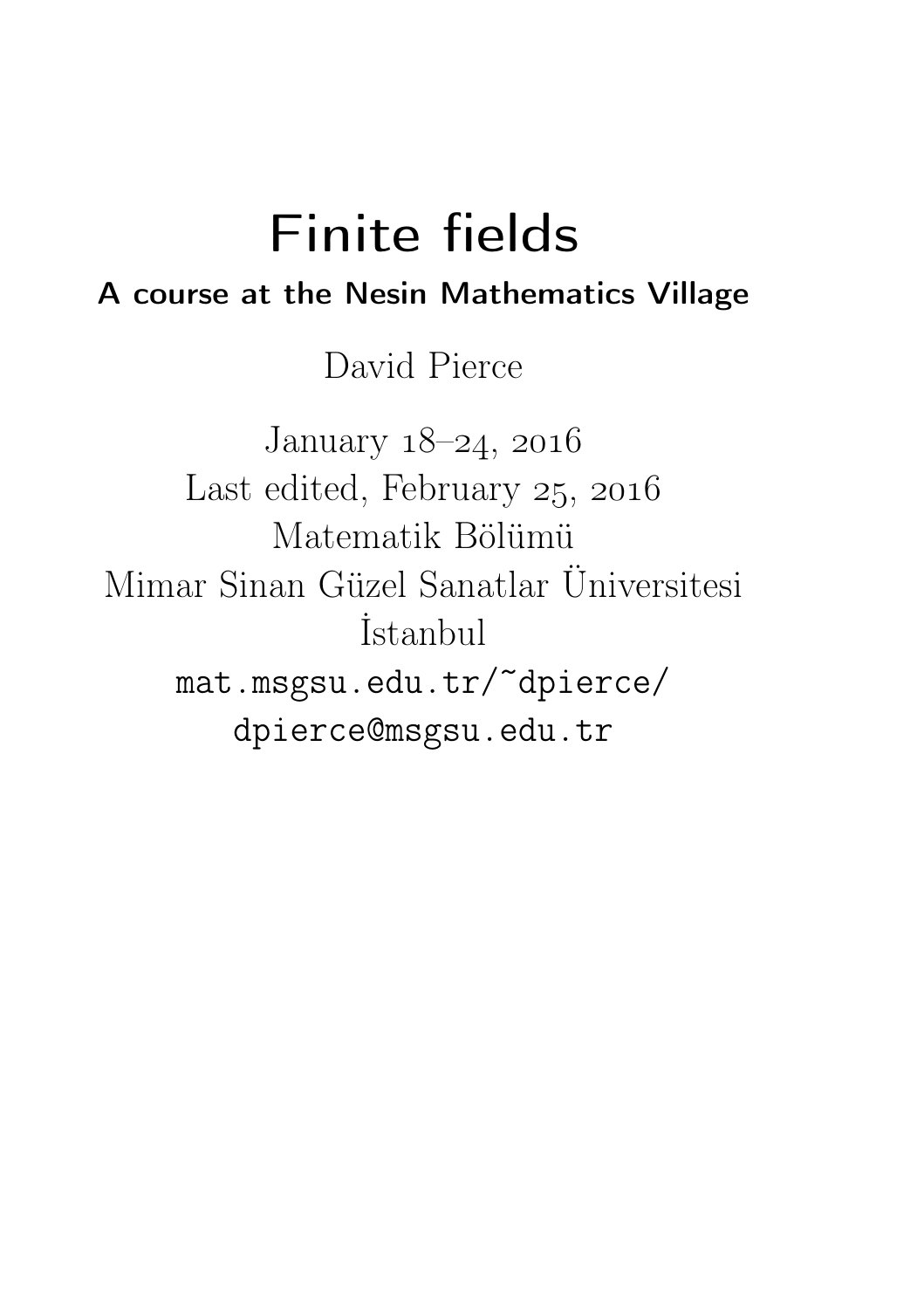# Preface

The present typeset document is based on a course of lectures at the Nesin Mathematics Village in Şirince, Selçuk, İzmir, January  $18-24$  (Monday–Sunday),  $2016$ .

My course was one of three on the general theme of linear algebra. The students were mostly advanced undergraduates, though not necessarily from mathematics departments. The daily schedule was as follows.

> : Ali Nesin : Ali Nesin : lunch, chores, rest : Haluk Oral : David Pierce : dinner

Thursdays at the Village are free in the summer, but not in the winter. However, on the Friday of the program, Haluk took my hours, so that he could leave the next morning; I took his hours that afternoon. Most students were gone by Sunday afternoon, but I gave a lecture then to the few who remained and wanted to come.

Haluk's course treated basic linear algebra (subspaces, linear independence, etc.); Ali's, modules. Ali suggested on Monday morning that my course

treat one or several of the following:

. Finite fields.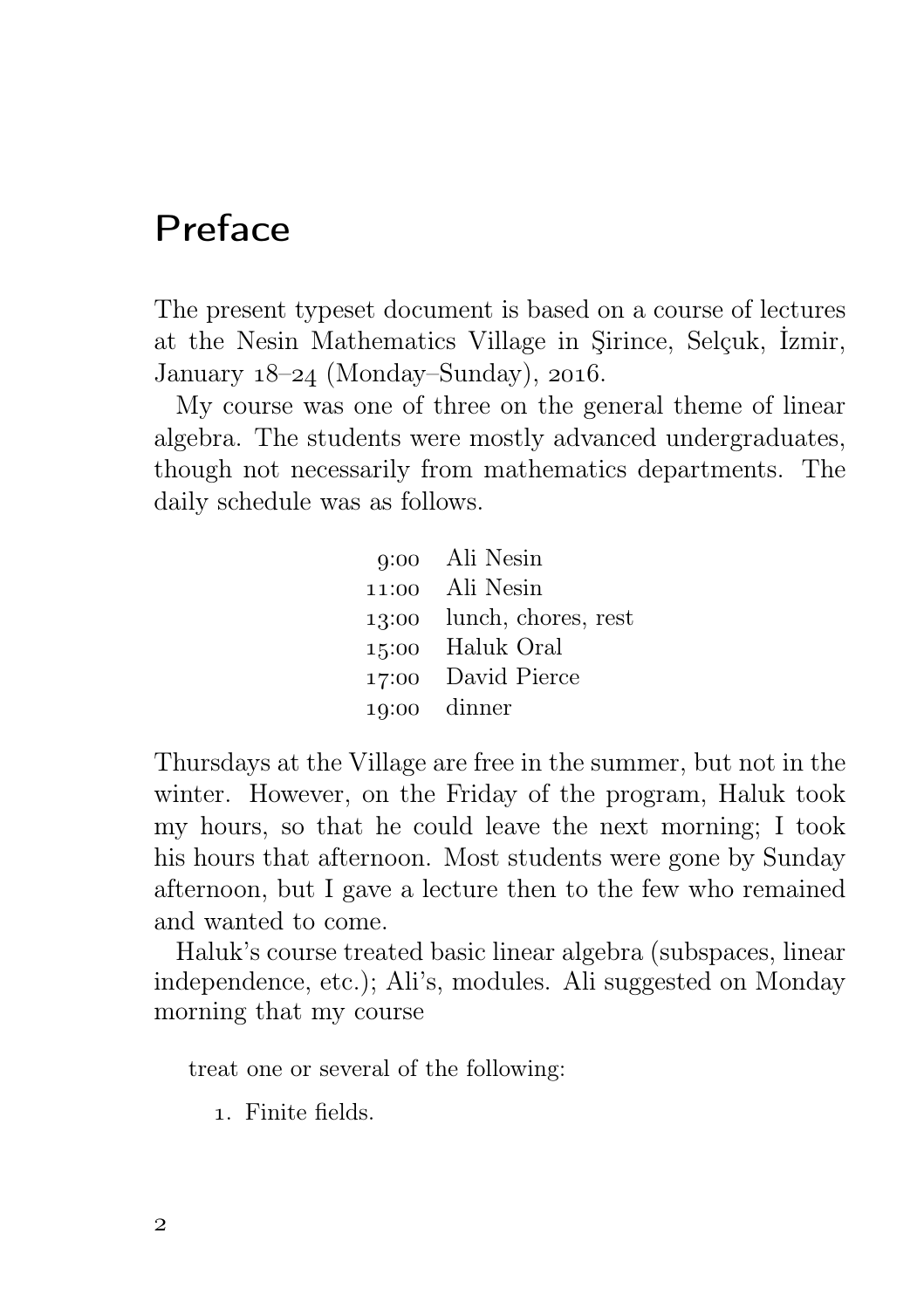- . Nondegenerate bilinear forms and some classification problems.
- . Tensor product of modules.
- . Jordan normal form.

I chose finite fields, with Jordan normal forms on the last day, since one student asked to hear about eigenvectors.

I started typesetting this document on Thursday morning, after three lectures had been completed. The sources are  $(1)$  my handwritten notes, prepared before the lectures,  $(2)$  my memory of what happened in the lectures, and sometimes  $(3)$  my wishes for enlargements or improvements. Thus the notes are not a precise record of what actually happened, though they should be close. The appendix completes the work on Jordan normal forms started in the last class.

I started the first lecture in Turkish, though writing on the board in English. During the break after fifty minutes, students invited me to speak in English. Since nobody in the class as a whole expressed a preference for Turkish when I asked, I did switch to English, mostly. Sometimes students asked questions, or asked for clarifications, in Turkish.

I originally learned much of the content of the course in a graduate algebra course by Larry Washington that used Hungerford [5] as a reference. I learned elementary number theory through teaching it, in a course based on Burton [1]. In Şirince, for the linear algebra, I had the books of Cemal Koç  $[7, 8]$  at hand; for finite fields, I had a look at Lidl and Niederreiter  $[10]$ .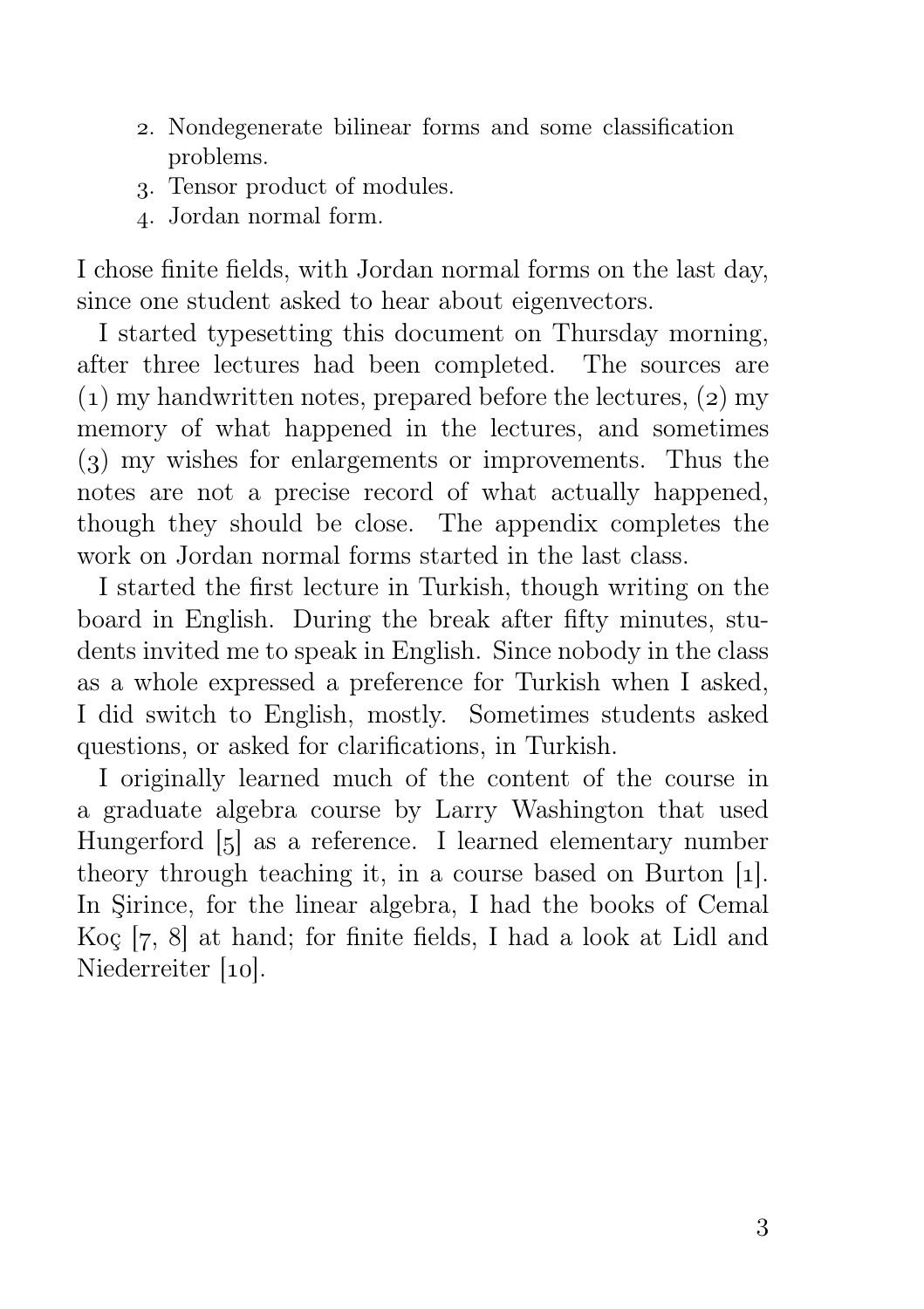# **Contents**

| Introduction                                                           | 7  |
|------------------------------------------------------------------------|----|
| 1. Monday, January 18                                                  | 9  |
|                                                                        | 9  |
|                                                                        | 12 |
| 2. Tuesday, January 19                                                 | 17 |
|                                                                        | 17 |
|                                                                        | 18 |
|                                                                        | 19 |
| Groups of units $\dots \dots \dots \dots \dots \dots \dots \dots$      | 20 |
| 3. Wednesday, February 19                                              | 24 |
|                                                                        | 24 |
| Polynomial rings $\ldots \ldots \ldots \ldots \ldots \ldots \ldots 25$ |    |
| The Euclidean algorithm $\ldots \ldots \ldots \ldots \ldots$           | 29 |
| The Chinese Remainder Theorem $\ldots \ldots \ldots$                   | 30 |
| 4. Thursday, January 21                                                | 34 |
| Endomorphism rings $\ldots \ldots \ldots \ldots \ldots \ldots$         | 34 |
| Automorphism groups $\dots \dots \dots \dots \dots \dots$              | 35 |
|                                                                        | 37 |
|                                                                        |    |
| 5. Saturday, January 23                                                | 41 |
|                                                                        | 41 |
|                                                                        | 47 |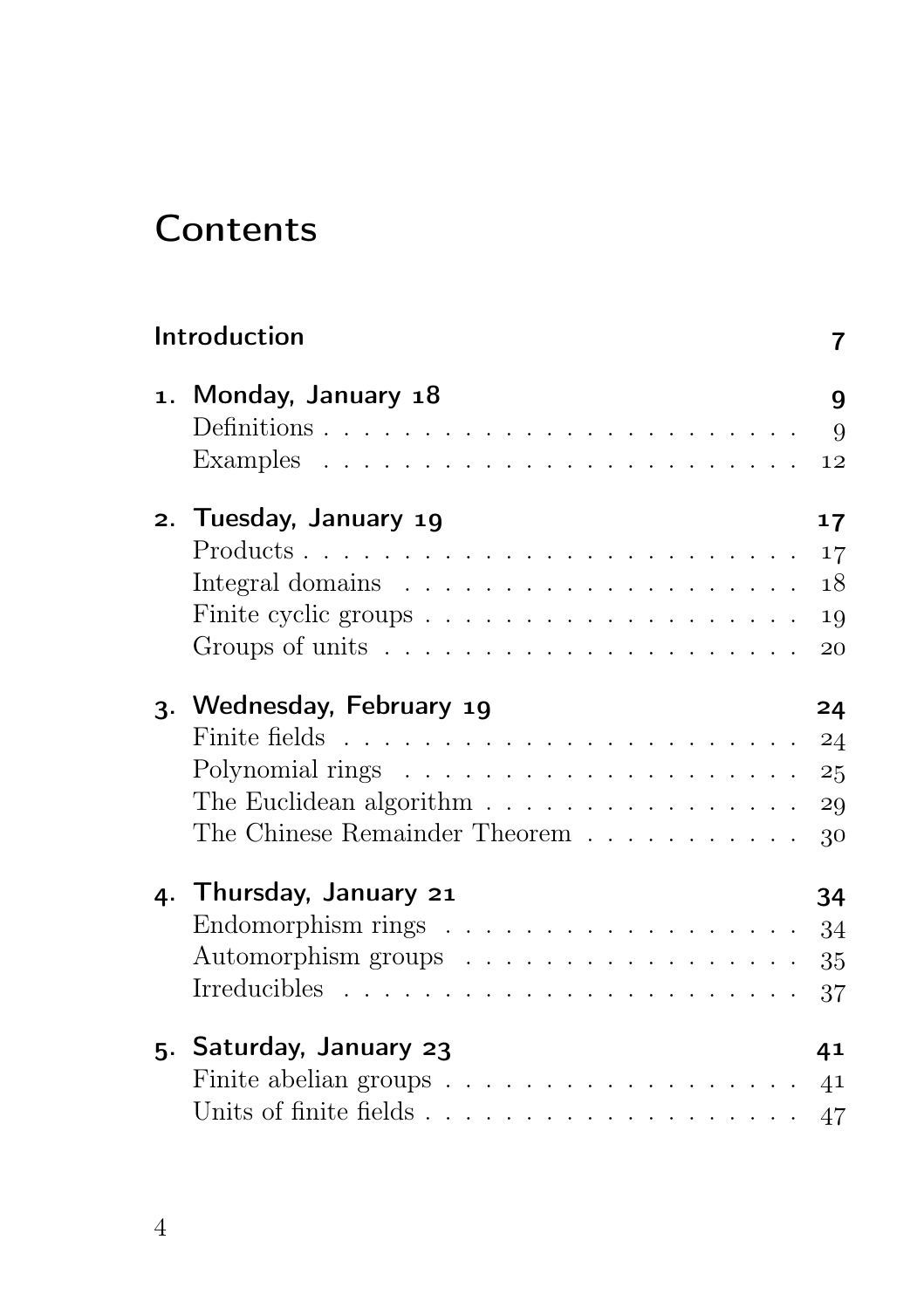| Existence of finite fields $\dots \dots \dots \dots \dots \dots \dots$ 49       |    |
|---------------------------------------------------------------------------------|----|
| Uniqueness of finite fields $\ldots \ldots \ldots \ldots \ldots 52$             |    |
| 6. Sunday, January 24<br>53                                                     |    |
| Endomorphisms of groups and vector spaces $\ldots$ $\ldots$ 53                  |    |
| The characteristic polynomial of a matrix $\dots \dots$ 54                      |    |
| Diagonalizable matrices $\ldots \ldots \ldots \ldots \ldots 55$                 |    |
| A nondiagonalizable matrix 58                                                   |    |
| A. Jordan Normal Form<br>61                                                     |    |
| Polynomial functions of matrices $\ldots \ldots \ldots \ldots 61$               |    |
| Cayley-Hamilton Theorem 62                                                      |    |
| Direct sums $\ldots \ldots \ldots \ldots \ldots \ldots \ldots \ldots \ldots 67$ |    |
| Cyclic spaces $\ldots \ldots \ldots \ldots \ldots \ldots \ldots \ldots$ 69      |    |
| <b>Bibliography</b>                                                             | 70 |

## Contents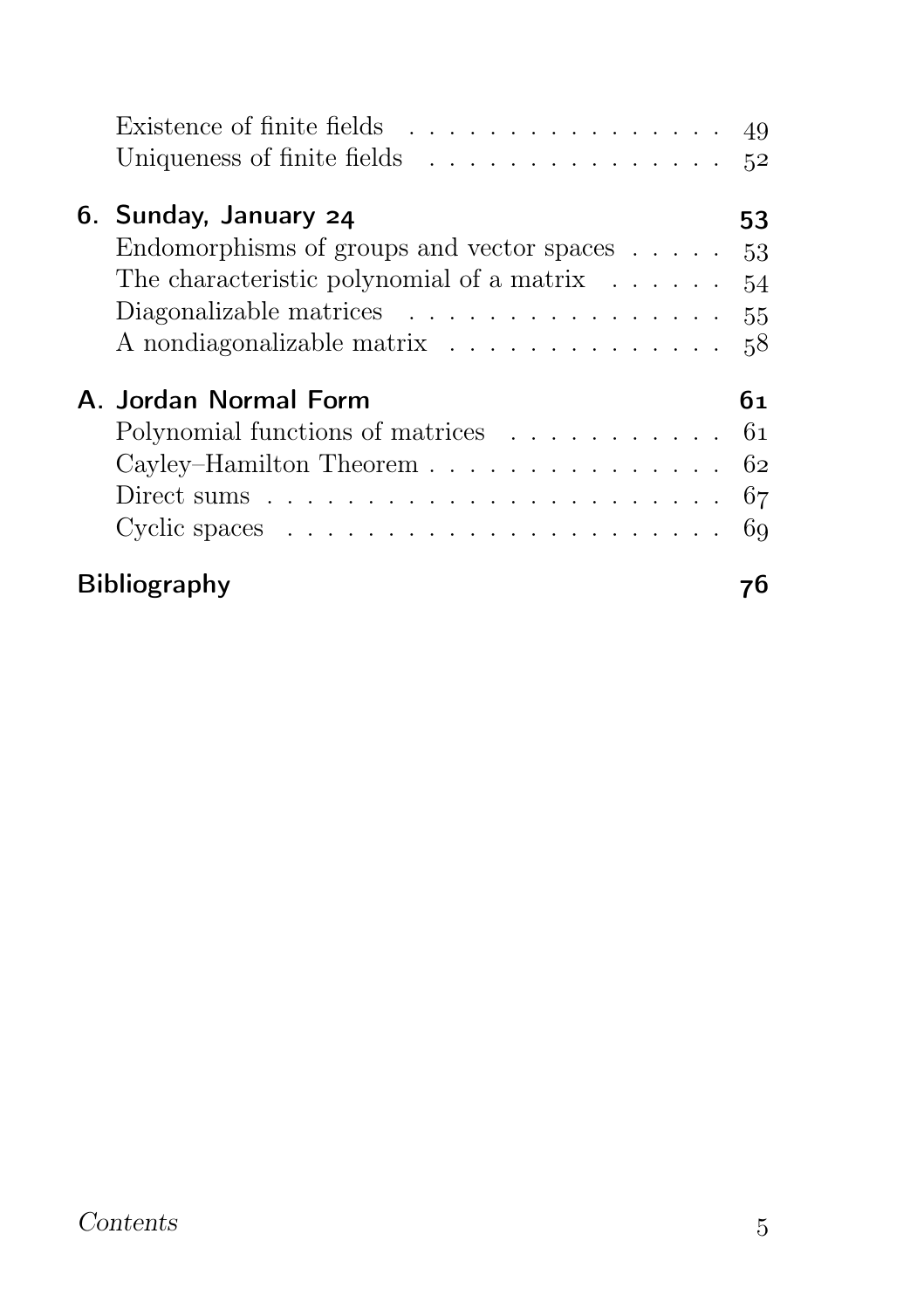# List of Figures

| 3.1. The tree of finite fields of characteristic $p \ldots$ 26                                                                                    |  |
|---------------------------------------------------------------------------------------------------------------------------------------------------|--|
| 3.2. The Chinese Remainder Theorem in a table $\therefore$ 32                                                                                     |  |
| 3.3. The Chinese Remainder Theorem in three iso-                                                                                                  |  |
|                                                                                                                                                   |  |
| 3.4. $\mathbb{Z}_{12} = \langle 3 \rangle \times \langle 4 \rangle \cong \mathbb{Z}_4 \times \mathbb{Z}_3 \dots \dots \dots \dots \dots \dots$ 33 |  |
| 5.1. A diagonal matrix $\ldots \ldots \ldots \ldots \ldots \ldots$ 44                                                                             |  |
| 5.2. An upper triangular matrix $\ldots \ldots \ldots \ldots$ 45                                                                                  |  |
| A.1. A lower triangular matrix $\dots \dots \dots \dots \dots \dots$ 63                                                                           |  |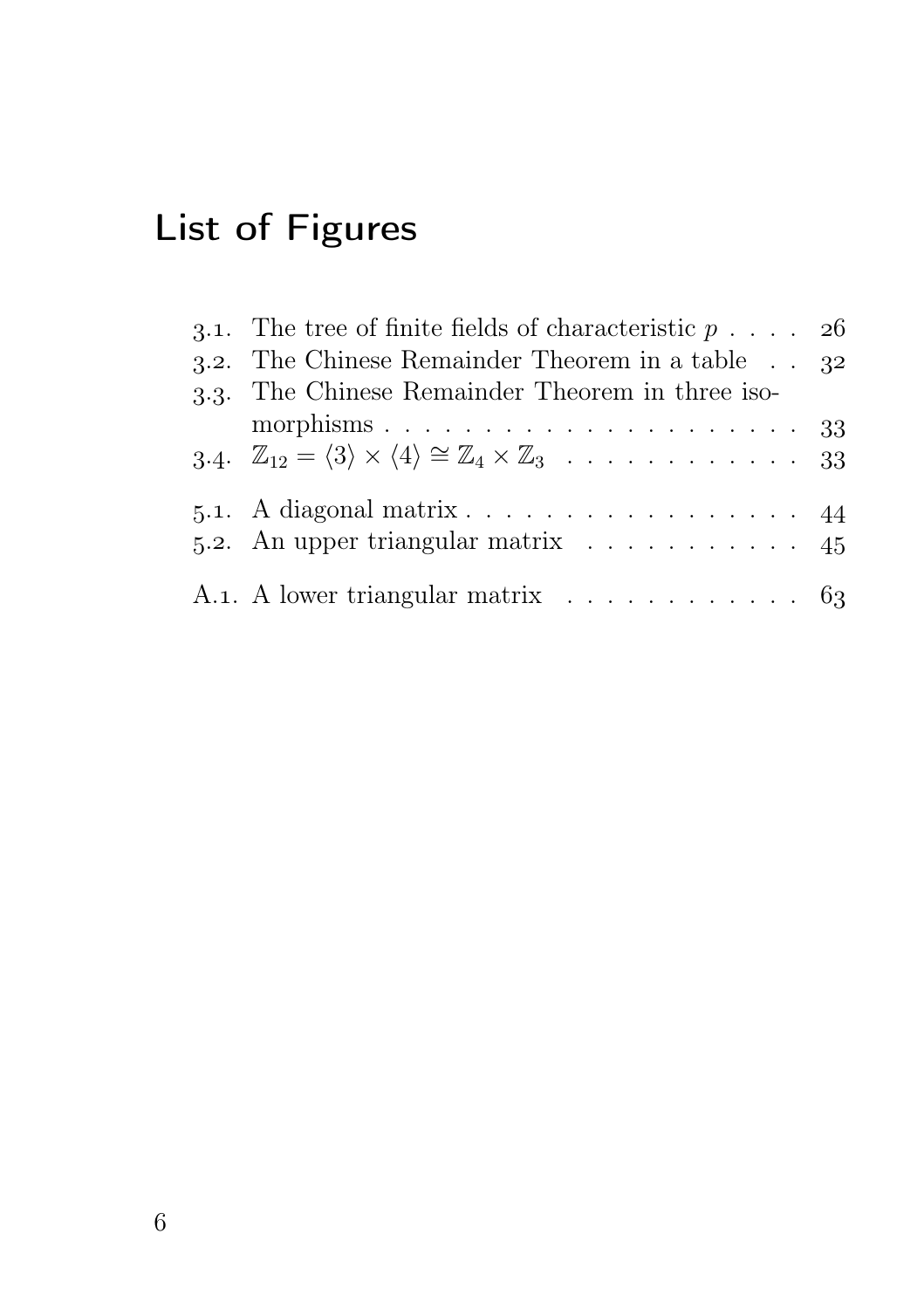# Introduction

The main aim of the course is to establish the classification and description of finite fields as follows.

- . The size of every finite field is a power of a prime.
- 2. For each prime power  $p^n$ , there is, up to isomorphism, exactly one field, called  $\mathbb{F}_{p^n}$ , whose size is  $p^n$ .
- 3.  $\mathbb{F}_{n^m} \subset \mathbb{F}_{n^n}$  if and only if  $m \mid n$ .
- . The group of units of every finite field is cyclic.

There is a similar list on page  $24$ . Our work will require the classication of finite abelian groups (page  $42$ ), which uses linear algebra. The full statement of the classification uses the Chinese Remainder Theorem (page 30).

Our work will also involve polynomial rings (in one variable) over fields. Such rings are analogous to the ring  $\mathbb Z$  of rational integers. An incidental aim then is to analyze three theorems about integers:

- 1. Euclid's Lemma (pages  $14$  and  $38$ ), namely Proposition of Book vii of Euclid's Elements;
- 2. Bézout's Lemma (pages  $30$  and  $39$ ); and
- 3. the efficacy of the Euclidean Algorithm (page 29) for finding greatest common divisors: Propositions 1 and 2 of Book vii of the Elements.

Among commutative rings that have no infinite descending chains of divisors, that is, no sequences  $(a_0, a_1, a_2, \dots)$  such that  $a_{n+1}$  |  $a_n$ , but  $a_n \nmid a_{n+1}$ , the three theorems establish sufficient and necessary conditions for being, respectively,

() a unique factorization domain (UFD),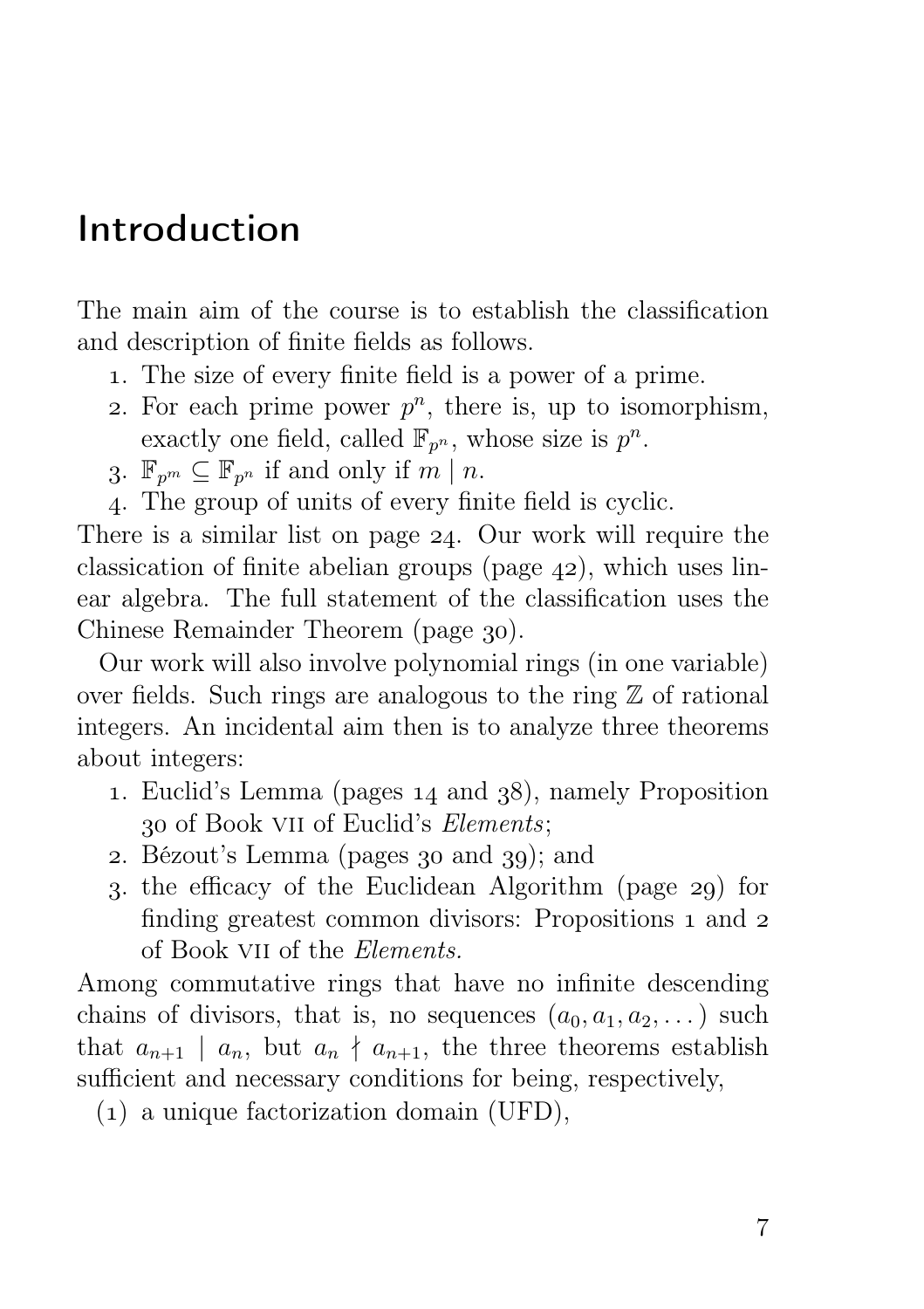- (2) a principal ideal domain (PID), and
- $(3)$  a Euclidean domain (ED).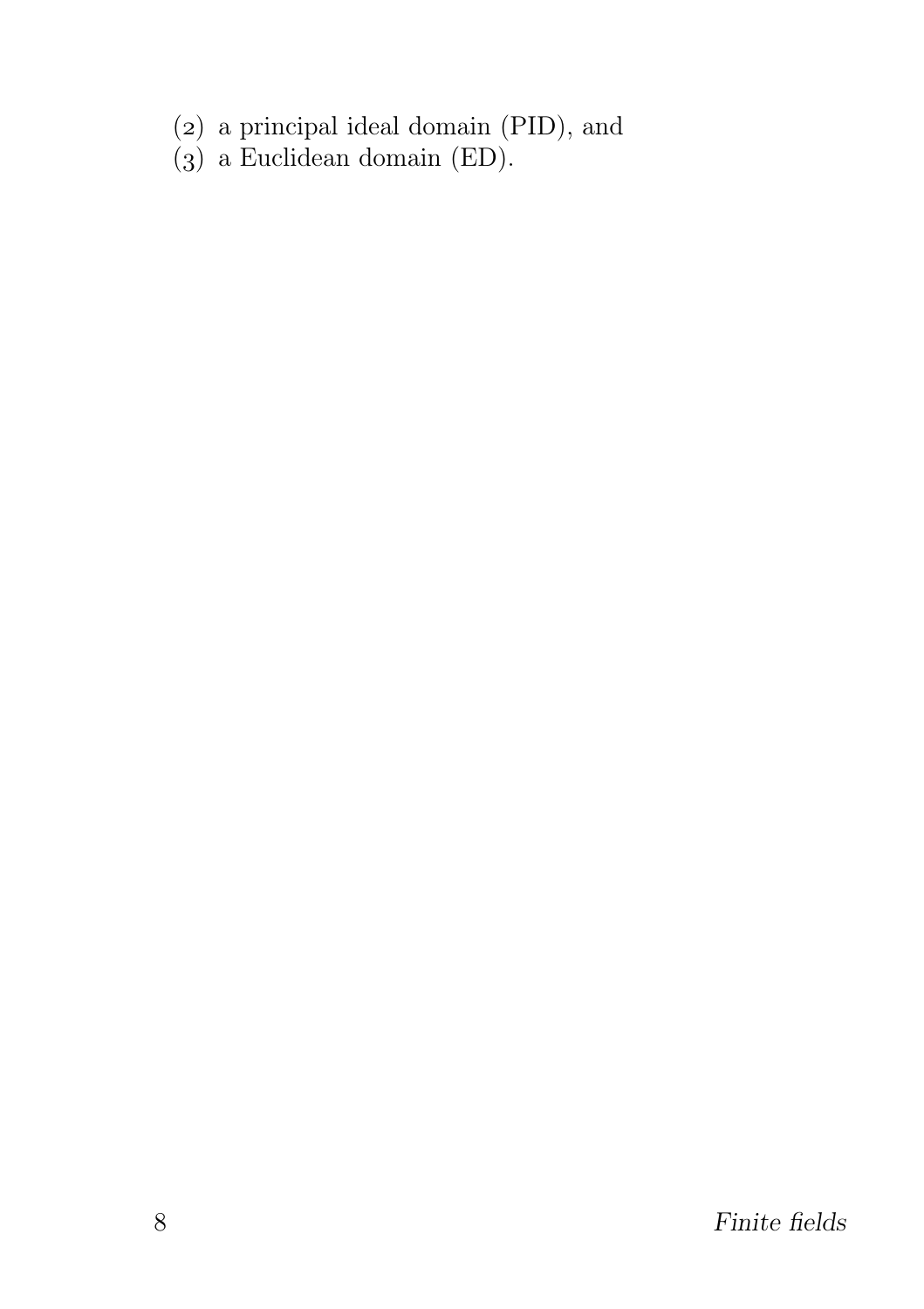## 1. Monday, January 18

What is a vector space? The answer could be

- a definition: "A vector space is  $X$ ";
- an example (or family of examples): " $X$  is a vector space."

## **Definitions**

By definition, a **vector space** is an *abelian group*, together with a homomorphism from a *field* to the *endomorphism ring* of the group.

An abelian group is a pair  $(V, +)$ , where  $+$  is a binary operation called **addition** on the set  $V$ , and

) the equations

$$
\boldsymbol{u} + \boldsymbol{v} = \boldsymbol{v} + \boldsymbol{u}, \qquad \boldsymbol{u} + (\boldsymbol{v} + \boldsymbol{w}) = (\boldsymbol{u} + \boldsymbol{v}) + \boldsymbol{w}
$$

are *identities* on  $V$ , that is,  $+$  is **commutative** and associative on  $V$ ;

2) there is an **identity** for  $+$  in V, namely an element of V denoted by

 $\Omega$ 

and called **zero**, such that, for all  $\boldsymbol{a}$  in  $V$ ,

$$
\bm{a}+\bm{0}=\bm{a}
$$

(and therefore  $\mathbf{0} + \mathbf{a} = \mathbf{a}$ , since  $+$  is commutative);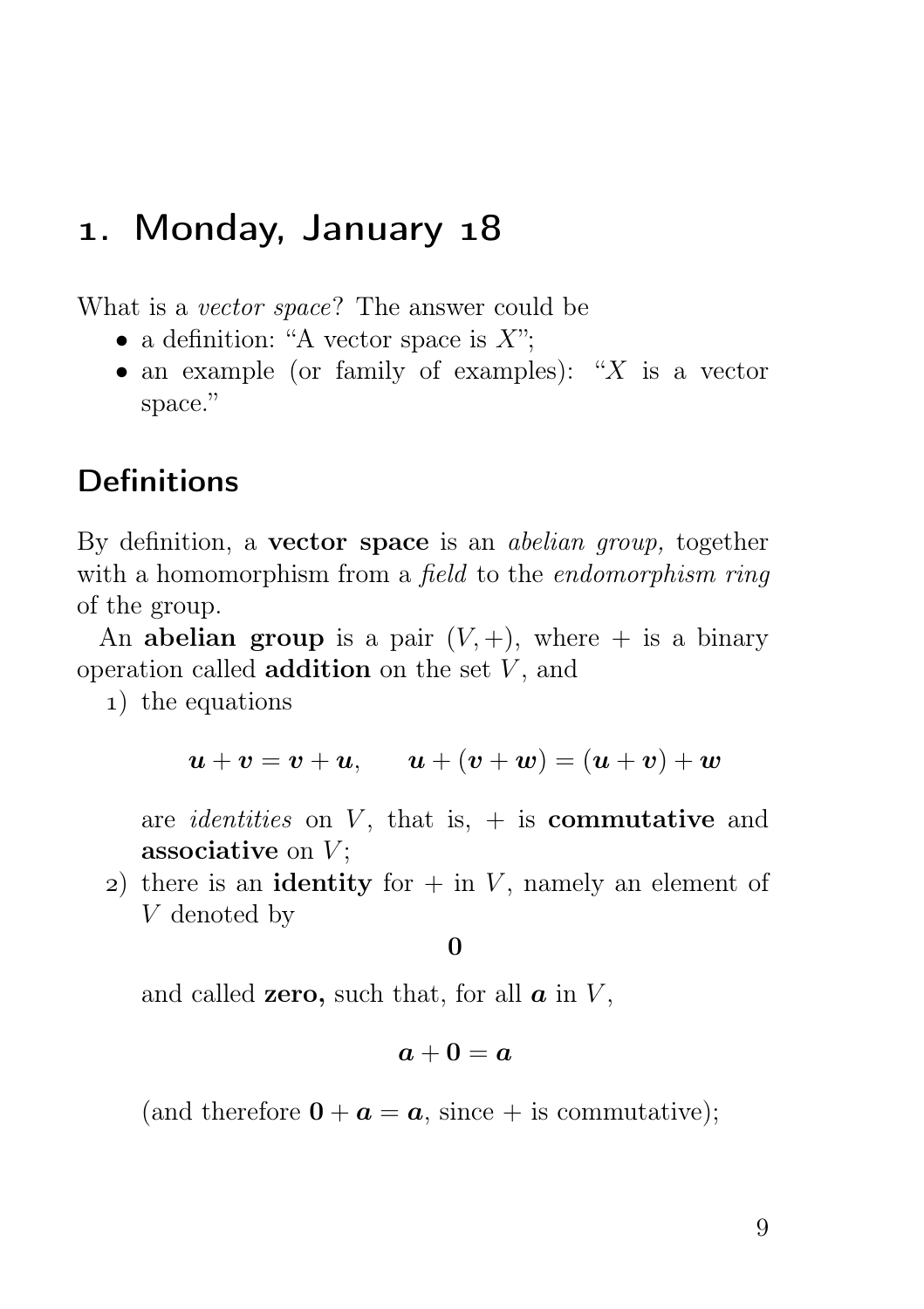3) each  $\boldsymbol{a}$  in V has an (additive) inverse, namely an element of V denoted by

$$
-\boldsymbol{a}
$$

such that

$$
-\boldsymbol{a}+\boldsymbol{a}=\boldsymbol{0}
$$

(and therefore  $a + (-a) = 0$ ).

Yes, we use the word "identity" in two ways, to describe both () an equation that is true for all values of its variables, and also  $(z)$  an element of a set that has no effect when combined with others by means of some operation.

We may speak of  $V$  as an abelian group if it is clear that we mean  $(V, +)$ .

An **endomorphism** of  $(V,+)$  is a function f from V to itself such that the equation

$$
f(\boldsymbol{u} + \boldsymbol{v}) = f(\boldsymbol{u}) + f(\boldsymbol{v})
$$

is an identity on V. The set of endomorphisms of  $(V,+)$  can be denoted by

 $\text{End}(V, +).$ 

This contains the function  $v \mapsto v$ , called the **identity** on V and abbreviated by

 $\mathrm{id}_V$ .

Also  $\text{End}(V,+)$  is closed under the binary operations of **com**position and addition, defined by the identities

$$
(f \circ g)(\mathbf{v}) = f(g(\mathbf{v})), \qquad (f+g)(\mathbf{v}) = f(\mathbf{v}) + g(\mathbf{v}).
$$

Addition in  $\text{End}(V, +)$  is different from addition in V, but they are related, and they are given the same symbol. The quadruple  $(End(V, +), +, \circ, id_V)$  is a ring: this means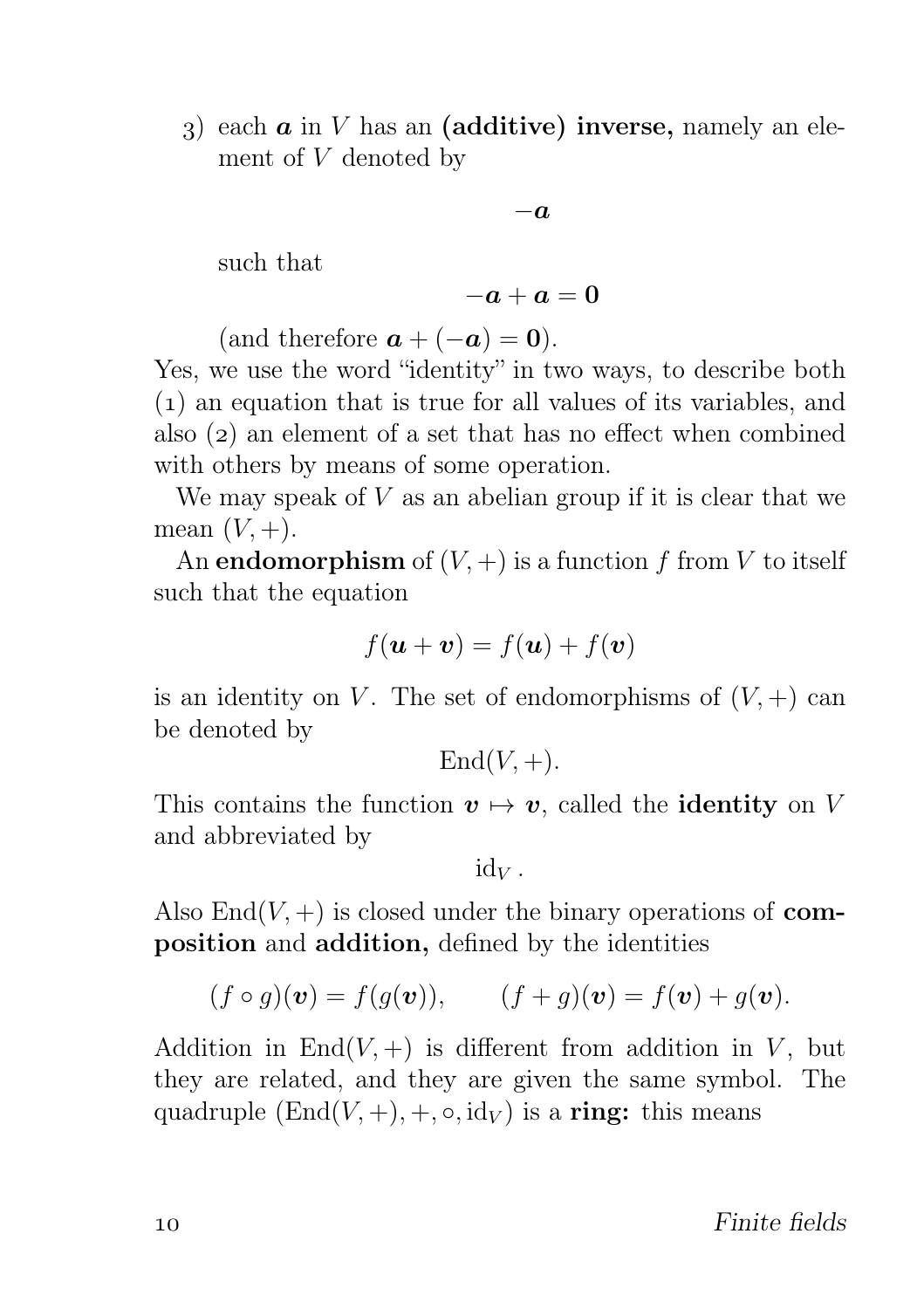- 1) End(V, +) is an abelian group with respect to +;
- 2) composition on  $End(V,+)$  is associative, and  $id_V$  is an identity for it; this means that the structure  $(End(V, +), \circ, id_V)$  a **monoid**, though I did not use this term in class;
- ) the equations

$$
(f+g)\circ h=f\circ h+g\circ h,\ \ f\circ (g+h)=f\circ g+f\circ h
$$

are identities on  $End(V, +)$ , that is, composition distributes over addition.

The element  $\mathrm{id}_V$  of  $\mathrm{End}(V,+)$  is the **identity** both of the monoid and of the ring. Some persons' rings are not required to have identities; but our rings are. In our example, composition is the **multiplication** of the ring. In an arbitrary ring, this operation may be denoted by a dot, or by nothing at all, as in  $a \cdot b$  or ab. Also, the identity of the ring may be denoted by 1. If the multiplication of a ring is commutative, then the ring itself is called a commutative ring.<sup>∗</sup>

A ring  $(K, +, \cdot, 1)$  is a field if  $(K \setminus \{0\}, \cdot)$  is an abelian group, where 0 is the identity of the group  $(K, +)$ . In this case, if  $\varphi$  is a function from K to End(V, +) such that the equations

$$
\varphi(x+y) = \varphi(x) + \varphi(y), \quad \varphi(xy) = \varphi(x) \circ \varphi(y), \quad \varphi(1) = id_V
$$

are identities, this means  $\varphi$  preserves addition, multiplication, and the identity, and  $\varphi$  is a **homomorphism** from K as a

#### 1. Monday, January 18 (19)

<sup>∗</sup>The question arose among students in Şirince of why rings are so called. If  $\eta$  is a complex number such that  $\eta^2 + B\eta + C = 0$  for some integers B and C, then the abelian group  $\langle 1, \eta \rangle$ , namely  $\{x + \eta y : (x, y) \in$  $\mathbb{Z} \times \mathbb{Z}$ , is closed under multiplication. According to Harvey Cohn [2, p. 49. David Hilbert in  $1892$  introduced the term number ring (Zahlring) for the group, because  $\eta^2$  "circles directly back" to the group as  $-B\eta-C$ .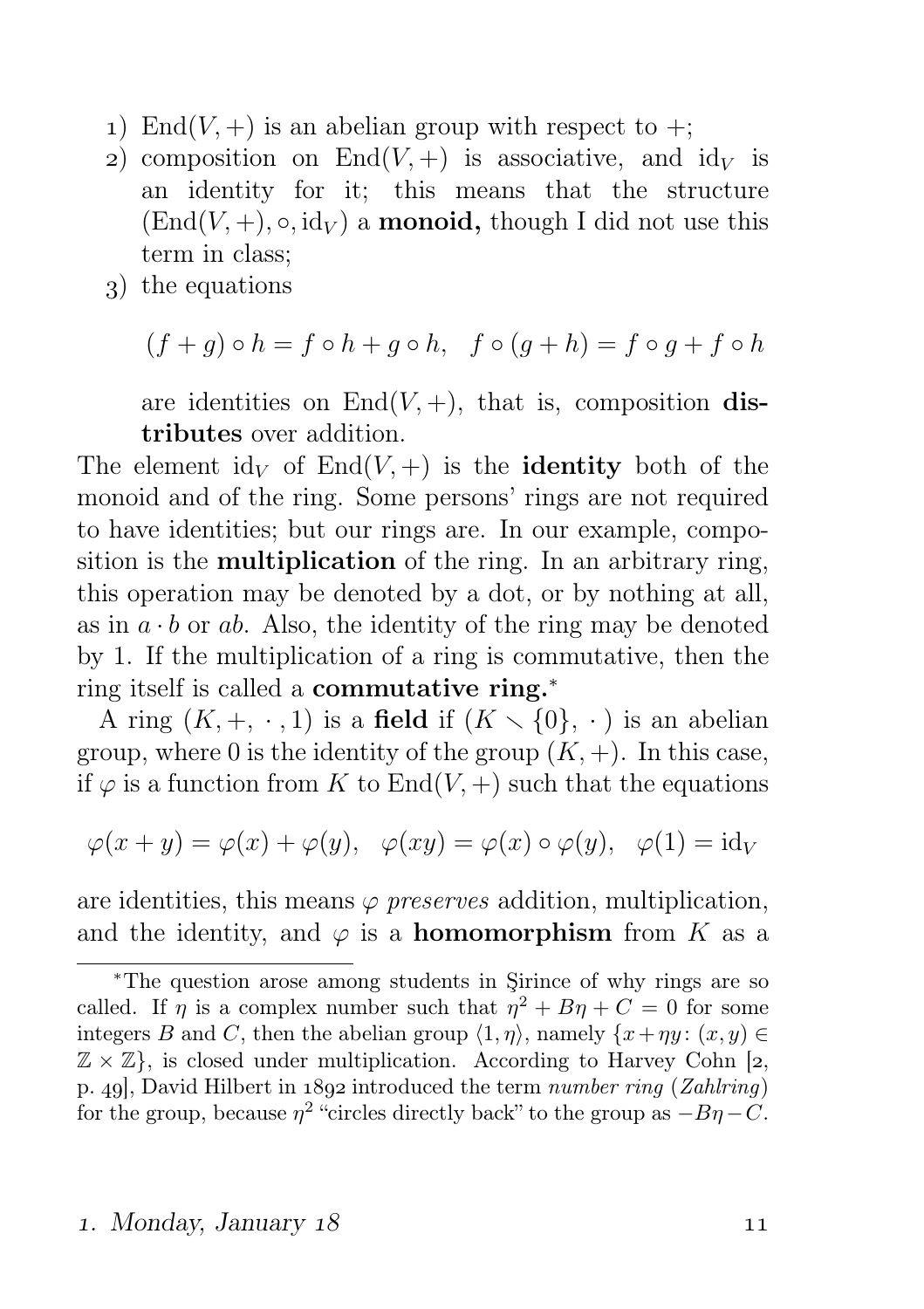ring to End(V, +) as a ring. In this case, the triple  $(V, +, \varphi)$ is a vector space. We may also say that the pair  $(V,+)$  is vector space over K, with respect to  $\varphi$ . Preservation of the identity by  $\varphi$  is important. without it,  $\varphi$  could be  $x \mapsto 0$ , where 0 stands for the element  $v \mapsto 0$  of End(V, +), even if V has more than one element, and so  $\mathrm{id}_V$  is different from 0 in End(V, +). We do not wish to allow  $\varphi$  to be  $x \mapsto 0$  unless  $V = \{0\}.$ 

In this last case, when  $V = \{0\}$ , then  $(V, +)$  is a trivial group,  $\text{End}(V,+)$  is the trivial ring, having a single element, which is both  $v \mapsto 0$  and id<sub>V</sub>, the zero and the identity. In this case,  $V$  is a vector space over every field. In case  $V$  is nontrivial, then every  $\varphi$  as above must be injective, and therefore it can be understood as an identity, so that  $K$  is just a sub-ring of  $End(V,+)$  that happens to be a field.

## Examples

Examples of fields are R, C, and Q.

Z is a commutative ring, but not a field.

The counting numbers are 1, 2, 3, and so on. I use the expression

N

to denote the set of these numbers. Here presumably N stands for the natural numbers. Some persons count 0 as a natural number, considering it to belong to N. I prefer to use the notation

$$
\omega=\{0,1,2,\dots\}=\{0\}\cup\mathbb{N}.
$$

Neither  $\mathbb N$  nor  $\omega$  is a ring.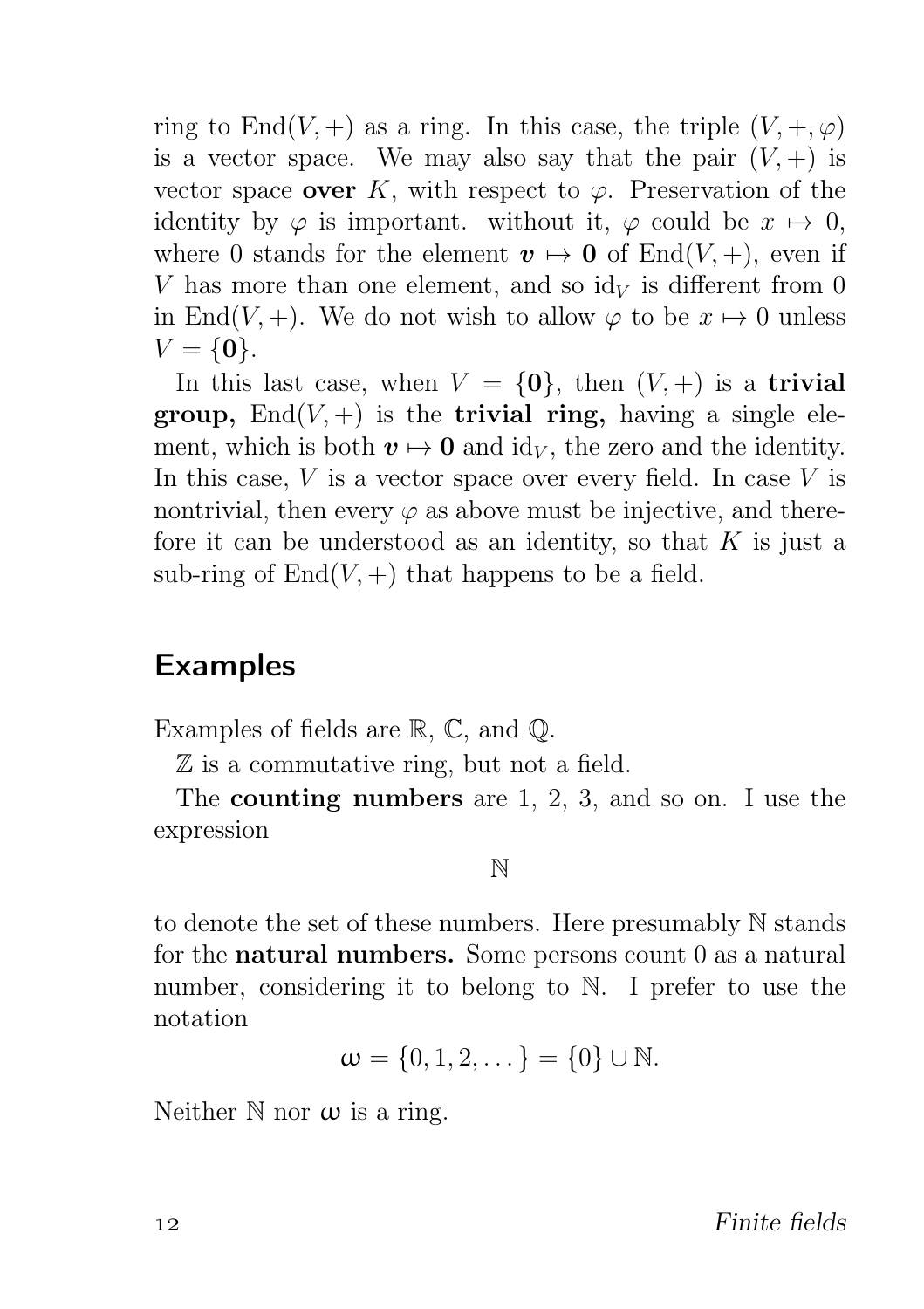If  $n \in \mathbb{N}$ , then by definition

$$
\mathbb{Z}_n = \{ [x] \colon x \in \mathbb{Z} \},\
$$

where

$$
[x] = [y] \iff x \equiv y \pmod{n}
$$

$$
\iff n \mid x - y.
$$

Here " $x \equiv y \pmod{n}$ " is read as x is congruent to y modulo  $n.*$  The definition of  $\mathbb{Z}_n$  does not say what  $[x]$  is; it says only when two instances of  $[x]$  are to be counted as the *same*. We can think that

$$
\mathbb{Z}_n = \{0, \dots, n-1\} = \{x \in \omega : x < n\}, \tag{1.1}
$$

since every integer is indeed congruent modulo n to an element of this set, but no two elements are congruent to one another. Since, modulo n,

$$
x \equiv x_1 \And y \equiv y_1 \implies x + y \equiv x_1 + y_1 \And xy \equiv x_1y_1,
$$

operations of addition and multiplication on  $\mathbb{Z}_n$  are well defined by the rules

$$
[x] + [y] = [x + y], \qquad [x] \cdot [y] = [xy].
$$

With respect to these operations,  $\mathbb{Z}_n$  is a commutative ring, because  $\mathbb Z$  is a commutative ring. If we use the understanding in (1.1), then for example  $[n] = 0$ ,  $[n+1] = 1$ , and  $[-1] = n-1$ .

When is the ring  $\mathbb{Z}_n$  a field, that is, when do nonzero elements have (multiplicative) inverses?

#### 1. Monday, January 18 (13)

<sup>∗</sup>Modulo is the dative or ablative case (roughly, the Turkish -e or -den hali) of the Latin noun modulus. Writing entirely in Latin, Gauss in the Disquisitiones Arithmeticae uses the expression secundum modulum n, "according to the modulus  $n$ " [3, p. 2].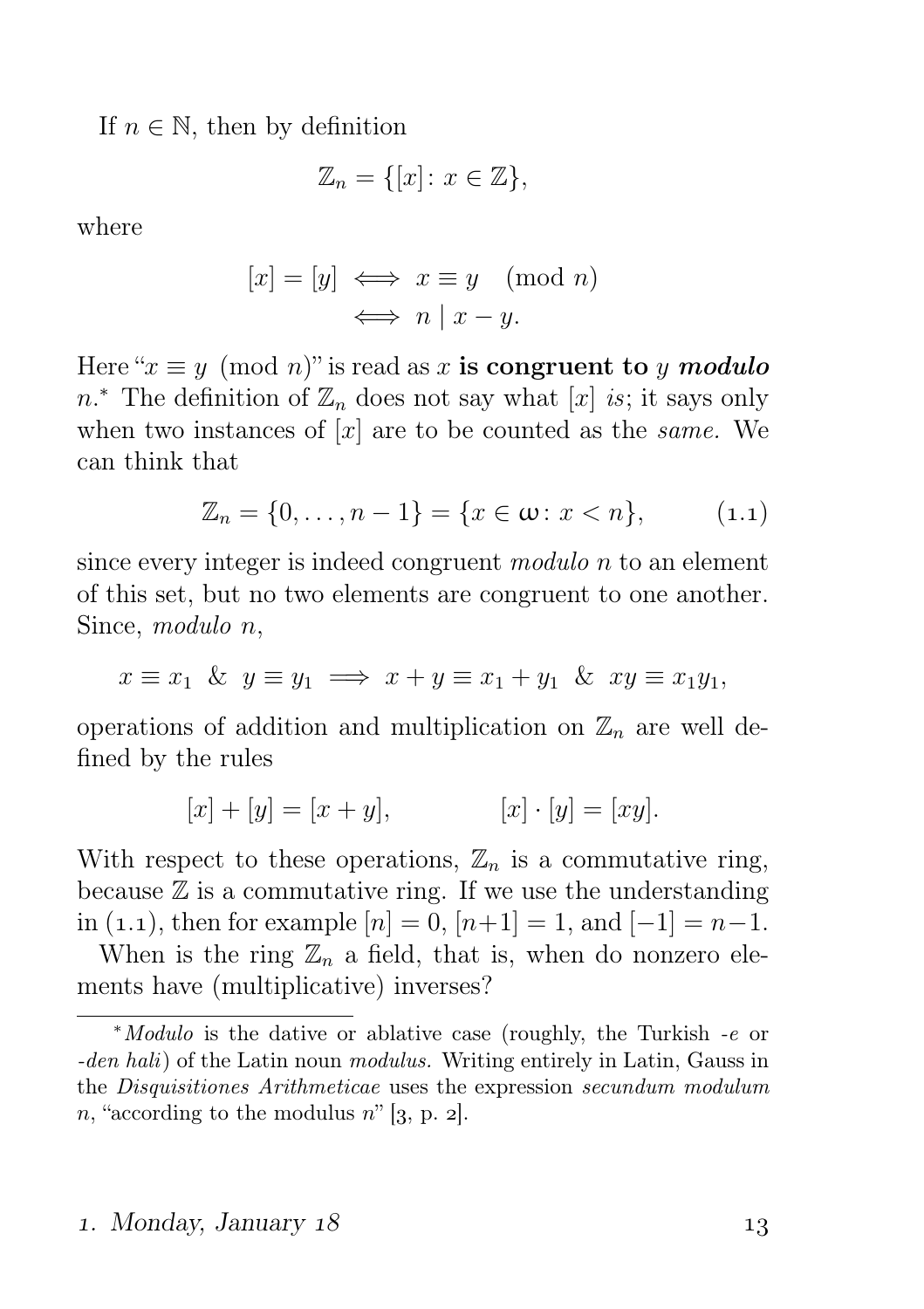- If  $n = 1$ , then  $\mathbb{Z}_n = \{0\}$ , which cannot be a field, since  $\{0\} \setminus \{0\} = \emptyset$ , and every group is nonempty (it contains at least the identity).
- Suppose *n* is composite, that is,  $n = ab$  for some *a* and b such that  $1 < a < n$ , so that also  $1 < b < n$ . If  $ax \equiv 1$  $(mod n), then$

$$
b \equiv bax \equiv nx \equiv 0 \pmod{n},
$$

which is absurd. Thus  $\mathbb{Z}_n$  is not a field in this case.

• If *n* is prime, we shall show  $\mathbb{Z}_n$  is a field. The proof will use the following.

Euclid's Lemma. In  $\mathbb Z$ , for all primes p,

$$
p \mid ab \And p \nmid a \implies p \mid b.
$$

Proving this is an **exercise** (which will be solved on pages 21 and 30). The letter  $p$  will always stand for a prime. Because of the Lemma, if  $1 \leq a < p$ , then the endomorphism  $x \mapsto ax$ of  $(\mathbb{Z}_n, +)$  is injective, since, modulo p,

$$
ax \equiv ay \implies p \mid ax - ay
$$
  
\n
$$
\implies p \mid a(x - y)
$$
  
\n
$$
\implies p \mid x - y
$$
 [by the Lemma, since  $p \nmid a$ ]  
\n
$$
\implies x \equiv y.
$$

By the Pigeonhole Principle, since  $\mathbb{Z}_p$  is finite,  $x \mapsto ax$  must also be surjective. In particular, the congruence

$$
ax \equiv 1 \pmod{p}
$$

is soluble.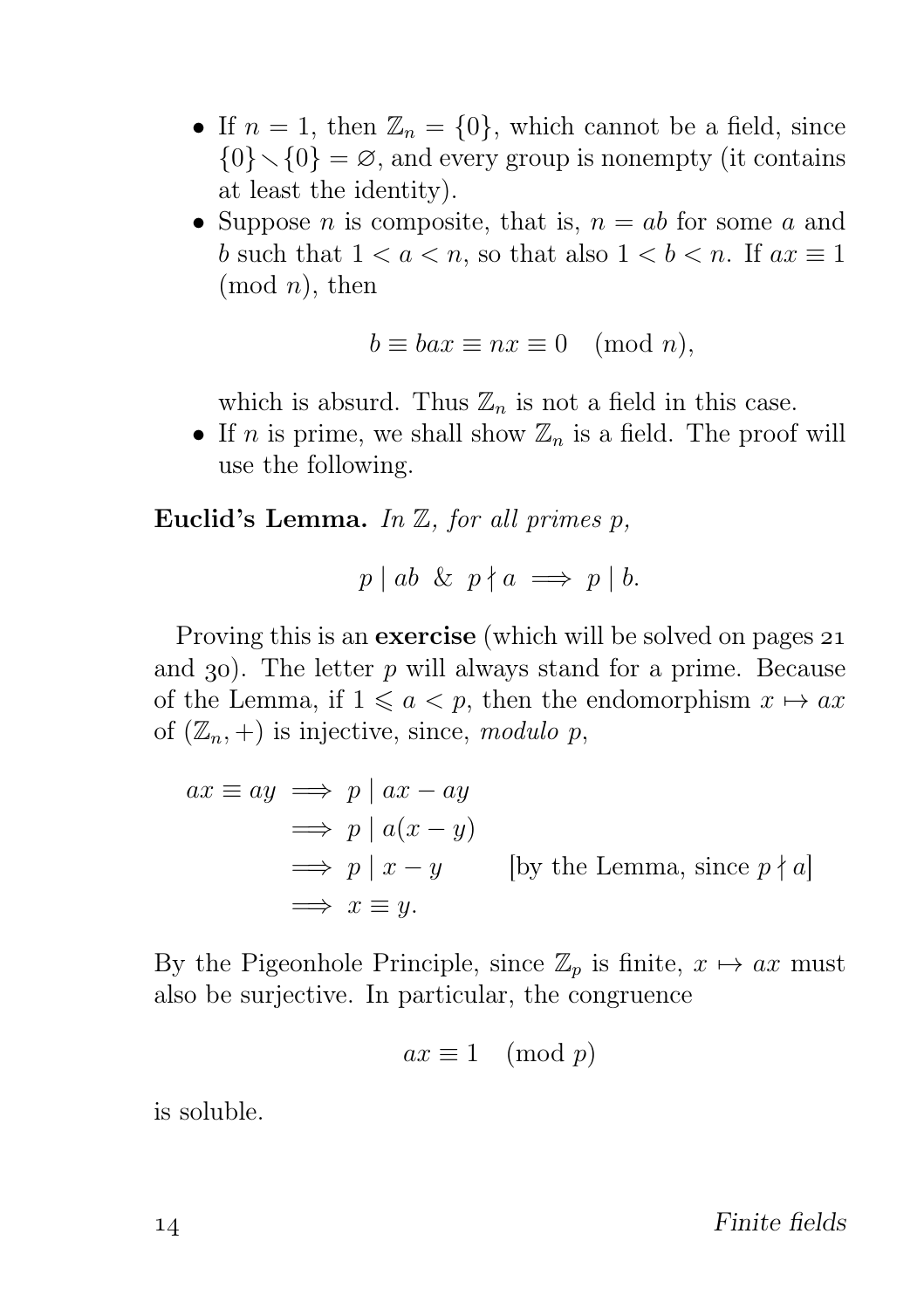So now  $\mathbb{Z}_p$  is field, called

 $\mathbb{F}_p$ .

We shall show that there are other finite fields. In particular, for every prime p, for every  $n$  in  $\mathbb N$ , there will be a unique field called

 $\mathbb{F}_{n^n}$ 

of size  $p^n$ . For example,  $\mathbb{F}_4 = \{0, 1, \alpha, \alpha + 1\}$ , with multiplication defined so that

$$
\alpha^2 = \alpha + 1.
$$

If we write  $\beta$  for  $\alpha + 1$ , the operations are thus:

|                                |  | $+ 0 1 \alpha \beta$                        |  | $\times$ 0 1 $\alpha$ $\beta$                               |  |                                                               |  |
|--------------------------------|--|---------------------------------------------|--|-------------------------------------------------------------|--|---------------------------------------------------------------|--|
|                                |  | $0 \mid 0 \quad 1 \quad \alpha \quad \beta$ |  | $\begin{array}{cccccc}\n\hline\n0 & 0 & 0 & 0\n\end{array}$ |  |                                                               |  |
|                                |  | $1 \vert 1 \ 0 \ \beta \ \alpha$            |  |                                                             |  | $1 \mid 0 \quad 1 \quad \alpha \quad \beta$                   |  |
|                                |  | $\alpha \alpha \beta \ 0 1$                 |  |                                                             |  | $\alpha \begin{bmatrix} 0 & \alpha & \beta & 1 \end{bmatrix}$ |  |
| $\beta$   $\beta$ $\alpha$ 1 0 |  |                                             |  | $\beta$ 0 $\beta$ 1 $\alpha$                                |  |                                                               |  |

If  $K$  is a finite field, then as a group it has the subgroup denoted by

 $\langle 1 \rangle$ ,

namely the smallest subgroup that contains 1. Since  $K$  is finite,  $\langle 1 \rangle$  must be  $\mathbb{Z}_n$  for some n. This will be a sub-ring of  $K$ , and so n must be prime, since (in the terms of tomorrow's lecture) every sub-ring of a field must be an integral domain, and we have shown in effect that  $\mathbb{Z}_n$  is not an integral domain if  $n = 1$  or n is composite. The prime p such that  $\langle 1 \rangle = \mathbb{Z}_p$ , or rather such that

$$
\underbrace{1+\cdots+1}_{p}=0
$$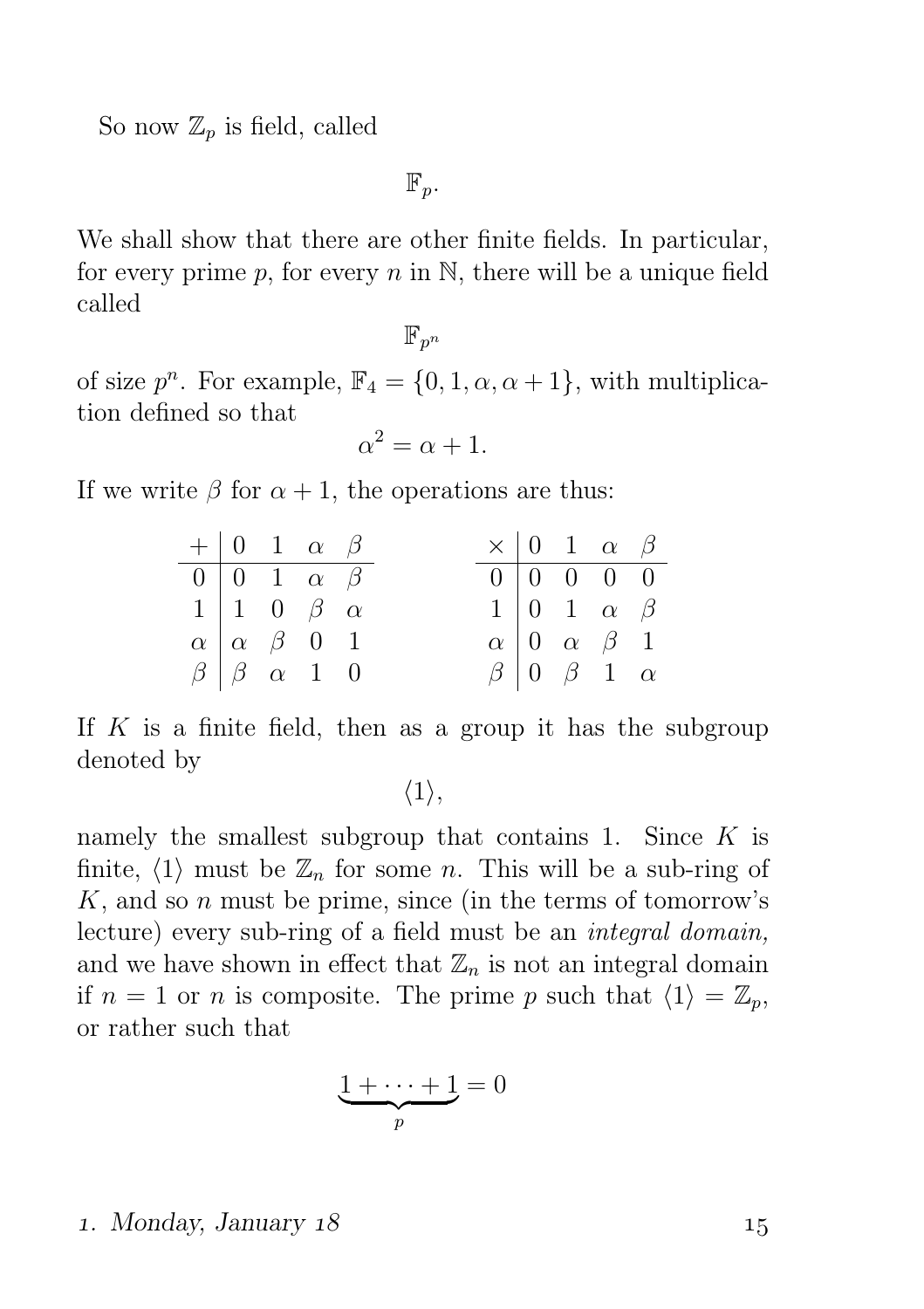in  $K$ , is called the **characteristic** of the field. There is no such  $p$  for the fields  $\mathbb{Q}, \mathbb{R}$ , and  $\mathbb{C}$ , and so these are said to have characteristic 0.

If K is a field, and  $n \in \mathbb{N}$ , then  $K^n$  is a vector space over K. The elements of  $K^n$  are

 $(x_1, \ldots, x_n),$ 

where each  $x_j$  is in K. Addition in  $K^n$  is given by

$$
(x_1, \ldots, x_n) + (y_1, \ldots, y_n) = (x_1 + y_1, \ldots, x_n + y_n),
$$

and each  $a$  in  $K<sup>n</sup>$  determines the endomorphism

$$
(x_1, \ldots, x_n) \mapsto (ax_1, \ldots, ax_n).
$$

But what is  $(x_1, \ldots, x_n)$ ? It is the function on  $\{1, \ldots, n\}$  that takes the value  $x_i$  at each j.

If A is an arbitrary set, then we can define

$$
K^A = \{ \text{functions from } A \text{ to } K \};
$$

this is a vector space over  $K$ , just as  $K<sup>n</sup>$  is. In particular,

$$
K^n = K^{\{1,\ldots,n\}}.
$$

We cannot define n as  $\{1, \ldots, n\}$ . We can however define

$$
n=\{0,\ldots,n-1\}.
$$

Thus

$$
0 = \varnothing, \qquad \qquad n + 1 = n \cup \{n\}.
$$

With this understanding, which is the one that I prefer, elements of  $K^n$  can be written as

$$
(x_0,\ldots,x_{n-1}).
$$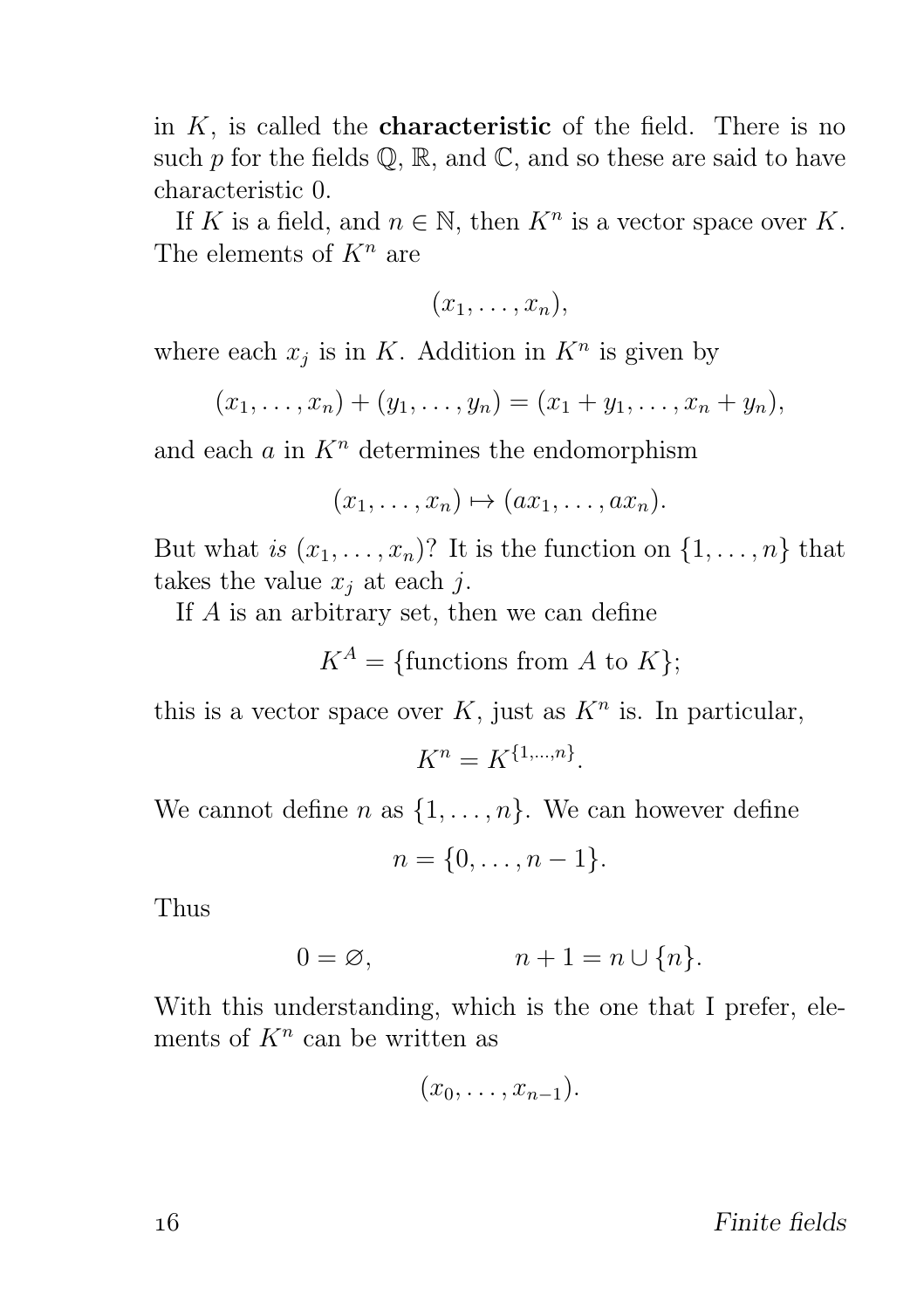## 2. Tuesday, January 19

## Products

For any sets  $A$  and  $B$ , we can let

 $B^A = \{\text{functions from } A \text{ to } B\}.$ 

If B is a field, then, as we said yesterday,  $B^A$  is a vector space. Moreover, if B is itself a vector space over some field, then  $B^A$ is also a vector space over that field. If  $B$  is a group or a ring, then so is  $B^A$ .

More generally, if we are given a set  $B_a$  for each a in A, we define the product

$$
\prod_{a\in A}B_a
$$

to be the set of functions  $f$  on  $A$  such that, for each  $a$  in  $A$ ,

$$
f(a) \in B_a.
$$

Thus

$$
B^A = \prod_{a \in A} B.
$$

Also, if  $n \in \omega$ , we may use the notations

$$
\prod_{i\in n} B_i = B_0 \times \cdots \times B_{n-1}, \qquad B^n = \underbrace{B \times \cdots \times B}_{n}.
$$

If each  $B_a$  is a vector space (over the same field), or a group, or a ring, then so is  $\prod_{a \in A} B_a$ . In each case, this is because,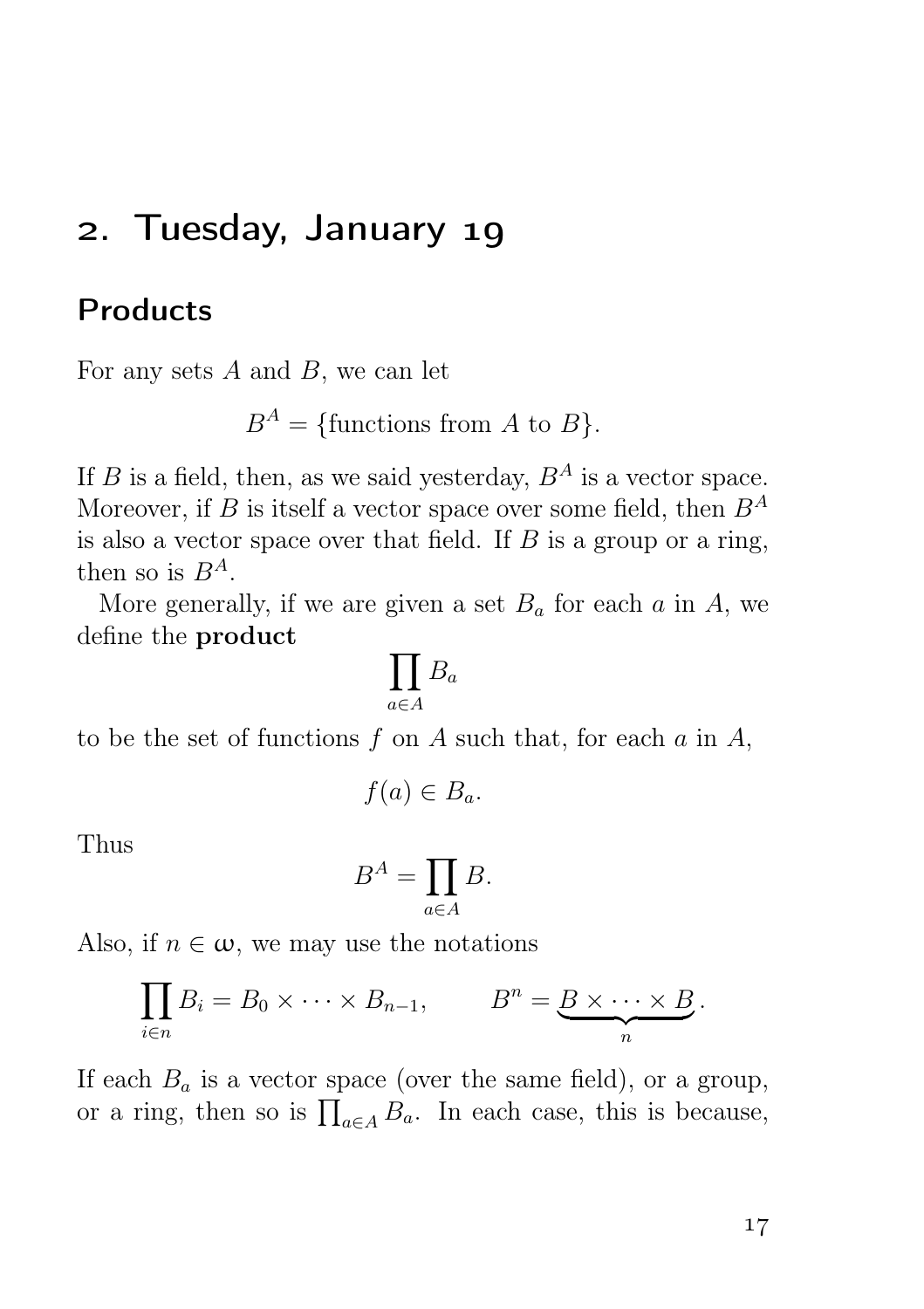for example, if  $*$  is a binary operation on each  $B_a$ , then the "same" operation can be defined on  $\prod_{a \in A} B_a$  by

$$
(f * g)(x) = f(x) * g(x).
$$

As we have seen, groups, rings, and vector spaces over a given field are defined by *identities*, namely (as we said on page  $10$ ) equations that hold for all possible values of the variables. An identity on B is also an identity on  $B^A$ . However, among the field axioms, there is the formula

$$
\exists y \ (x \neq 0 \implies xy = 1).
$$

As an axiom, this formula is understood to hold for all values of its free variable, which is  $x$ . But the formula is not an equation, and so we cannot automatically expect it to hold in a product of fields. Indeed  $K^A$  is not a field when K is, unless  $|A| = 1.$ 

#### Integral domains

An integral domain is a nontrivial commutative ring with no zero divisors, that is, no nonzero elements  $a$  and  $b$  such that  $ab = 0$ . Thus integral domains have the axiom

$$
xy = 0 \& x = 0 \implies y = 0,
$$

which is not an equation. Indeed, in  $\mathbb{Z} \times \mathbb{Z}$ , we have

$$
(1,0)\cdot(0,1)=(0,0),
$$

and  $(0, 0)$  is the group identity of  $\mathbb{Z} \times \mathbb{Z}$ ; so  $(1, 0)$  and  $(0, 1)$ are zero divisors.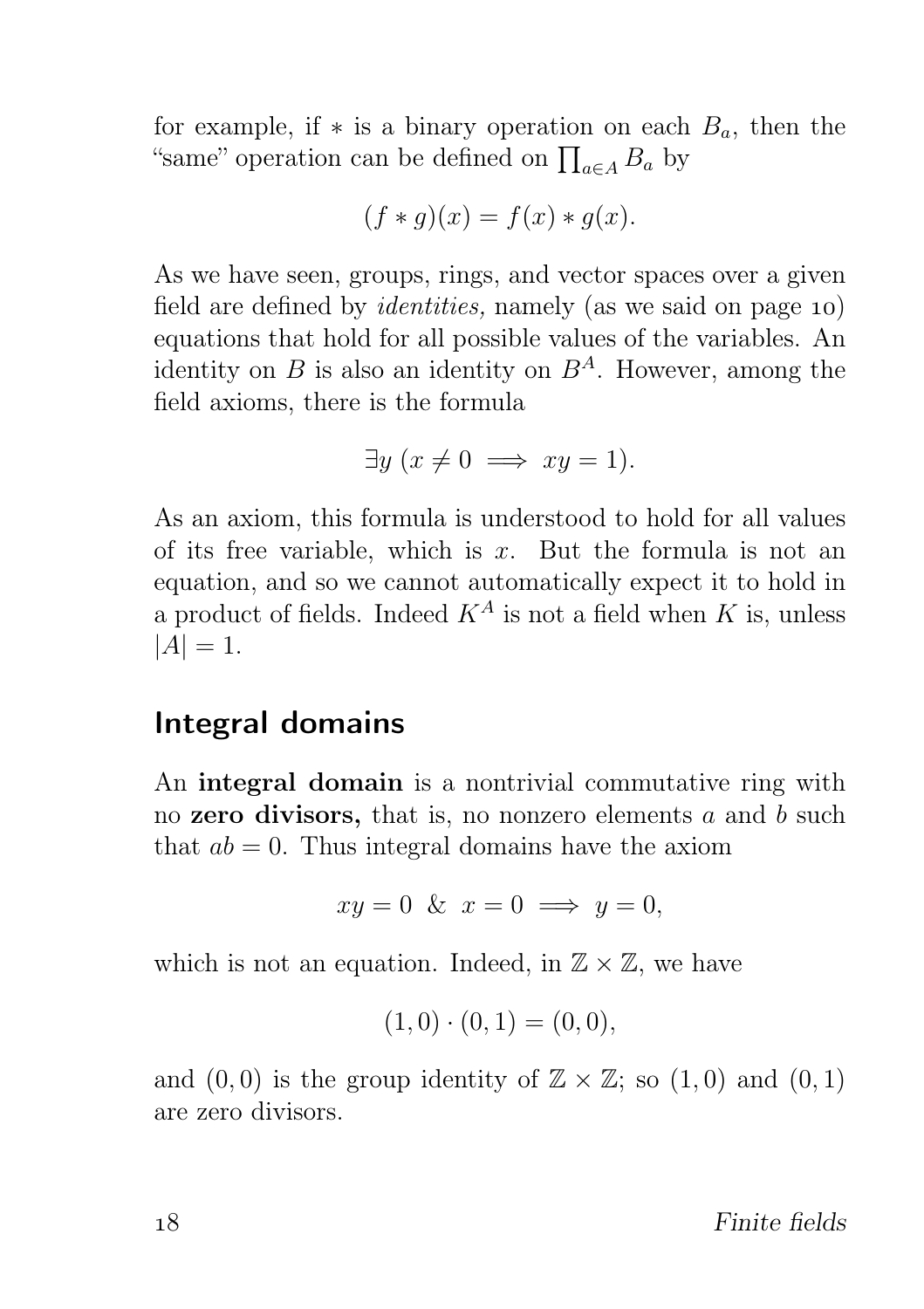If  $n$  is a composite element of  $\mathbb{N}$ , we proved yesterday that  $\mathbb{Z}_n$  is not a field by showing, in effect, that  $\mathbb{Z}_n$  has zero divisors, and these are not invertible. This is true in every ring: a zero divisor cannot be invertible. Thus invertible elements are not zero divisors, and therefore every field is an integral domain. However, the converse fails:  $\mathbb Z$  is an integral domain that is not a field.

## Finite cyclic groups

As we showed yesterday,

- $\mathbb{Z}_1$  is the trivial ring, which is not a field;
- $\mathbb{Z}_n$  is not a field when *n* is composite;
- $\mathbb{Z}_p$  is a field when p is prime.

Thus if  $n \in \mathbb{N}$  and  $\mathbb{Z}_n$  is a field, then n must be prime, by pure logic. If *n* is composite, so that  $n = ab$ , where a and b are strictly between 1 and  $n$ , then  $a$  and  $b$  are zero divisors in  $\mathbb{Z}_n$ . We consider the first few groups  $\mathbb{Z}_n$ .

- $\mathbb{Z}_2$  and  $\mathbb{Z}_3$  are fields.
- In  $\mathbb{Z}_4$ ,  $1^2 = 1$ ,  $2^2 = 0$ ,  $3^2 = 1$ , so 1 and 3 are invertible, but 2 is a zero-divisor and is therefore not invertible.
- $\mathbb{Z}_5$  is a field.
- In  $\mathbb{Z}_6$ ,  $1^2 = 1$ ,  $2 \cdot 3 = 0$ ,  $4 \cdot 3 = 0$ ,  $5^2 = 1$ ; so 1 and 5 are invertible, but 2, 3, and 4 are zero divisors.
- $\mathbb{Z}_7$  is a field.
- In  $\mathbb{Z}_8$ ,  $1^2 = 3^3 = 5^2 = 7^2$ , but  $2 \cdot 4 = 6 \cdot 4 = 0$ .
- In  $\mathbb{Z}_9$ ,  $1^2 = 2 \cdot 5 = 4 \cdot 7 = 8^2 = 1$ , but  $3^2 = 6^2 = 0$ .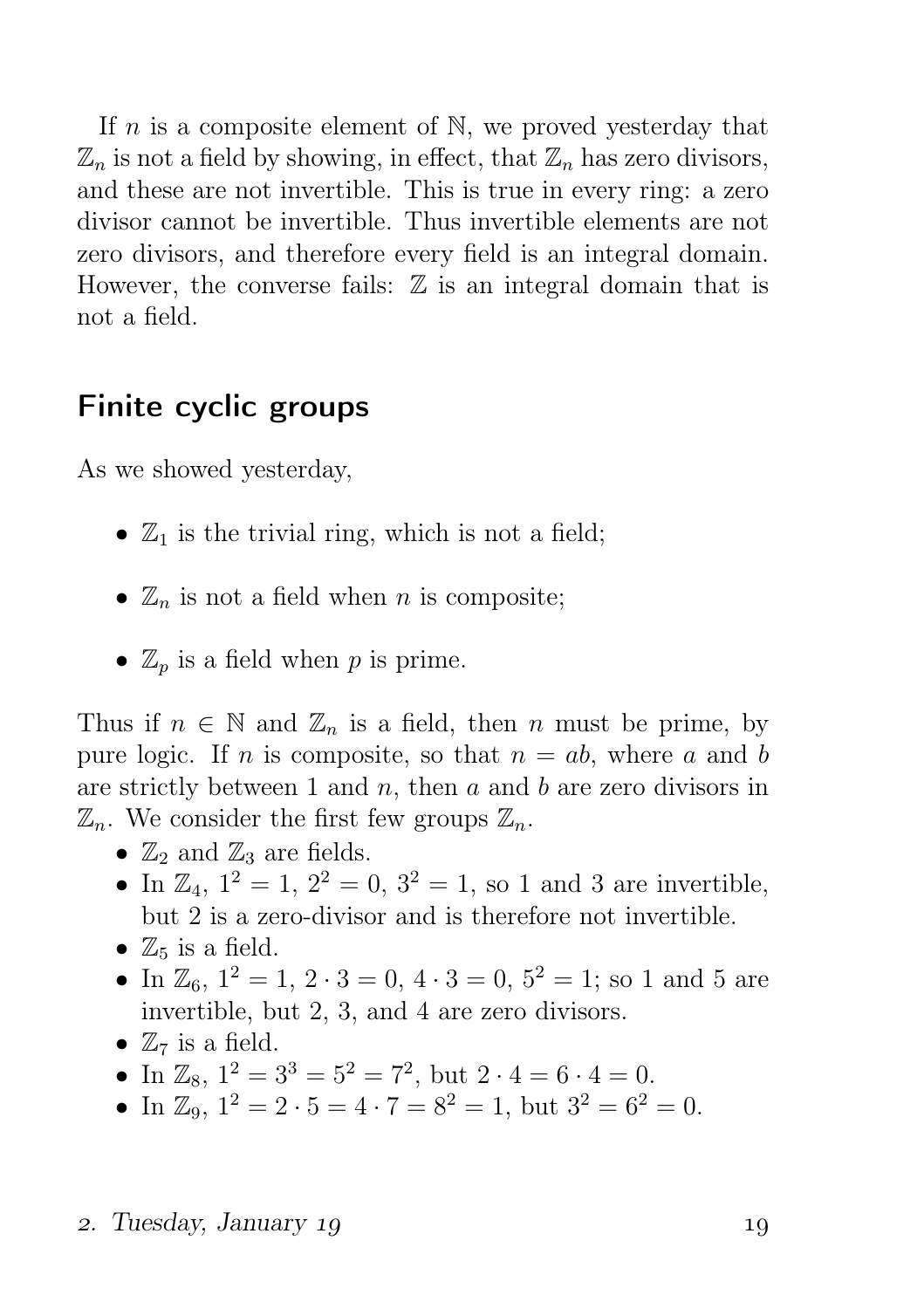### Groups of units

If  $R$  is a commutative ring, we define

$$
R^{\times} = \{\text{invertible elements of } R\}.
$$

Here  $\times$  is the multiplication sign (and not the letter x). Thus if  $p$  is prime, then

$$
\mathbb{Z}_p^{\times} = \{1, \ldots, p-1\};
$$

but

$$
\mathbb{Z}_4^{\times} = \{1,3\}, \qquad \mathbb{Z}_6^{\times} = \{1,5\}, \qquad \mathbb{Z}_8^{\times} = \{1,3,5,7\},
$$

 $\mathbb{Z}_9^{\times} = \{1, 2, 4, 5, 7, 8\}, \qquad \mathbb{Z}_{10}^{\times} = \{1, 3, 7, 9\}.$ 

In general,  $R^{\times}$  is called the **group of units** of R. The set  $R^{\times}$ is indeed a group with respect to multiplication, since each element *a* by definition has an inverse,  $a^{-1}$ , and then this too has an inverse, namely a, and so  $a^{-1} \in R^{\times}$ . Invertible elements of a ring are units.

**Theorem.** For all n in  $\mathbb{N}$ ,

$$
\mathbb{Z}_n^{\times} = \{k \in \omega \colon k < n \ \& \ \gcd(k, n) = 1\}. \tag{2.1}
$$

*Proof.* Assuming  $0 \leq k \leq n$ , we want to show that, modulo n,

$$
\gcd(k, n) = 1 \iff \exists x \ kx \equiv 1.
$$

 $(\Leftarrow)$ . Suppose  $ka \equiv 1$ . Then n | ka − 1, so

$$
\gcd(k, n) \mid ka - 1.
$$

Finite fields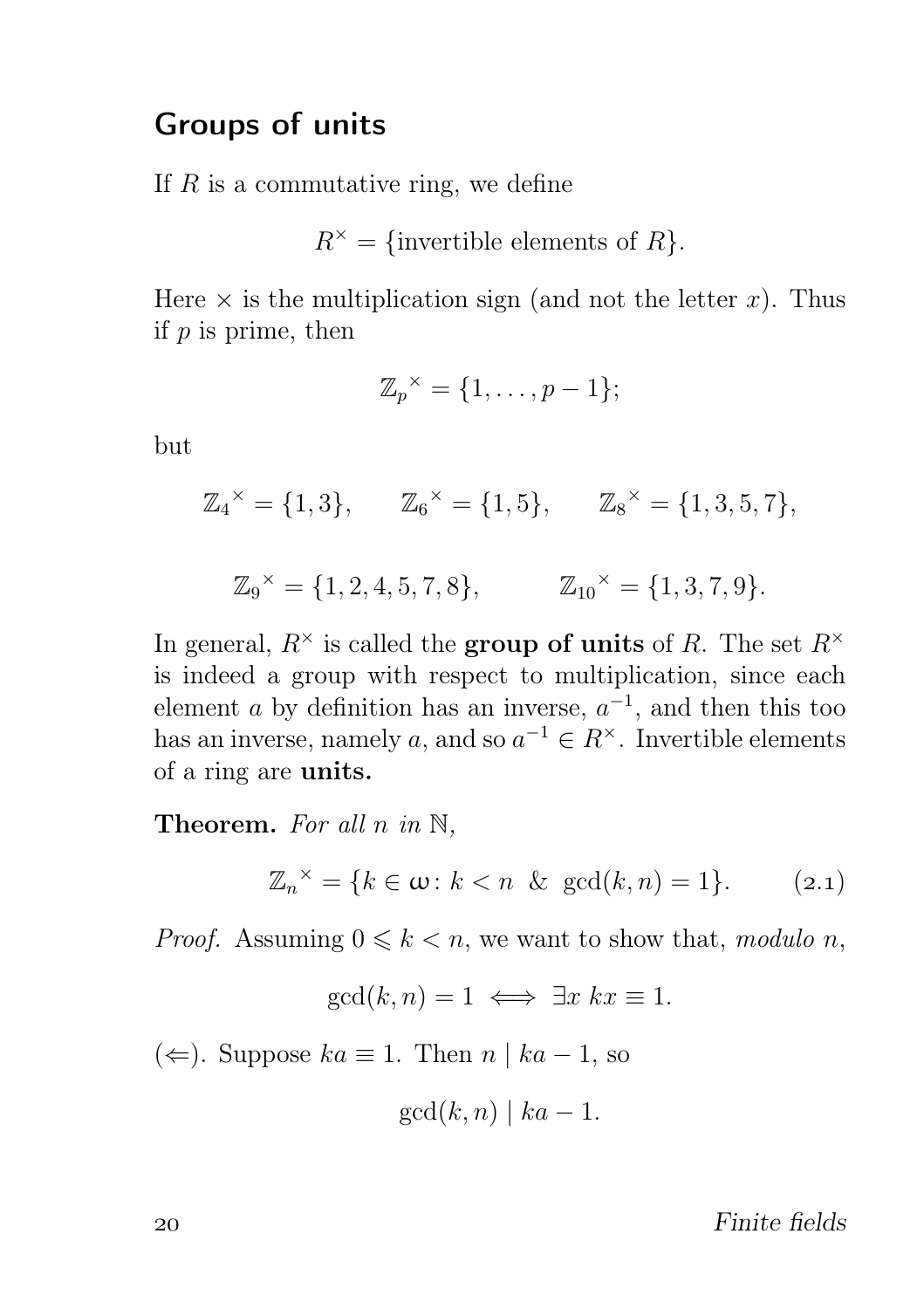But  $gcd(k, n) | ka$ , so  $gcd(k, n) | 1$ , and therefore  $gcd(k, n) =$ 1.

 $(\Rightarrow)$ . Suppose  $gcd(k, n) = 1$ . As yesterday, the endomorphism  $x \mapsto kx$  of  $\mathbb{Z}_n$  is injective, by the more general form of Euclid's Lemma below. Again  $x \mapsto kx$  must be surjective by the Pigeonhole Principle, so  $kx \equiv 1 \pmod{n}$  is soluble.  $\Box$ 

So the proof is completed by the following.

Euclid's Lemma, generalized. For all  $m$  in  $\mathbb{N}$ , for all a and b in  $\omega$ .

$$
m \mid ab \& \gcd(m, a) = 1 \implies m \mid b. \tag{2.2}
$$

Proof. Suppose the claim is false; we shall find a contradiction. If the claim is false, then, because N is well ordered, there is a minimal counterexample, namely some  $n$  in  $\mathbb N$  such that, for all m in N, if  $m < n$ , then for all a and b in  $\omega$ , (2.2) holds; but for some a and b in  $\omega$ ,

$$
n | ab \& gcd(n, a) = 1 \& n \nmid b. \tag{2.3}
$$

If  $a \geq n$ , then we can replace a with  $a - n$ . Thus, since  $\omega$  is well ordered, we may assume  $a < n$ . Similarly we may assume  $b < n$ . Then  $ab < n^2$ , and so, for some  $m$ ,

$$
mn = ab \& m < n.
$$

In particular,

$$
\frac{m}{\gcd(m, a)} \cdot n = \frac{a}{\gcd(m, a)} \cdot b.
$$

Therefore in  $(2.3)$  we can replace a with  $a/gcd(m, a)$ . Thus we may assume  $gcd(m, a) = 1$ . Now, (2.2) holds, since  $m < n$ .

#### 2. Tuesday, January 19 21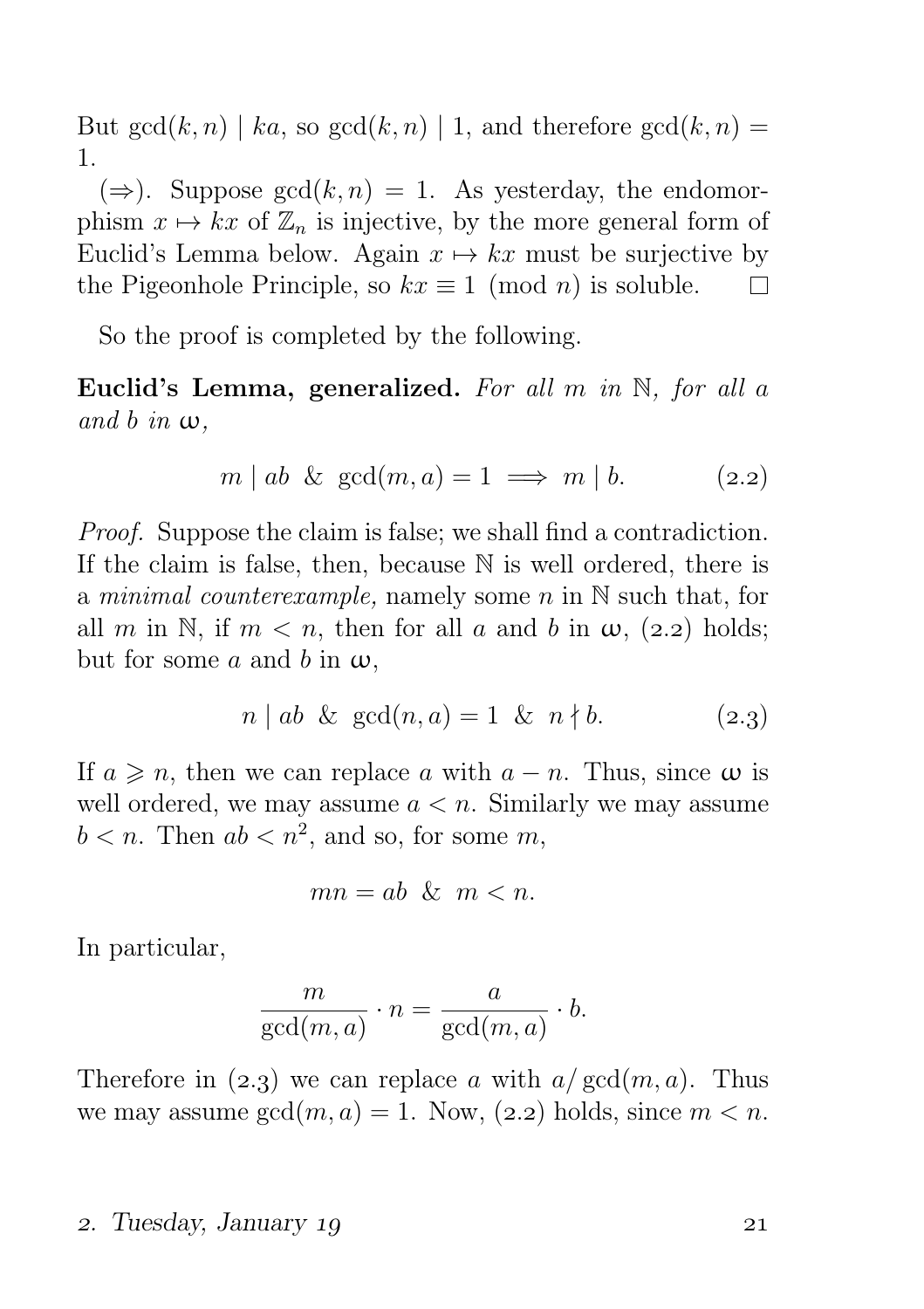Therefore  $m \mid b$ . Hence in (2.3) we can replace b with  $b/m$ . But in this case  $n = ab$ , so  $gcd(n, a) = a$ . Thus  $a = 1$ , and so  $n \mid b$ , contradicting  $(2.3)$ . So there is no minimal counterexample to the original claim. Therefore there is no counterexample at all, and the claim holds.  $\Box$ 

By definition,

$$
\varphi(n) = \{x \in \omega : x < n \ \& \ \gcd(n, x) = 1\},
$$

and so now we have, by  $(2.1)$ ,

$$
\varphi(n) = \left| \mathbb{Z}_n^{\times} \right|.
$$

Here  $\varphi$  is the **Euler phi-function.**\* A few values are as follows.

n 1 2 3 4 5 6 7 8 9 10 11 12 ϕ(n) 1 1 2 2 4 2 6 4 6 4 10 4

In general,

$$
\varphi(p) = p - 1,
$$
\n $\varphi(p^{n+1}) = p^{n+1} - p^n.$ 

\*This terminology is used by Burton  $[1, pp. 131-2]$ , who mentions also the alternative terms indicator and totient, while saying, "the functional notation  $\phi(n)$ , however, is credited to Gauss." Burton does not say who does the crediting. Kline  $[6, p. 608]$  does it, saying, "The notation  $\phi(n)$  was introduced by Gauss." Indeed, Article 38 of the *Disquisitiones* Arithmeticae  $[4, p. 20]$  is, "PROBLEM. To find how many positive numbers are smaller than a given positive number A and relatively prime to it. For brevity we will designate the number of positive numbers which are relatively prime to the given number and smaller than it by the prefix  $\phi$ . We seek therefore  $\phi A$ ." In the next article, Gauss adjusts the definition to allow  $\phi$ 1 to be 1 (as we do) and not 0.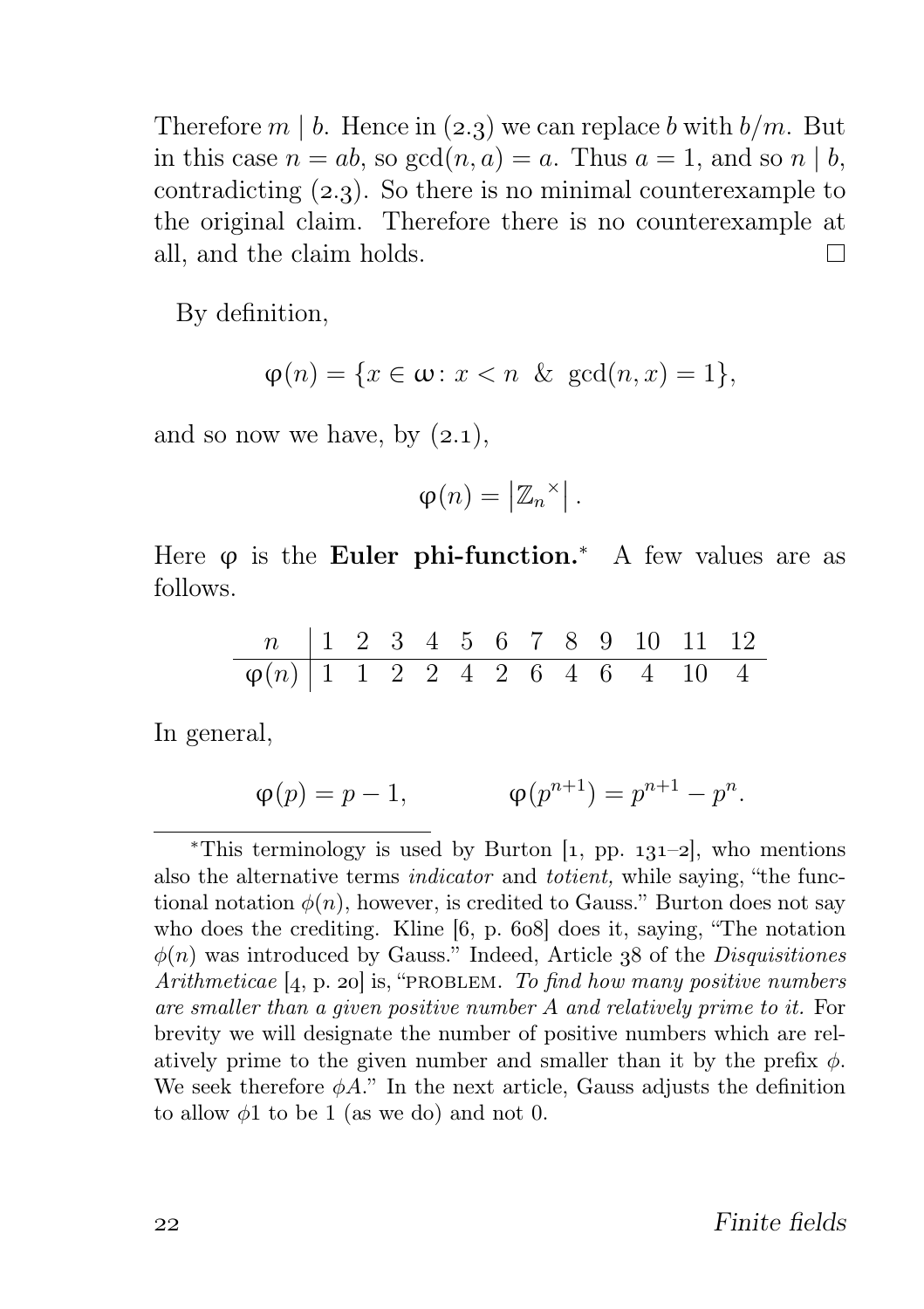From the table,

$$
\varphi(6) = \varphi(2) \cdot \varphi(3),
$$
  
\n
$$
\varphi(10) = \varphi(2) \cdot \varphi(5),
$$
  
\n
$$
\varphi(12) = \varphi(3) \cdot \varphi(4).
$$

We are going to prove that this is not an accident, but  $\varphi$  is multiplicative, that is,<sup>∗</sup>

$$
\gcd(x, y) = 1 \implies \varphi(xy) = \varphi(x) \cdot \varphi(y).
$$

<sup>\*</sup>It may be noted that, for the letter phi, instead of  $\phi$  I prefer  $\varphi$ , as being less like the symbol  $\varnothing$  for the empty set, and as being more like what I write by hand. For use as a permanently defined constant, I prefer the upright form  $\varphi$ . Most of the students were familiar with the phi-function, though a few were not.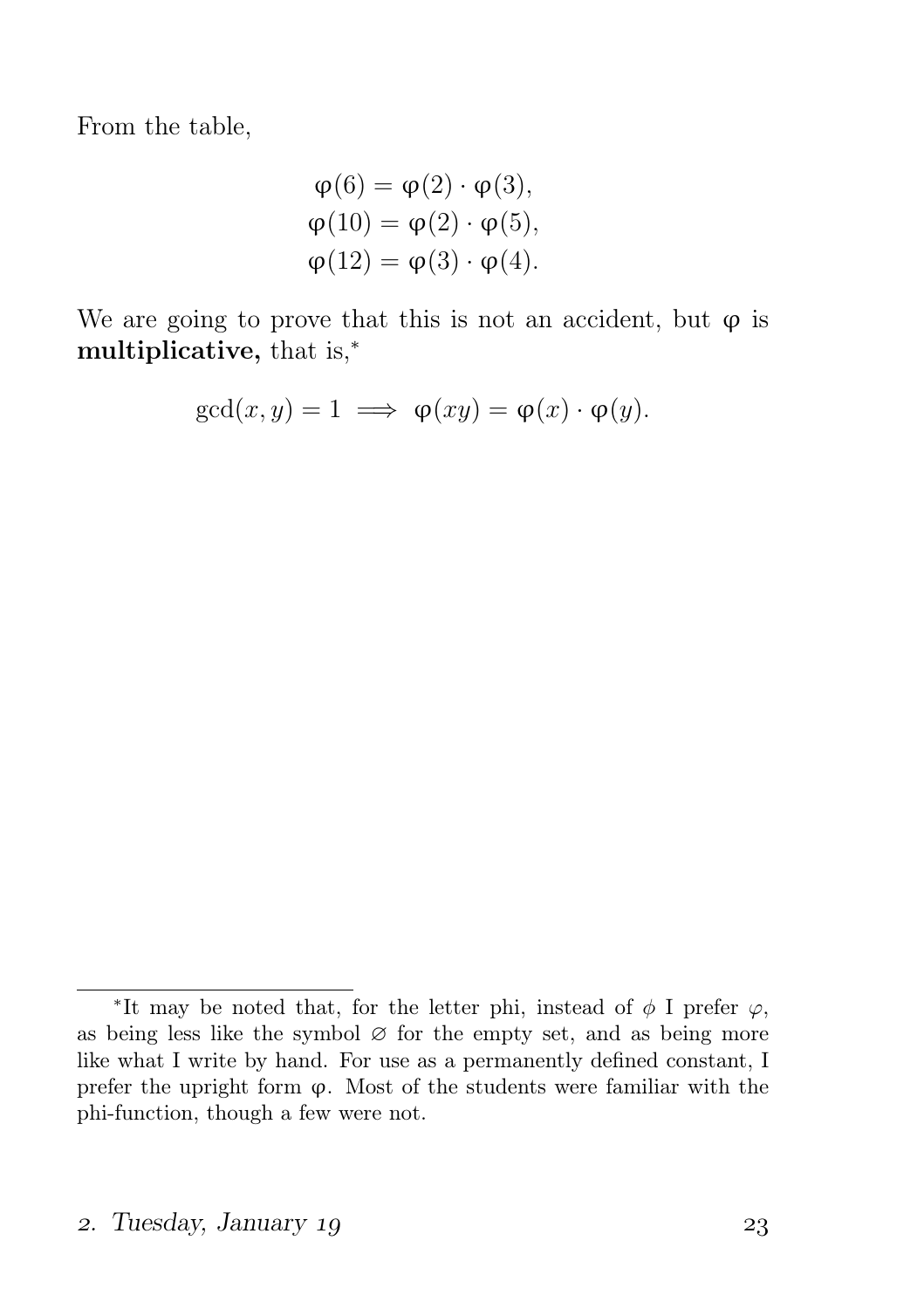# . Wednesday, February

## Finite fields

Our ultimate goal is to prove the following four theorems:

- 1. For every prime p, for every n in  $\mathbb N$ , there is a field of size  $p^n$ .
- . There is a unique such field (up to isomorphism), called  $\mathbb{F}_{p^n}$ .
- . The group of units of a finite field is cyclic, so

$$
\mathbb{F}_{p^n}^\times\cong \mathbb{Z}_{p^n-1}.
$$

4.  $\mathbb{F}_{p^m} \subseteq \mathbb{F}_{p^n}$  if and only if—what?

We answer the last question as follows. For every field  $L$ , if K is a subfield of  $L$ , then  $L$  is a vector space over  $K$ . In this case, suppose the **dimension** of  $L$  over  $K$  is  $n$ .

$$
\dim_K L = d.
$$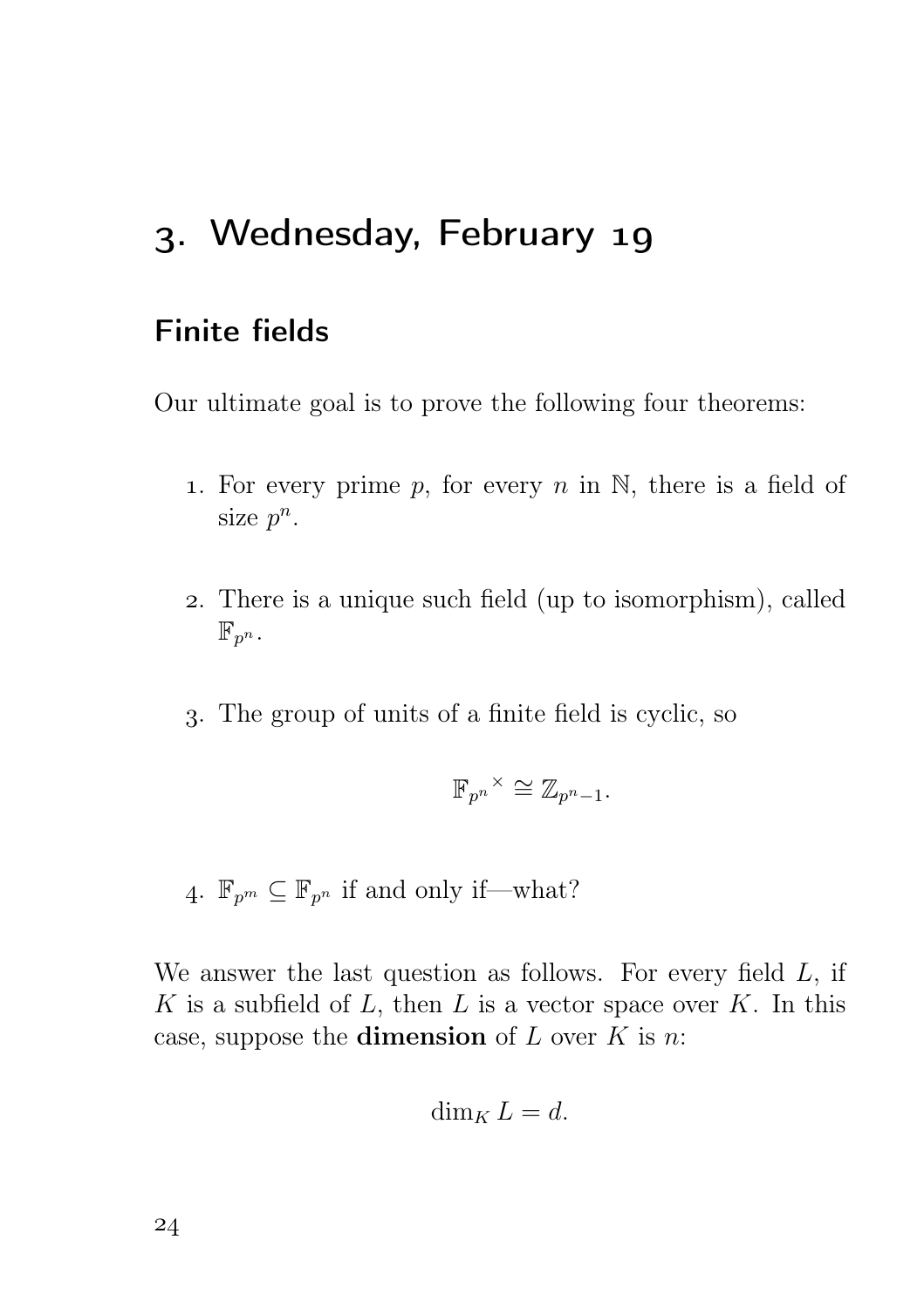What is the size of  $L$ ?\* We know L has a **basis**  $(a_i : i < d)$ ;<sup>†</sup> this means that every element of  $L$  is uniquely of the form

$$
\sum_{i < d} x_i a_i,
$$

where  $x_i \in K$ . Thus

$$
|L| = |K|^d.
$$

In case  $K = \mathbb{F}_{p^m}$ , we have  $|L| = p^{md}$ . Thus

$$
\mathbb{F}_{p^m} \subseteq \mathbb{F}_{p^n} \implies m \mid n.
$$

The converse will be true as well. Thus the finite fields of characteristic  $p$  will form a tree, part of which is seen in Figure 3.1. In fact there will be a field  $\mathbb{F}_{p^{\ell}}$  right above  $\mathbb{F}_p$  in the tree for every prime  $\ell$ . Also, for all a and b in N, both  $\mathbb{F}_{p^a}$  and  $\mathbb{F}_{p^b}$ will be included in  $\mathbb{F}_{p^{\gcd(a,b)}}$ . Thus the union  $\bigcup_{n\in\mathbb{N}}\mathbb{F}_{p^n}$  of all of the finite fields of characteristic  $p$  will be a field, namely the algebraic closure of  $\mathbb{F}_p$ . (See page 52.)

### Polynomial rings

On page 15 we saw  $\mathbb{F}_4 = \{0, 1, \alpha, \alpha + 1\}$ . A better way to write this will be as  $\mathbb{F}_2[\alpha]$  or else

$$
\mathbb{F}_2[X]/(X^2+X+1).
$$

<sup>\*</sup>One student initially proposed the answer  $n \cdot |K|$ .

<sup>&</sup>lt;sup>†</sup>Probably in class I wrote  $\{a_i : i < d\}$ , but strictly this notation does not establish that the basis has size  $d$ . The ensuing explanation of a basis relies not just on the set of basis elements, but on a function into this set from a set of size d. Here the set of size d is d itself (page  $16$ ), which is  $\{0,\ldots,d-1\}$  or  $\{x\in\omega: x < d\}$ , and the function on it is  $i\mapsto a_i$ .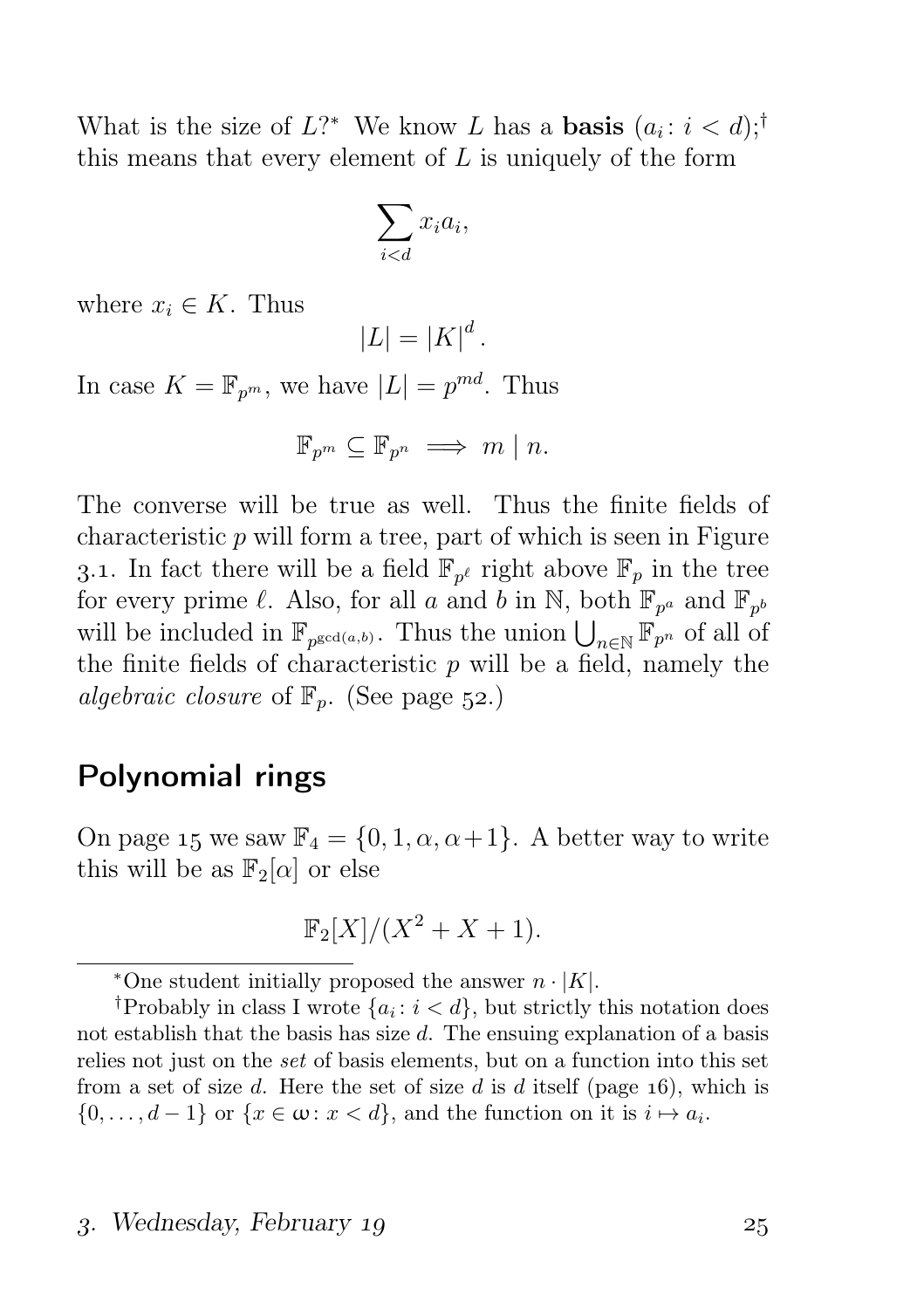

Figure 3.1.: The tree of finite fields of characteristic  $p$ 

For any commutative ring  $R$ ,

$$
R[X] = \{\text{polynomials in } X \text{ over } R\}
$$
  
=  $\{0\} \cup \left\{\sum_{i=0}^{n} a_i X^i : n \in \omega \& a_i \in R \& a_n \neq 0\right\}.$ 

If  $f = \sum_{i=0}^{n} a_i X^i$ , where  $a_n \neq 0$ , then we say the **degree** of f is  $n$ , that is,

$$
\deg f = n.
$$

Also, by definition,

$$
\deg 0 = -\infty.
$$

Then for all  $f$  and  $g$  in  $R[X]$ ,

$$
\deg(fg) \leqslant \deg f + \deg g,
$$

with equality if R is an integral domain. In this case,  $R[X]$ too must be an integral domain.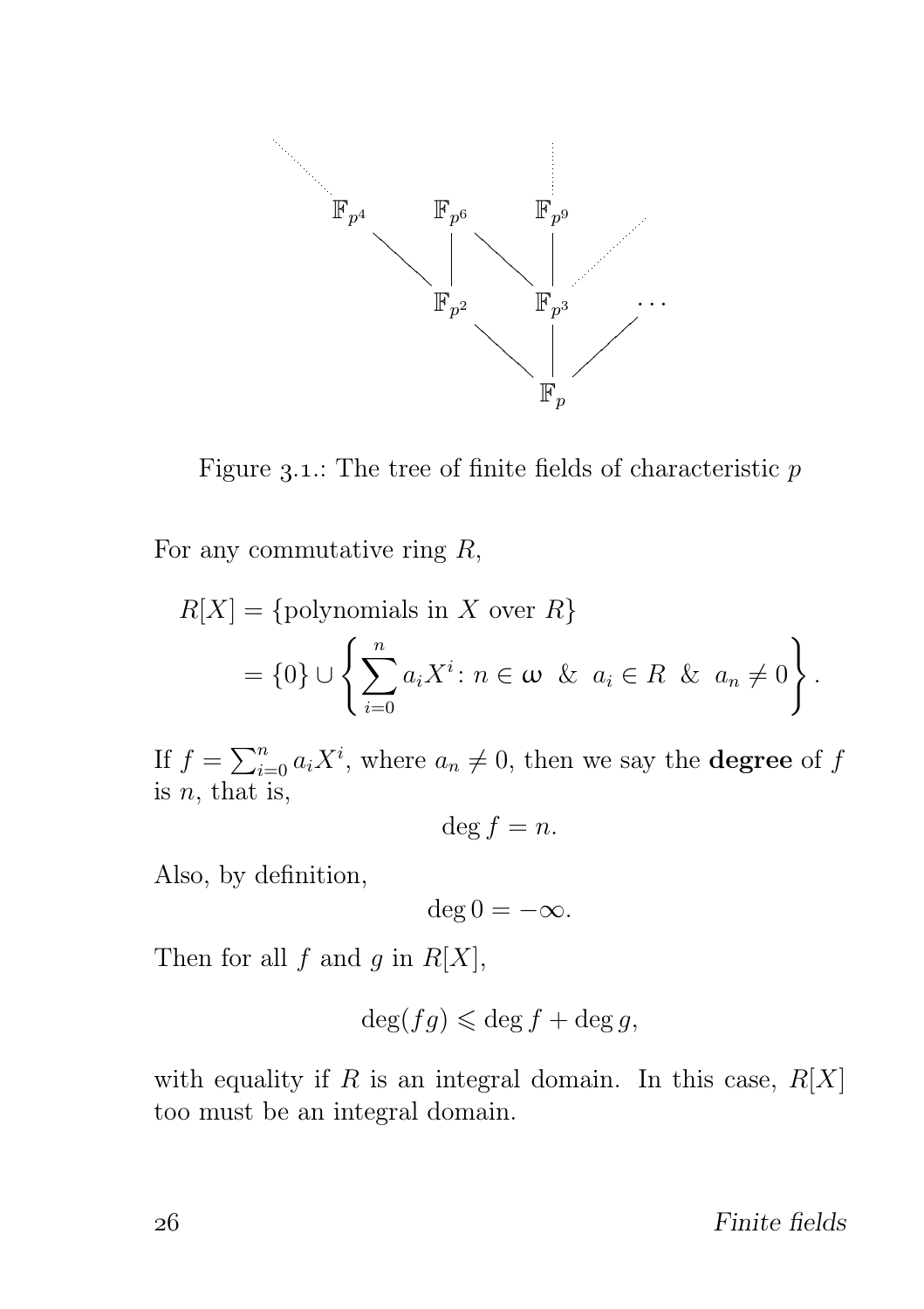We are interested mainly in the case where  $R$  is a field  $K$ . If  $f \in K[X]$ , we define

$$
K[X]/(f) = \{ [g] \colon g \in K[X] \},\
$$

where

$$
[g] = [h] \iff f \mid g - h.
$$

In the same way, if  $n \in \mathbb{N}$ , we can write

$$
\mathbb{Z}/(n)=\mathbb{Z}_n,
$$

since  $\mathbb{Z}_n = \{ [x] : x \in \mathbb{Z} \}$ , where

$$
[x] = [y] \iff n \mid x - y.
$$

Indeed, we are going to be investigating an analogy between  $\mathbb Z$  and  $K[X]$ . (See the remark on page 13 about how we do not say what  $[x]$  is in itself.)

In  $K[X]/(f)$ , if we write  $[X]$  as  $\alpha$  (that is,  $[g] = \alpha$  when g is X), then for any g in  $K[X]$ ,

 $[q] = q(\alpha).$ 

Assuming deg  $f = n > 0$ , by *division* (see below) we have that, for every g in  $K[X]$ , there is  $g_1$  in  $K[X]$  such that

$$
f \mid g - g_1, \qquad \deg g_1 < n.
$$

Here  $q_1$  is the **remainder** after dividing g by f. Thus

$$
K[X]/(f) = \{g(\alpha) \colon g \in K[X] \& \deg g < n\}.
$$

We may denote this set also by

 $K[\alpha]$ .

#### . Wednesday, February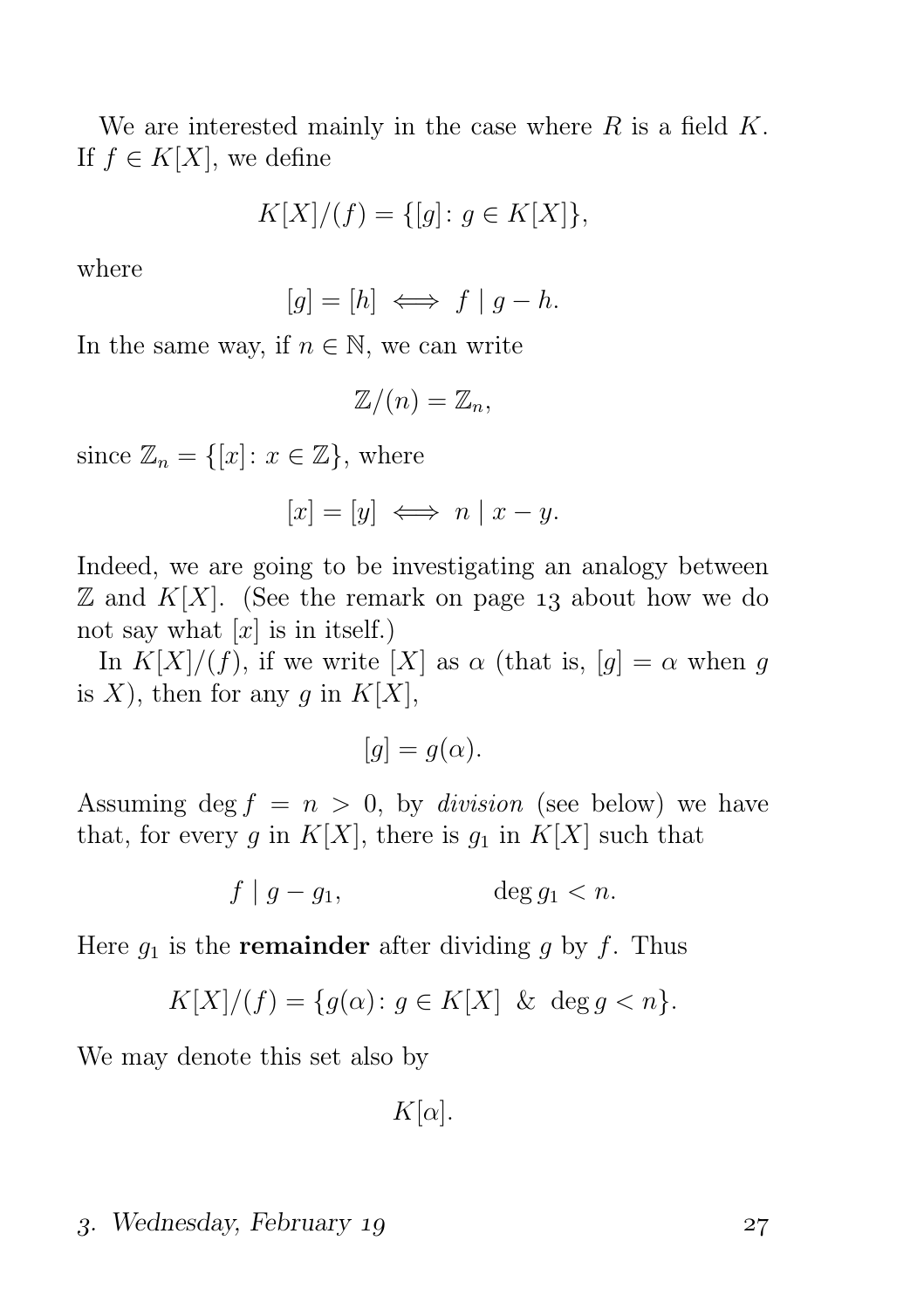In fact it is a ring in a fairly obvious way. For, we may assume that f is **monic**, that is,  $f = X^n - g$  for some q having degree less than n. Then multiplication in  $K[\alpha]$  is as we expect, except that  $f(\alpha) = 0$ , so that  $\alpha^n$  is replaced with  $g(\alpha)$  whenever it comes up. We shall say more on this tomorrow.

If  $f = gh$ , where  $0 < \deg q < n$ , then also  $0 < \deg h < n$ , and so  $g(\alpha)$  and  $g(\alpha)$  are nonzero, although their product is 0. Thus  $K[\alpha]$  has zero divisors in this case. We say f is reducible.

Otherwise f is **irreducible**, and then  $K[\alpha]$  is an integral domain. In this case, if K is finite, then  $K[\alpha]$  is actually a field, for the same reason that  $\mathbb{Z}_p$  was shown to be a field on page  $15$ : multiplication by a nonzero element is an injective endomorphism of the additive group, so it is also surjective. (By a different argument,  $K[\alpha]$  will be a field, even if K is infinite; see page  $50$ .)

Thus, to prove the first of the four theorems above about finite fields, for each prime p, for each n in  $\mathbb N$ , we shall show that there is an irreducible polynomial over  $\mathbb{F}_p$  of degree n.

For example,  $X^2 + X + 1$  is irreducible over  $\mathbb{F}_2$ , because for all a and b in  $\mathbb{F}_2$ ,

$$
(X - a)(X - b) = X^2 - (a + b)X + ab,
$$

but

$$
a = b \implies a + b = 0,
$$
  

$$
a \neq b \implies ab = 0,
$$

and so

$$
(X - a)(X - b) \neq X^2 + X + 1.
$$

Similarly,  $X^3 + X + 1$  is irreducible over  $\mathbb{F}_2$ : showing this is an exercise.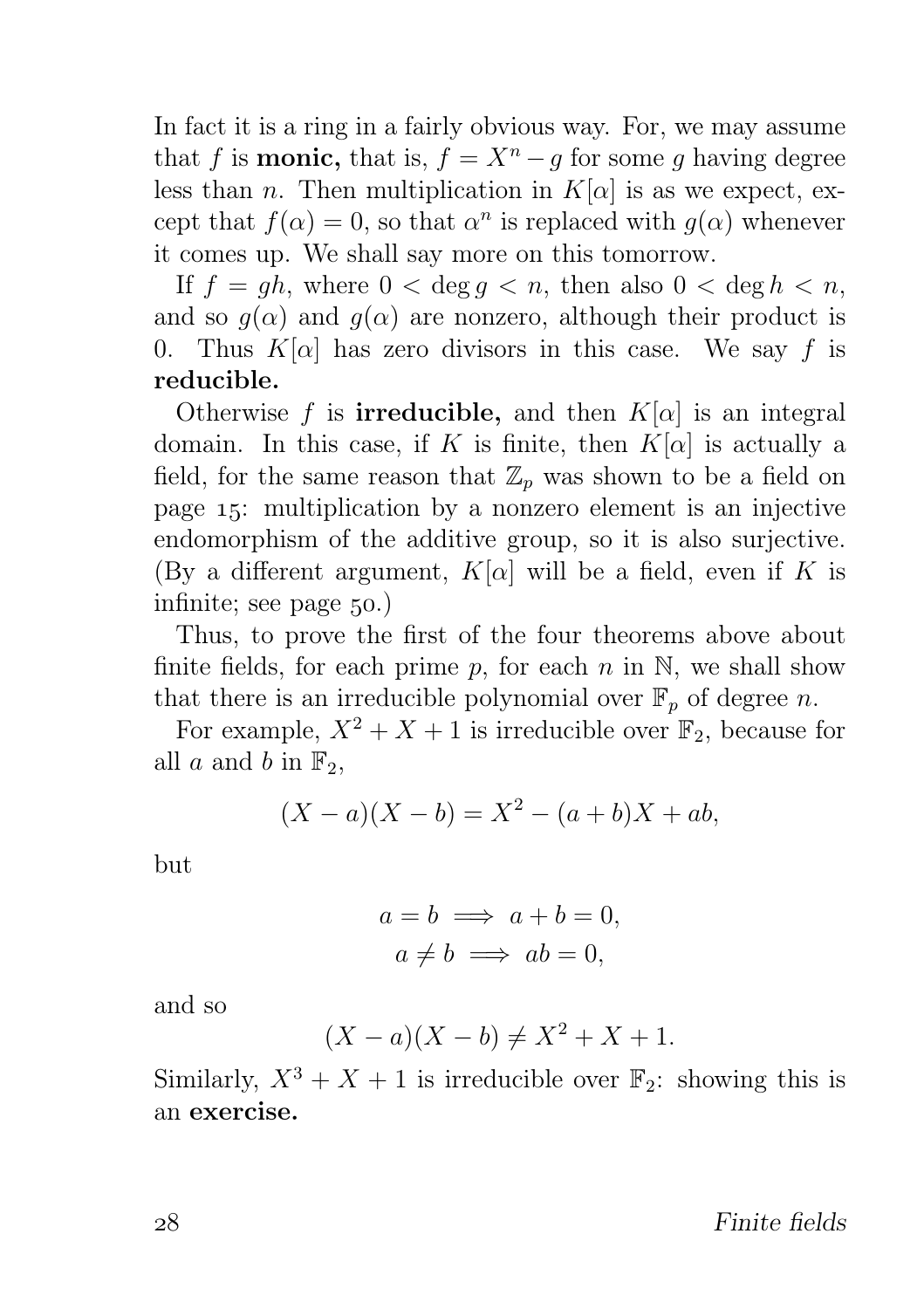### The Euclidean algorithm

The chief analogy between  $\mathbb Z$  and  $K[X]$  lies in the similarity of the functions  $x \mapsto |x|$  on  $\mathbb Z$  and  $f \mapsto \deg f$  on  $K[X]$ . Each one allows us to perform division effectively. Indeed, for all a in  $\mathbb{Z} \setminus \{0\}$ , for all b in  $\mathbb{Z}$ , we have

$$
b = ax + y
$$

for some unique x and y in  $\mathbb Z$  such that also

$$
0 \leqslant y < |a| \, .
$$

Similarly, for all f in  $K[X] \setminus \{0\}$ , for all g in  $K[X]$ , we have

$$
g = fh + r
$$

for some unique h and r in  $K[X]$  such that also

$$
\deg r < \deg f.
$$

This means that, in both  $\mathbb Z$  and  $K[X]$ , the Euclidean algorithm can be used to find greatest common divisors. For example, in  $\mathbb{Z}$ , we have  $gcd(13, 8) = 1$ , because

$$
13 = 8 + 5,\n8 = 5 + 3,\n5 = 3 + 2,\n3 = 2 + 1.
$$

Reversing the steps, we find

$$
1 = 3 - 2
$$
  
= 3 - (5 - 3) = 3 \cdot 2 - 5  
= (8 - 5) \cdot 2 - 5 = 8 \cdot 2 - 5 \cdot 3  
= 8 \cdot 2 - (13 - 8) \cdot 3 = 8 \cdot 5 - 13 \cdot 3.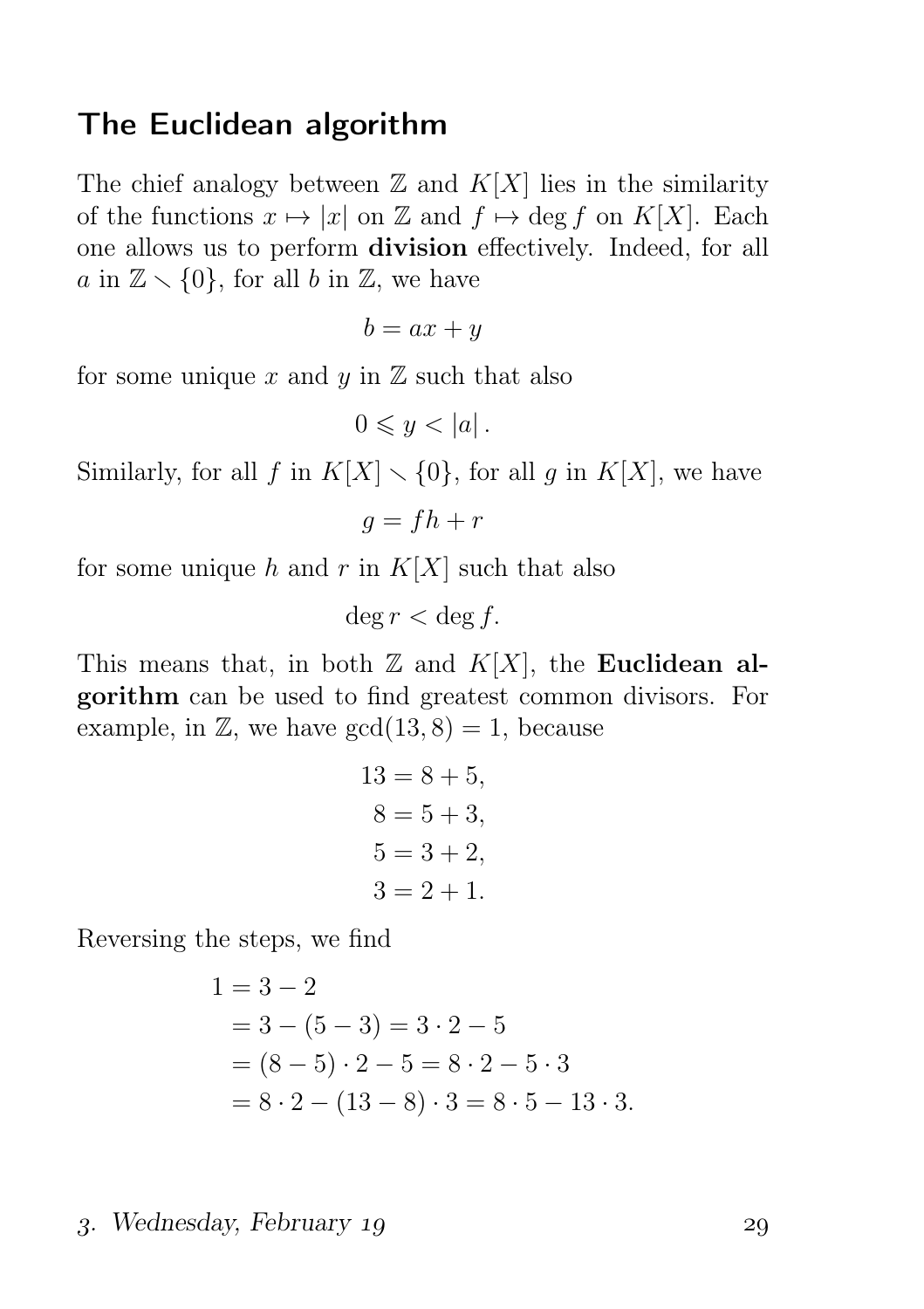In the same way, for all  $a$  and  $b$  in  $\mathbb Z$  that are not both 0, the equation

$$
ax + by = \gcd(a, b) \tag{3.1}
$$

is soluble in Z. This result can be called Bézout's Lemma.<sup>∗</sup> This now gives us an easy proof of the general form of Euclid's Lemma on page 21. We assume  $n \mid ab$  and  $gcd(n, a) = 1$ . Then for some  $x$  and  $y$  we have

$$
nx + ay = 1,
$$
  

$$
bnx + aby = b,
$$

and so  $n \mid b$  since  $n \mid bnx$  and  $n \mid aby$ .

A reason for giving the other proof is that solubility of  $(3.1)$ is actually stronger than Euclid's Lemma: there are rings in which the latter is true, but  $(3.1)$  is not always soluble. We shall see an example tomorrow (page  $40$ ).

#### The Chinese Remainder Theorem

For any k and m in N, there is a well-defined ring homomorphism  $x \mapsto (x, x)$  from  $\mathbb{Z}_{km}$  to  $\mathbb{Z}_k \times \mathbb{Z}_m$ . If  $gcd(k, m) = 1$ ,

<sup>∗</sup>The term is used in Wikipedia, but I have not found clear historical justification for it. Bézout's relevant concern seems to have been polynomials. According to Morris Kline  $[6, p. 608]$  (who writes Bézout's name without the accent), "Bezout's idea [sketched first in  $1764$ ] was that by multiplying  $f(x, y)$  and  $g(x, y)$  by suitable polynomials,  $F(x)$  and  $G(x)$ respectively, he could form  $R(y) = F(x)f(x, y) + G(x)g(x, y)$ ." Now, an "idea" is not necessarily a theorem; but perhaps Kline made a mistake, and F and G were supposed to be polynomials in x and y. This way, unless f and q have a common factor in x, the x can be eliminated by performing the Euclidean algorithm in  $K(y)[x]$ , then clearing fractions.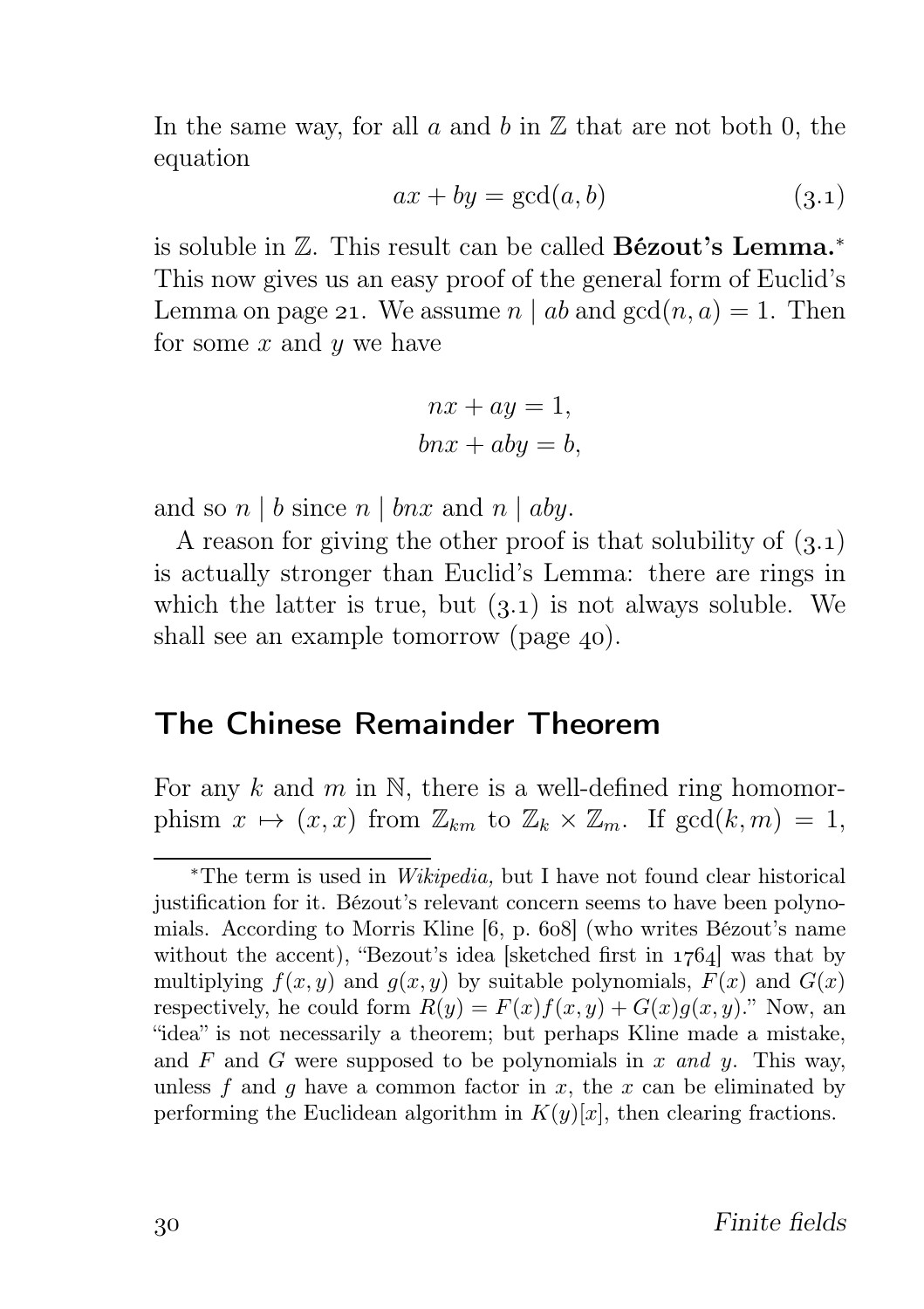this homomorphism is injective: this was shown in Ali Nesin's class earlier today. In this case, it follows that

$$
\mathbb{Z}_{km}^{\times} \cong \mathbb{Z}_k^{\times} \times \mathbb{Z}_m^{\times},
$$

and so

$$
\varphi(km) = \varphi(k) \cdot \varphi(m).
$$

What is the inverse of the isomorphism  $x \mapsto (x, x)$ ? It is given by the Chinese Remainder Theorem. For all  $a$  and  $b$  in Z, we know that the congruences

$$
x \equiv a \pmod{k}, \qquad x \equiv b \pmod{m} \qquad (3.2)
$$

are equivalent to a single congruence

$$
x \equiv \underline{\hspace{2cm}} \pmod{km}.
$$

Indeed, we just let x be the inverse image of  $(a, b)$  under  $x \mapsto$  $(x, x)$ . We expect

$$
x \equiv a \_ + b \_ \pmod{km}.
$$

The multiple of a should disappear modulo  $k$ , and the multiple of b should disappear modulo m. Thus we expect

$$
x \equiv am_- + bk_- \pmod{km}.
$$

But then the multiple of a should be a modulo  $k$ , and the multiple of  $b$  should be  $b$  modulo  $m$ . Therefore the congruences  $(3.2)$  are equivalent to

$$
x \equiv amc + bkd \pmod{km},
$$

where

$$
mc \equiv 1 \pmod{k}, \qquad kd \equiv 1 \pmod{m}.
$$

#### . Wednesday, February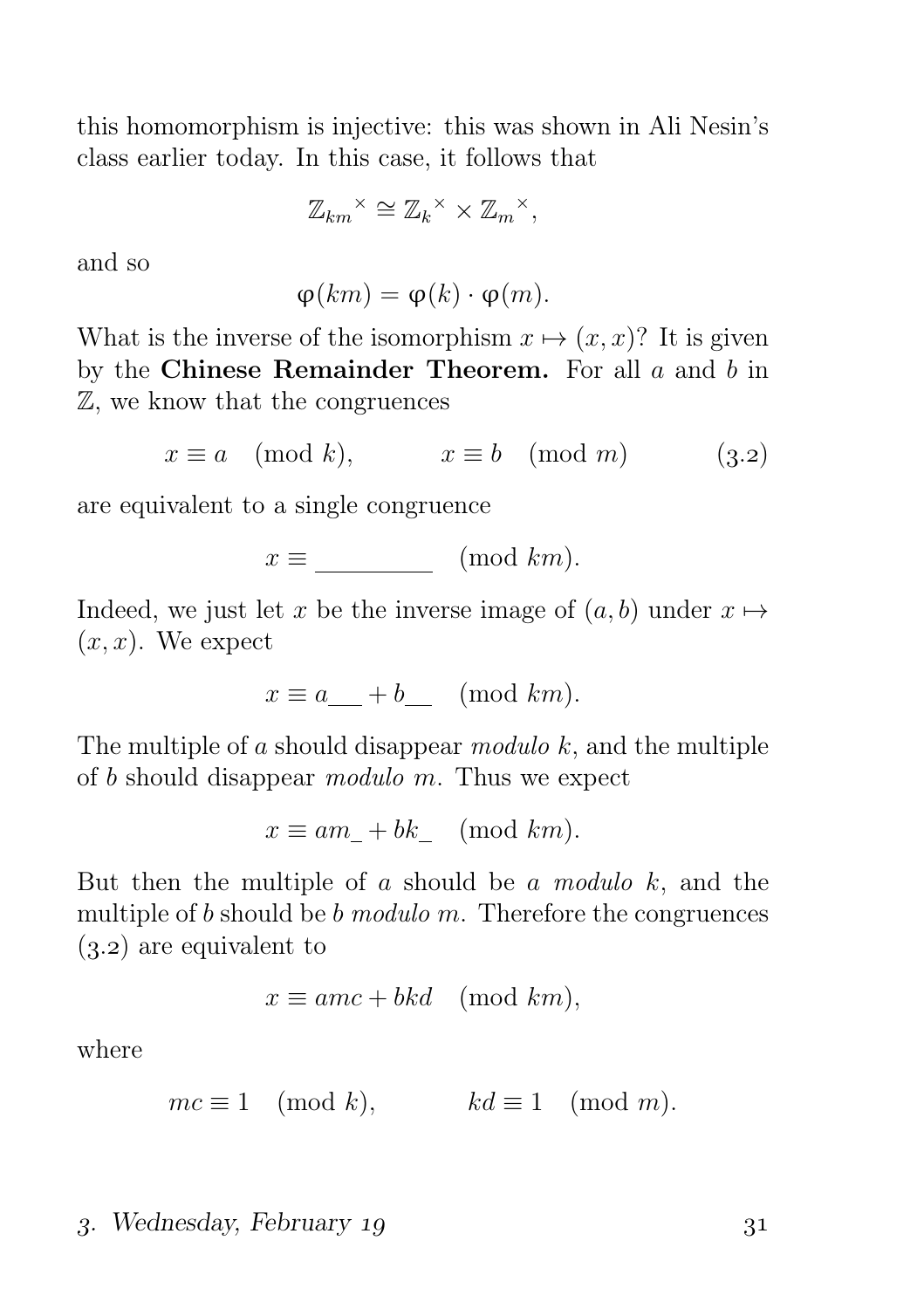|                |     | $\mathbb{Z}_4$ |   |    |           |  |  |  |
|----------------|-----|----------------|---|----|-----------|--|--|--|
|                |     | N              |   | 2  | 3         |  |  |  |
|                | ( ) | 1              | 9 | 6  | 3         |  |  |  |
| $\mathbb{Z}_3$ |     |                |   | 10 |           |  |  |  |
|                | റ   |                | 5 | っ  | $\cdot 1$ |  |  |  |

Figure 3.2.: The Chinese Remainder Theorem in a table

Such c and d exist since  $gcd(k, m) = 1$ , so that

$$
m \in \mathbb{Z}_k^{\times}, \qquad k \in \mathbb{Z}_m^{\times}.
$$

The inverse of  $x \mapsto (x, x)$  is now

$$
(y, z) \mapsto mcy + kdz.
$$

One can read the values of this inverse off a table, as in Figure ., where one can read directly that the solution to

 $x \equiv 1 \pmod{3}$ ,  $x \equiv 2 \pmod{4}$ 

is 10.

There is also a well-defined homomorphism

 $(y, z) \mapsto my + kz$ 

from  $\mathbb{Z}_k \times \mathbb{Z}_m$  to  $\mathbb{Z}_{km}$  as groups, again assuming  $gcd(k, m) = 1$ . There are group endomorphisms  $x \mapsto cx$  of  $\mathbb{Z}_k$  and  $x \mapsto dx$ of  $\mathbb{Z}_m$ . These fit into a commutative diagram as in Figure 3.3. We can therefore conclude that  $(x, y) \mapsto mx + ky$  is an isomorphism from  $\mathbb{Z}_k \times \mathbb{Z}_m$  as a group to  $\mathbb{Z}_{km}$ .

This means for example that every element of  $\mathbb{Z}_{12}$  is, in exactly one way, the difference of an element of  $\langle 3 \rangle$  and an element of  $\langle 4 \rangle$ ; see Figure 3.4.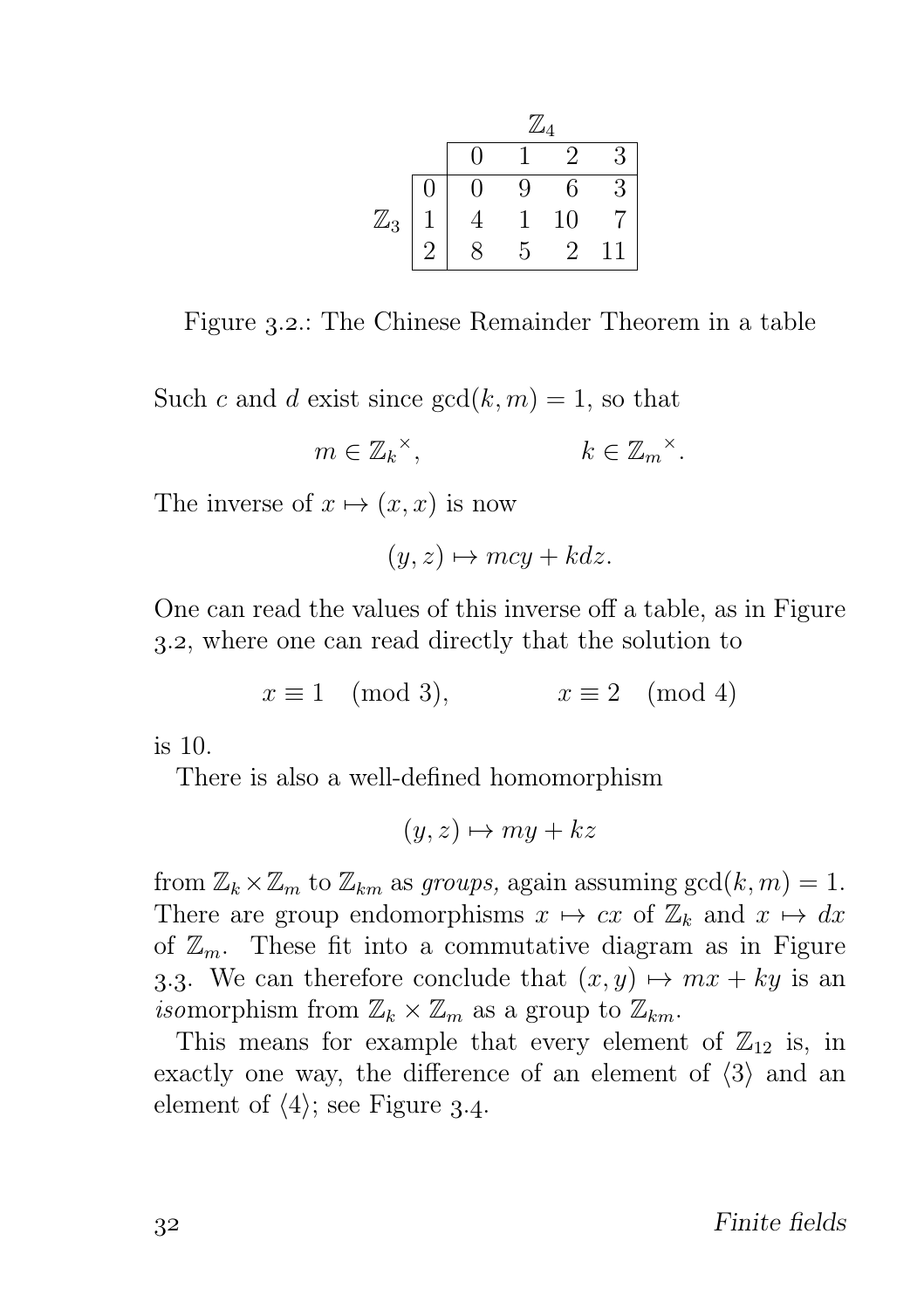

Figure 3.3.: The Chinese Remainder Theorem in three isomorphisms



Figure 3.4:  $\mathbb{Z}_{12} = \langle 3 \rangle \times \langle 4 \rangle \cong \mathbb{Z}_4 \times \mathbb{Z}_3$ 

### . Wednesday, February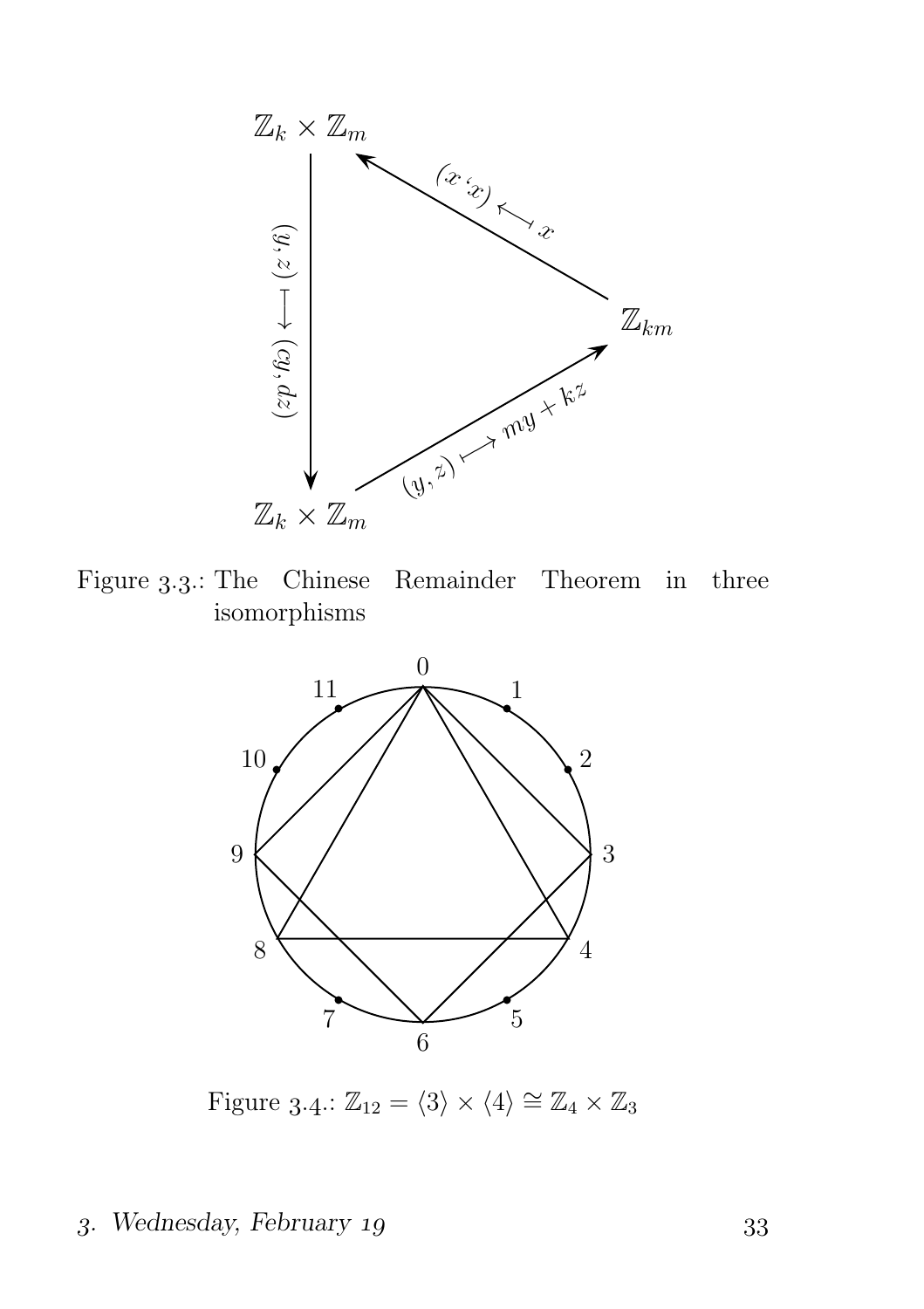## . Thursday, January

### Endomorphism rings

We have observed (page 10) that, for every abelian group  $(V, +)$ , there is an **endomorphism ring**, namely

$$
(\mathrm{End}(V,+),+,\circ,\mathrm{id}_V).
$$

If the abelian group  $V$  is trivial, then the endomorphism ring End(V, +) is trivial. If End(V, +) is not trivial, then V is a vector space over any sub-ring of  $End(V, +)$  that happens to be a field. Also V is a **module** over any sub-ring of  $End(V,+)$ at all. (V is a left module over a sub-ring of  $End(V, +)$ , if the elements of  $End(V,+)$  are written on the left of their arguments, or more precisely if  $(f \circ g)(x)$  means  $f(g(x))$  and not  $q(f(x))$ .)

What is  $\text{End}(\mathbb{Z}_n, +)$ ? Suppose  $\varphi \in \text{End}(\mathbb{Z}_n, +)$ . If  $0 \leq k <$  $n,$  then

$$
\varphi(k) = \varphi(\underbrace{1 + \dots + 1}_{k}) = \underbrace{\varphi(1) + \dots + \varphi(1)}_{k} = \varphi(1) \cdot k.
$$

Thus  $\varphi$  is determined by  $\varphi(1)$ . Conversely, if  $a \in \mathbb{Z}_n$ , we can define  $\varphi_a$  in End $(\mathbb{Z}_n, +)$  by

$$
\varphi_a(x) = ax.
$$

Thus  $\varphi = \varphi_{\varphi(1)}$ . We have moreover

$$
\varphi_{ab} = \varphi_a \circ \varphi_b, \qquad \varphi_{a+b} = \varphi_a + \varphi_b.
$$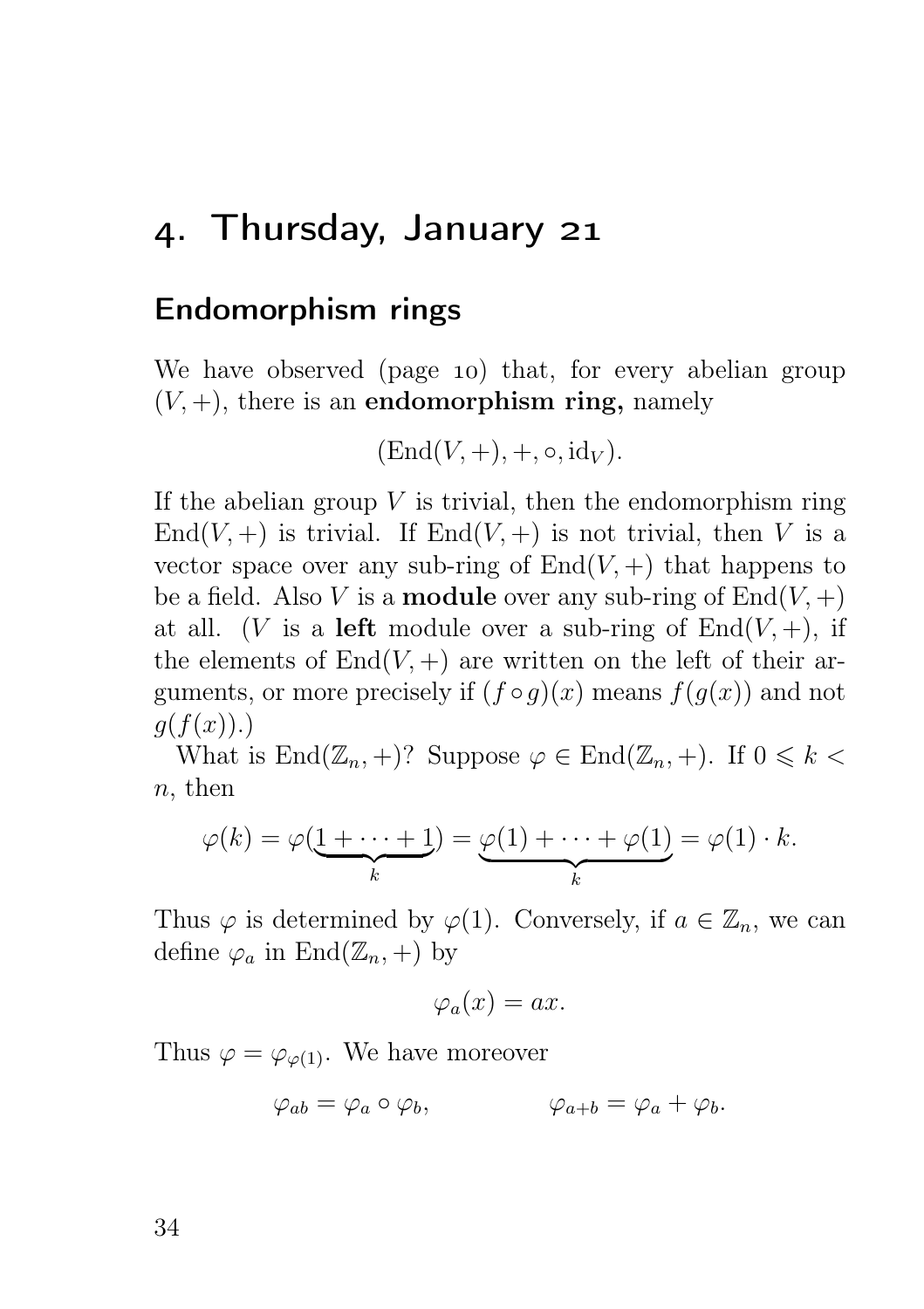Since, finally,  $\varphi_1 = \mathrm{id}_{\mathbb{Z}_n}$ , we can conclude

$$
x \longmapsto \varphi_x \colon (\mathbb{Z}_n, +, \cdot, 1) \stackrel{\cong}{\longrightarrow} (\text{End}(\mathbb{Z}_n, +), +, \circ, \text{id}_{\mathbb{Z}_n}).
$$

In this way, the ring structure of  $\mathbb{Z}_n$  is determined by the group structure.

#### Automorphism groups

An automorphism is an endomorphism that is invertible as an endomorphism. In other words, it is an isomorphism from a structure to itself. (The letters AU of "auto-" in "automorphism" are related to  $EF$  in the Turkish *efendi*, since the latter—which was taken into English as "effendi"—comes from the Greek αὐθέντης, source also of the English "authentic" and a compound of αὐτο- and ἕντης.) The automorphisms of  $(\mathbb{Z}_n, +)$ , for example, compose a set denoted by

$$
Aut(\mathbb{Z}_n,+).
$$

Then by what we have just shown,

$$
Aut(\mathbb{Z}_n,+)\cong \mathbb{Z}_n^{\times}.
$$

We are going to show

$$
Aut(\mathbb{Z}_p)\cong \mathbb{Z}_{p-1}.
$$

Meanwhile, what is  $Aut(\mathbb{Z}_{10})$ ? We have

$$
\mathbb{Z}_{10}^{\times} = \{1, 3, 7, 9\} = \{1, 3, -3, -1\},
$$
  

$$
3^2 = -1, \quad 3^3 = -3,
$$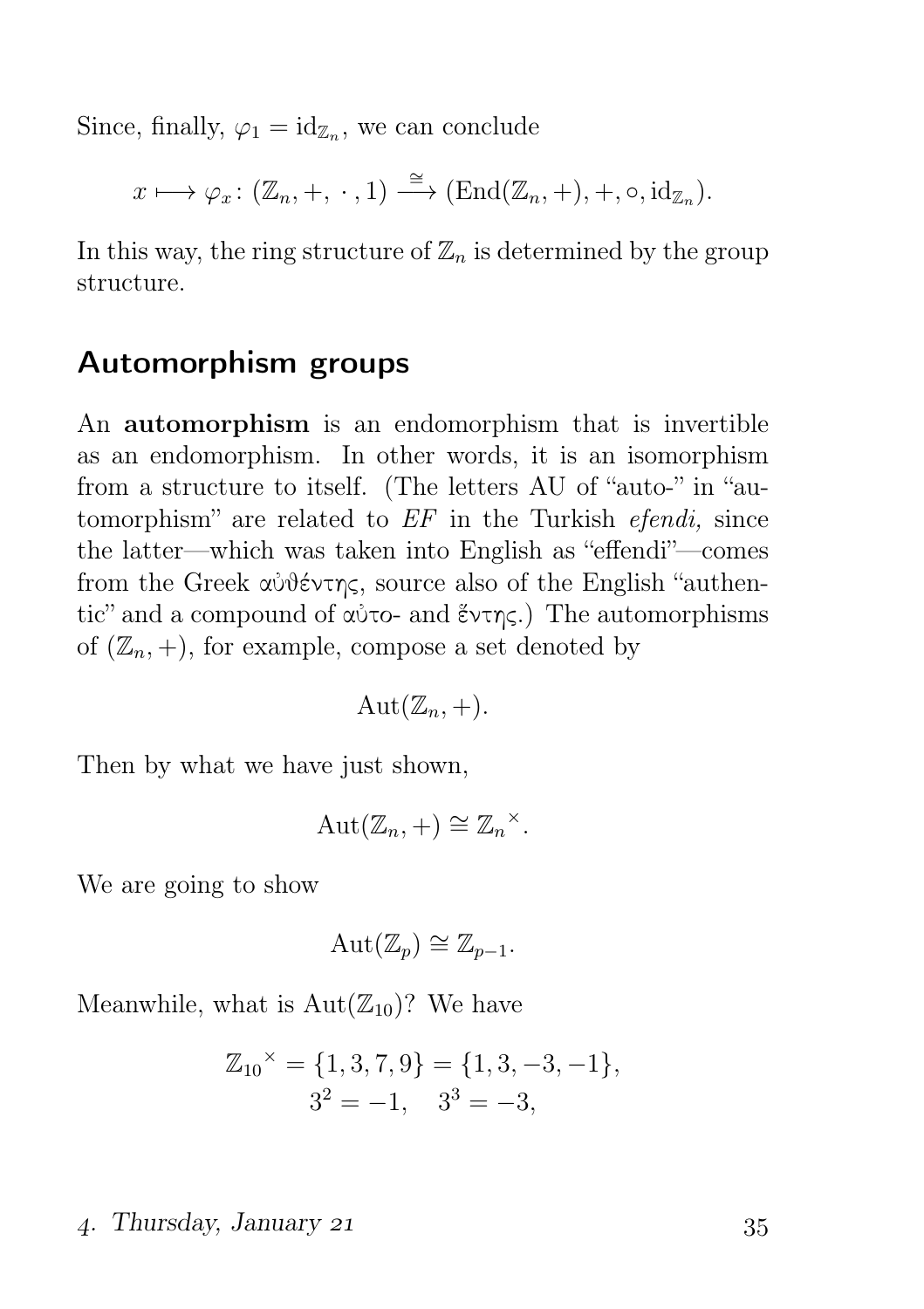and therefore  $\mathbb{Z}_{10}^{\times} \cong \mathbb{Z}_4$ . However,

$$
\mathbb{Z}_{30}^{\times} = \{1, 7, 11, 13, -13, -11, -7, -1\}
$$

(the number of elements is correct since  $\varphi(30) = \varphi(2) \cdot \varphi(3)$ .  $\varphi(5) = 2 \cdot 4 = 8$ . We find

$$
7^2 = -11
$$
,  $7^3 = 13$ ,  $7^4 = 1$ ,  
\n $\langle 7 \rangle \cong \mathbb{Z}_4$ ,  
\n $\mathbb{Z}_{30}^{\times} = \langle 7, -1 \rangle \cong \mathbb{Z}_4 \times \mathbb{Z}_2$ .

It is also the case that  $\mathbb{Z}_{30}^{\times} = \langle 7, -7 \rangle$ . However,  $\langle 7 \rangle \cap \langle -7 \rangle =$  $\langle -11 \rangle \cong \mathbb{Z}_2$ , so  $\mathbb{Z}_{30}^{\times}$  is not  $\langle 7 \rangle \times \langle -7 \rangle$ : this product is too big. The main point to observe is that  $\mathbb{Z}_{30}^{\times}$  is not cyclic.

For any group  $(G, \cdot)$ , abelian or not, if G contains a and b, and  $ab = ba$ , and  $\langle a \rangle \cap \langle b \rangle$  is trivial, then  $\langle a, b \rangle \cong \langle a \rangle \times \langle b \rangle$ . (In class I stated this only for abelian groups, written additively; but it is not hard to prove in any case.)

As an exercise, write  $\mathbb{Z}_{24}^{\times}$  as a product of finite cyclic groups. In fact

$$
\mathbb{Z}_{24}^{\times} = \langle 5, 7, -1 \rangle \cong \mathbb{Z}_2^3.
$$

It is a theorem (which we are not going to prove in its entirety) that  $\mathbb{Z}_n^{\times}$  is cyclic if and only if n is 2, 4,  $p^k$ , or  $2p^k$  for some k in  $\mathbb N$  and some odd prime  $p$ .

Suppose  $gcd(k, m) = 1$ . Then  $k \in \mathbb{Z}_m^{\times}$  and  $m \in \mathbb{Z}_k^{\times}$ , so c and d exist as before such that

$$
mc \equiv 1 \pmod{k}, \qquad kd \equiv 1 \pmod{m}.
$$

Then  $c \in \mathbb{Z}_k^{\times}$  and  $d \in \mathbb{Z}_m^{\times}$ , so  $(x, y) \mapsto (cx, dy)$  is indeed an automorphism of  $\mathbb{Z}_k \times \mathbb{Z}_m$ . Then  $x \mapsto (cx, dx)$  is an isomorphism from  $\mathbb{Z}_{km}$  to  $\mathbb{Z}_k \times \mathbb{Z}_m$ . As an exercise, verify our earlier claim that the inverse of this isomorphism is  $(x, y) \mapsto mx+ky$ .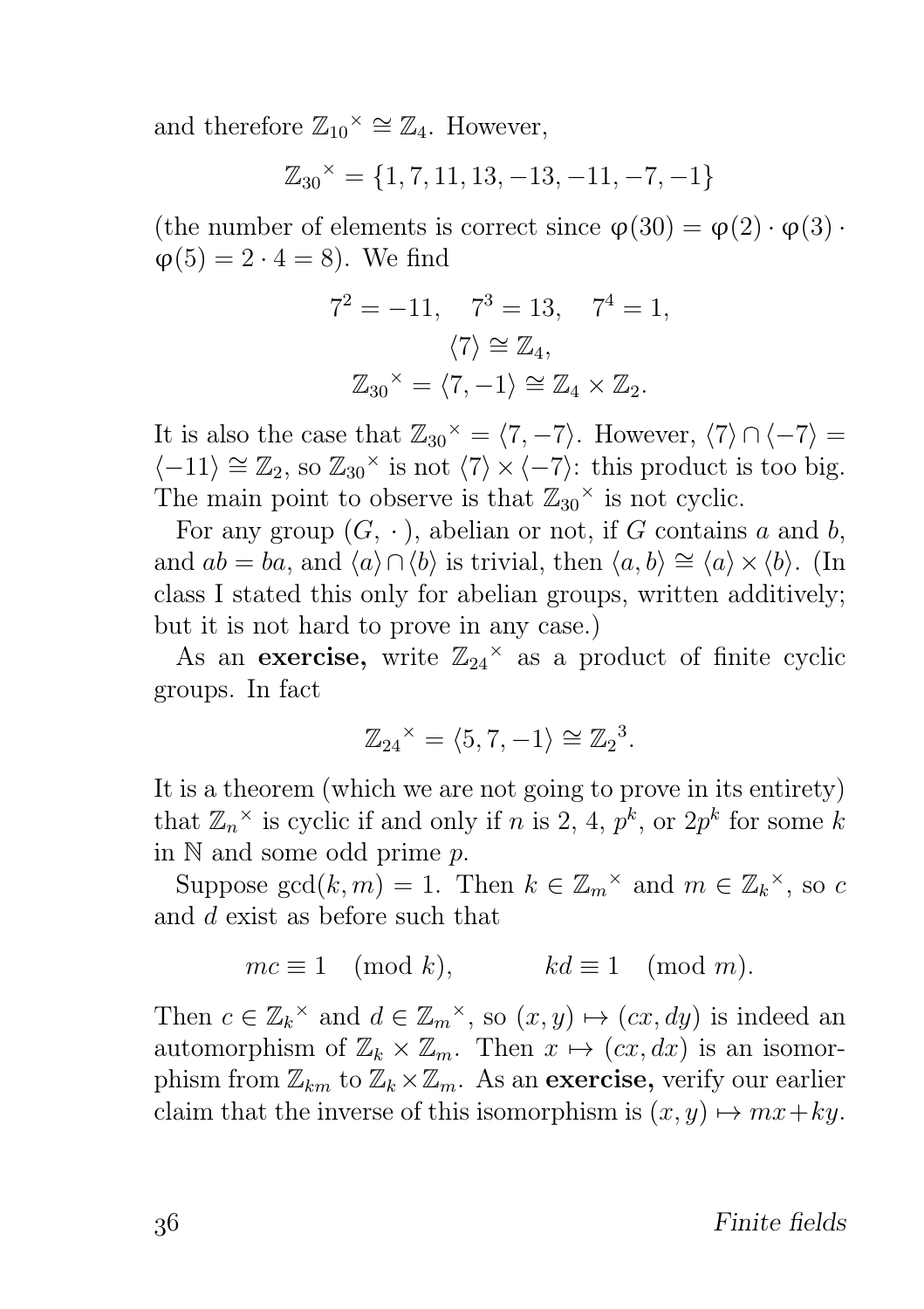If K is a field and  $f \in K[X]$ , we defined

$$
K[X]/(f) = \{ [g] \colon g \in K[X] \},\
$$

where

$$
[g] = [h] \iff f \mid g - h
$$
  

$$
\iff g \equiv h \mod f.
$$

We let  $\alpha = [X]$  and wrote  $K[X]/(f)$  as  $K[\alpha]$ , noting  $g(\alpha) =$ [g]. We observed that, if deg  $f = n > 0$ , then

$$
K[\alpha] = \{ g(\alpha) \colon g \in K[X] \& \deg g < n \}.
$$

In particular,  $K[\alpha]$  has basis  $\{1, \alpha, \ldots, \alpha^{n-1}\}\$  as a vector space over K. This is true, even if  $n = 0$ , in the sense that the basis is empty in this case. For, if deg  $f = 0$ , this means  $f \in K^{\times}$ . Moreover,

$$
K^{\times} = K[X]^{\times}.
$$
 (4.1)

Thus f is invertible, which means it divides everything in  $K[X]$ , and so  $[q] = [h]$  for all g and h in  $K[X]$ . In particular,  $K[\alpha] = \{0\} = {\alpha}.$ 

There is a final case to consider. If  $f = 0$ , then

$$
[g] = [h] \iff g = h.
$$

Thus  $K[X]/(0) \cong K[X]$ .

# Irreducibles

By  $(4.1)$ , for all f in  $K[X]$ ,

$$
\deg f = 0 \iff f \in K[X]^\times.
$$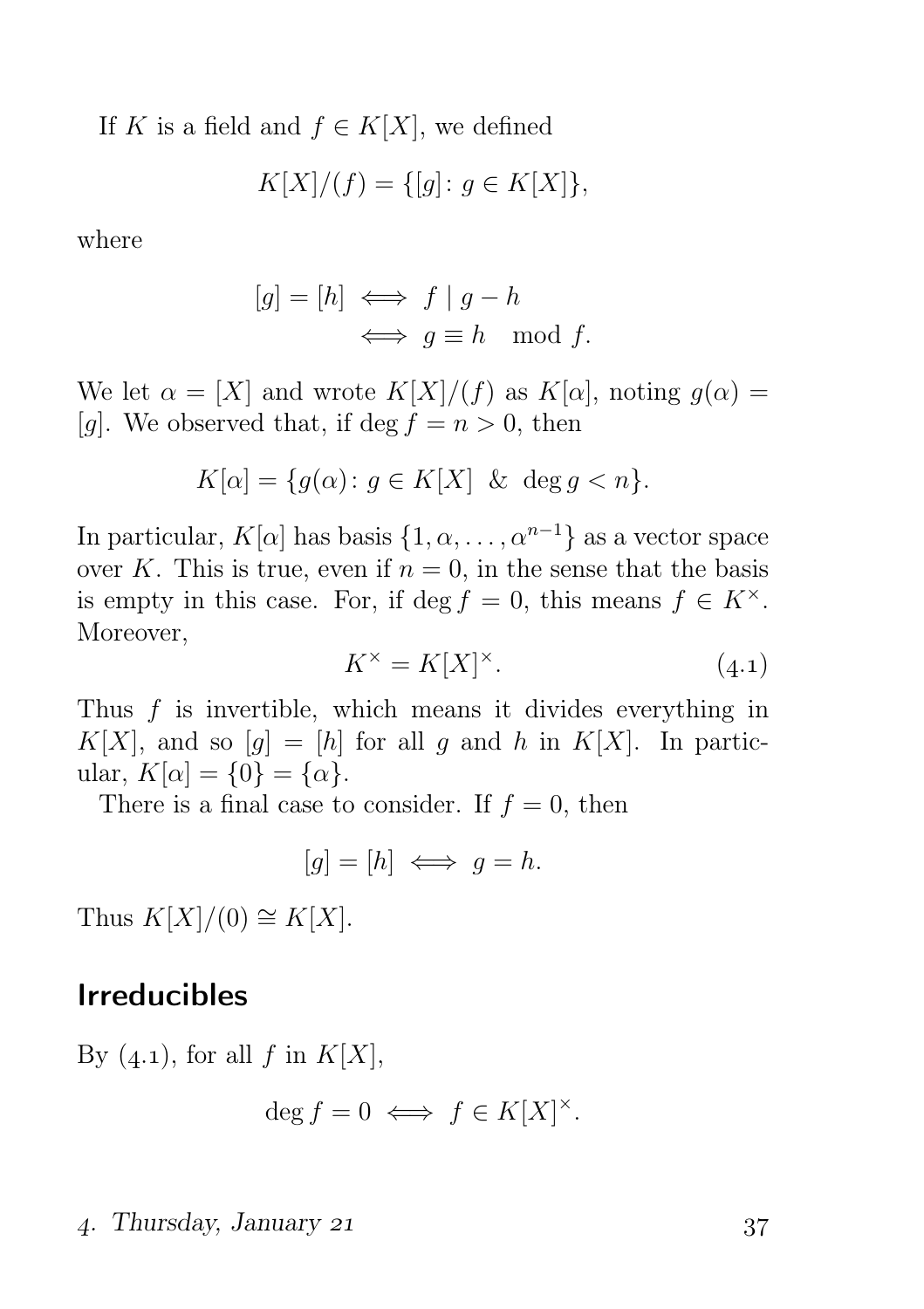This allows us to rewrite the definition of irreducible polynomial in a form that makes sense for any commutative ring. If R is such a ring, an element  $\pi$  is **irreducible** if  $\pi \neq 0$  and  $\pi \notin R^{\times}$  and

$$
\pi = ab \And a \notin R^{\times} \implies b \in R^{\times}.
$$

By this definition, the irreducibles of  $\mathbb Z$  are just  $\pm p$ . An element  $\pi$  of R is **prime** if  $\pi \neq 0$  and  $\pi \notin R^{\times}$  and  $\pi$  satisfies Euclid's Lemma, that is,

$$
\pi \mid ab \And \pi \nmid a \implies \pi \nmid b.
$$

Then we can reformulate an earlier statement (from page  $14$ ) as follows:

Euclid's Lemma. In Z, all irreducibles are prime.

Euclid's Lemma ensures that irreducible factorizations are unique, when they exist at all. Thus if

$$
p_0\cdots p_{m-1}=q_0\cdots q_{n-1},
$$

where  $p_i$  and  $q_j$  are positive irreducibles in  $\mathbb{Z}$ , then

 $p_0 \mid q_0 \cdots q_{n-1},$ 

and so  $p_0 | q_j$  for some j, and then  $p_0 = q_j$ . In this way  $m = n$ , and for some permutation  $\sigma$  of m,

$$
p_0\cdots p_{m-1}=q_{\sigma(0)}\cdots q_{\sigma(m-1)}.
$$

The converse of Euclid's Lemma is more generally true:

Theorem. In every integral domain, all primes are irreducible.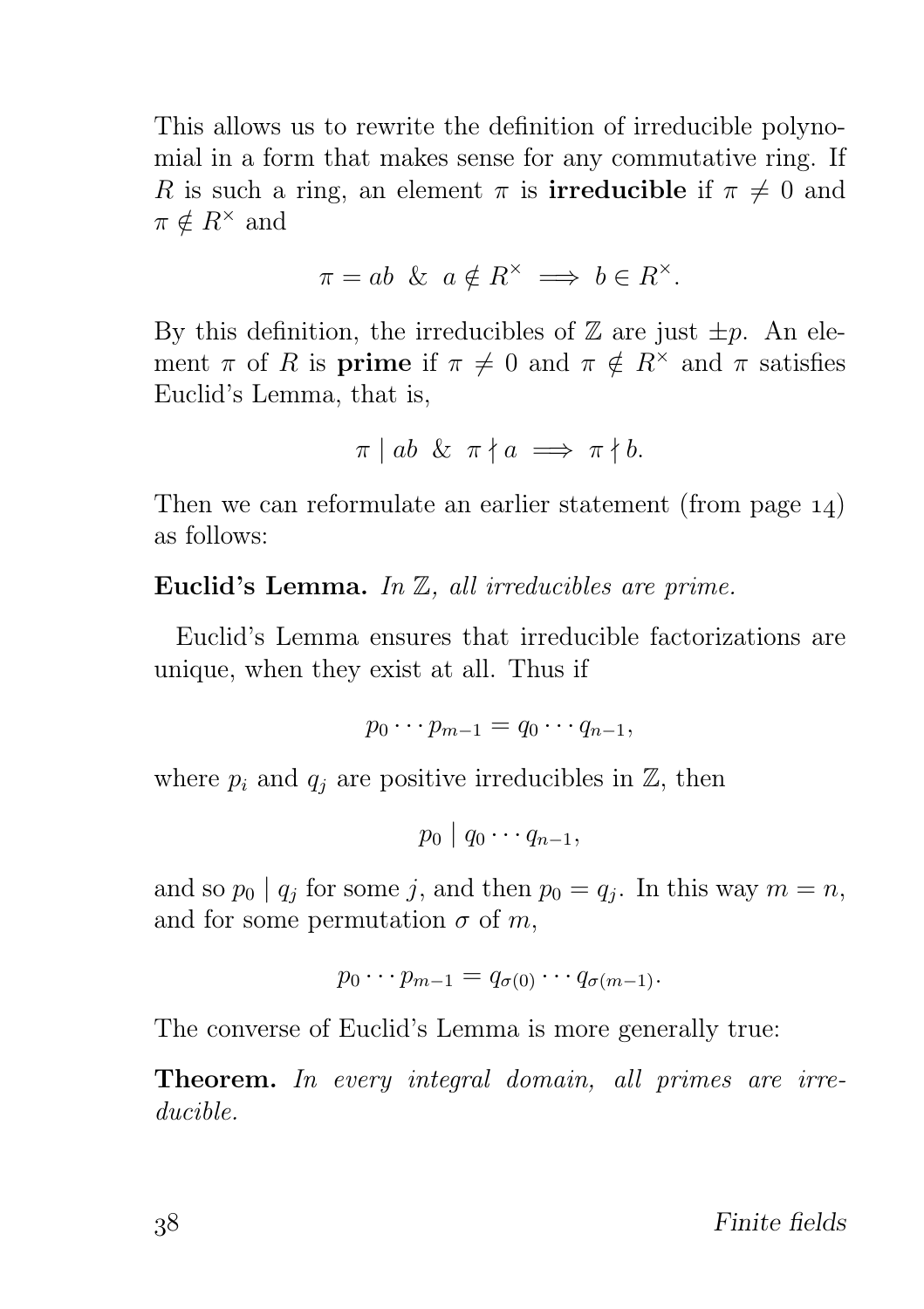*Proof.* Suppose  $\pi$  is prime and  $\pi = ab$ . Then  $\pi | ab$ , so we may assume  $\pi | a$ . For some c then,  $c\pi = a$ . Hence

$$
bc\pi = ab = \pi,
$$

so  $bc = 1$  in an integral domain. In this case, c is invertible.  $\Box$ 

In integral domain whose every nonzero element is uniquely the product of irreducibles is called a unique factorization domain or UFD. Here the uniqueness is up to replacement by associates; two elements of a ring are associates if they divide one another, like a and  $-a$  in  $\mathbb{Z}$ . Euclid's Lemma is that  $\mathbb{Z}$  is a UFD. Any two elements of a UFD that are not both 0 have a greatest common divisor.<sup>∗</sup> Indeed, if two elements a and b are respectively

$$
\prod_{i
$$

where the  $\pi_i$  are irreducible, then

$$
\gcd(a, b) = \prod_{i < n} \pi^{\min(a(i), b(i))}.
$$

We also proved something stronger for  $\mathbb Z$  (page 30):

**Bézout's Lemma.** In  $\mathbb{Z}$ , for all a and b that are not both  $0$ , the equation

$$
ax + by = \gcd(a, b) \tag{4.2}
$$

is soluble.

#### . Thursday, January

<sup>∗</sup> In class I did not define associates or show that greatest common divisors exist in UFDs.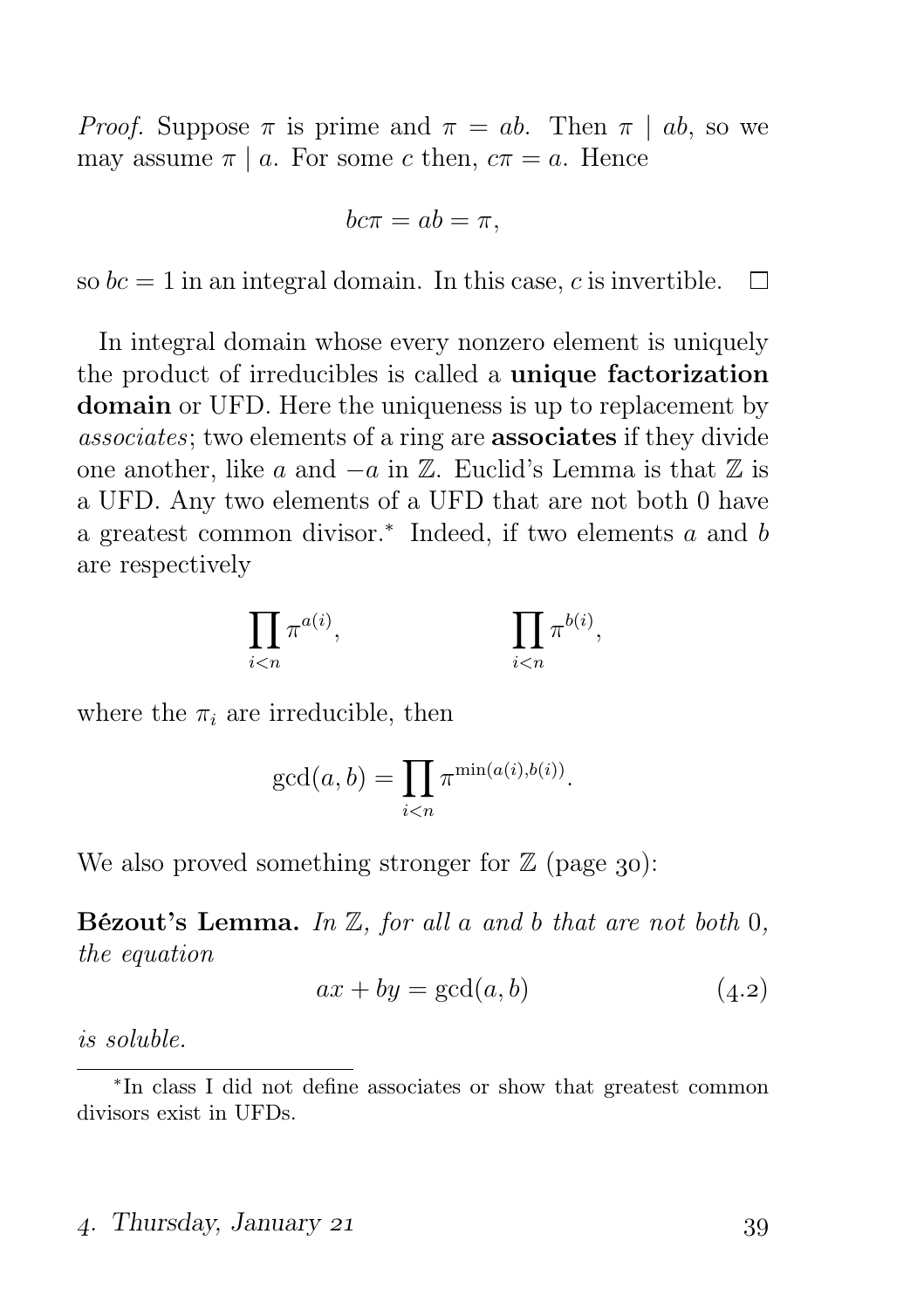This is stronger than Euclid's Lemma, since in  $\mathbb{Z}[X]$ , all irreducibles are prime, and in fact  $\mathbb{Z}[X]$  is a UFD; but  $gcd(X, 2) =$ 1, and the equation

$$
2u + Xt = 1
$$

is insoluble. A UFD in which Bézout's Lemma holds is a principal ideal domain or PID.

As earlier (page 29), we can derive Bézout's Lemma from the following:

**Theorem** (division algorithm). On  $\mathbb{Z}$ , the function  $x \mapsto |x|$ on  $Z$  has the following properties.

- . Its range is well ordered.
- . For every nonzero a, for every b, for some c,

$$
a \mid b - c, \qquad |c| < |a|.
$$

Any commutative ring with the properties of  $\mathbb Z$  in the theorem is a **Euclidean domain** or ED. Thus if  $K$  is a field, then  $K[X]$  is an ED. Some PIDs are not EDs, though this is hard to prove.

As a reminder that not all EDs are PIDs, one may wish to prove Bézout's Lemma for Z without relying on the Euclidean algorithm, just as we originally proved Euclid's Lemma on page 21. If a and b are not both 0, one can show that the least positive element of  $\{ax + by: (x, y) \in \mathbb{Z}^2\}$  must be  $gcd(a, b)$ .

Nonetheless, we may understand Bézout's Lemma as the theorem that equation  $(4.2)$  is always soluble in any Euclidean domain, particularly  $K[X]$  when K is a field.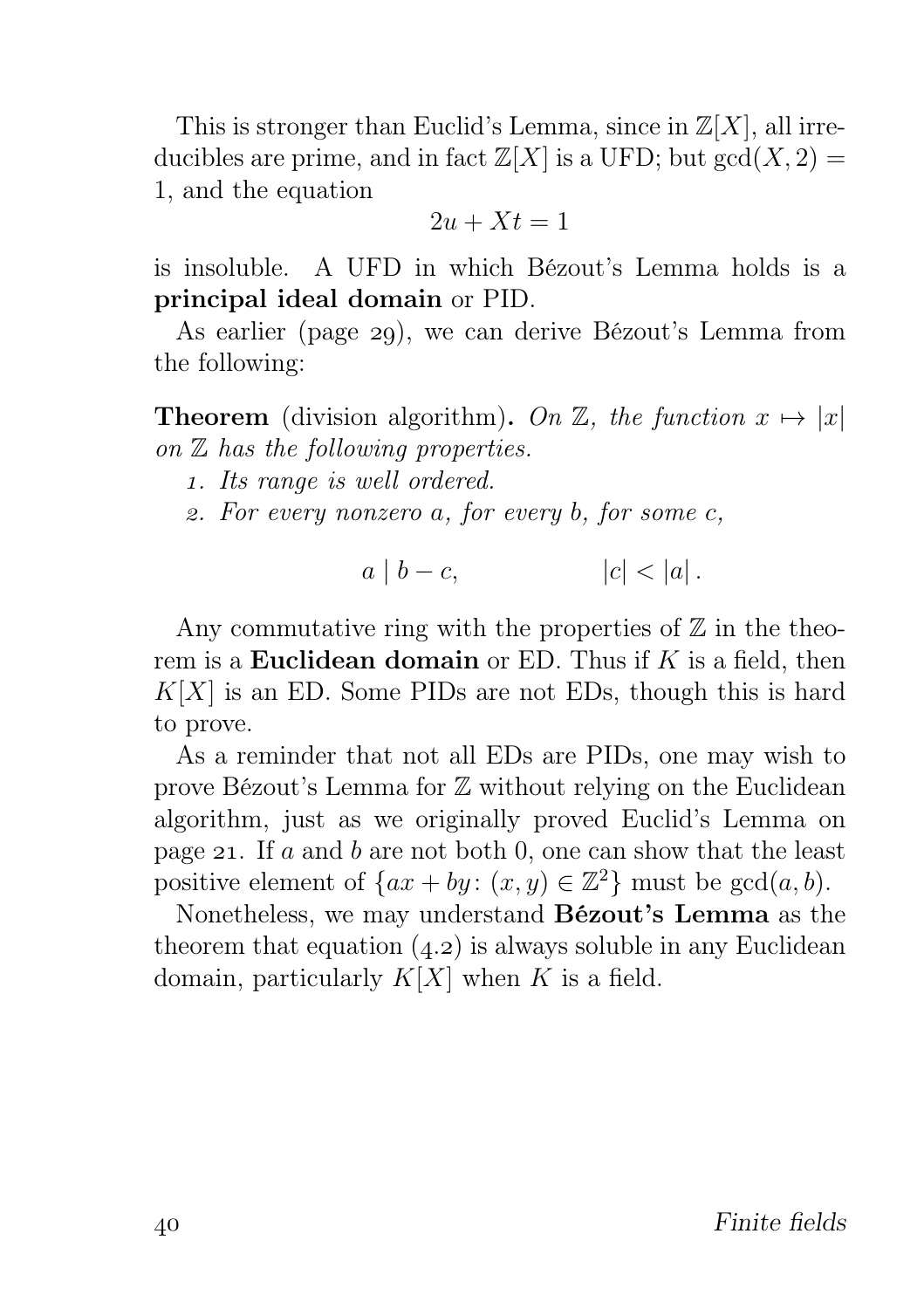# . Saturday, January

About finite fields, we know that

- ) the size of each of them is a power of a prime, and
- 2) if  $L$  is a finite field with subfield  $K$ , then for some  $n$  in N,

$$
|L| = |K|^n.
$$

We are now going to show that  $L^{\times}$  is cyclic.

# Finite abelian groups

On Thursday we looked at  $\mathbb{Z}_n^{\times}$  when *n* is 10 and 24. Also,

$$
\mathbb{Z}_{28}^{\times} = \{x \in \mathbb{Z} : -14 < x \leq 14 \, \& \gcd(28, x) = 1\} \\
= \{\pm 1, \pm 3, \pm 5, \pm 9, \pm 11, \pm 13\},
$$

which is confirmed by

$$
\varphi(28) = \varphi(4) \cdot \varphi(7) = 2 \cdot 6 = 12.
$$

We compute

$$
\begin{array}{c|cccccc}\nk & 1 & 2 & 3 & 4 & 5 & 6 \\
\hline\n3^k & 3 & 9 & -1 & -3 & -9 & 1 & \pmod{28} \end{array}
$$

so that  $\langle 3 \rangle \cong \mathbb{Z}_6$ . Since  $13^2 = 169$  and  $6 \cdot 28 = 168$ , we have

$$
13^2 \equiv 1 \pmod{28},
$$
  
\n
$$
\langle 13 \rangle \cap \langle 3 \rangle = \{1\},
$$
  
\n
$$
\langle 13, 3 \rangle = \langle 13 \rangle \times \langle 3 \rangle,
$$
  
\n
$$
\mathbb{Z}_{28}^{\times} = \langle 13 \rangle \times \langle 3 \rangle \cong \mathbb{Z}_{2} \times \mathbb{Z}_{6}.
$$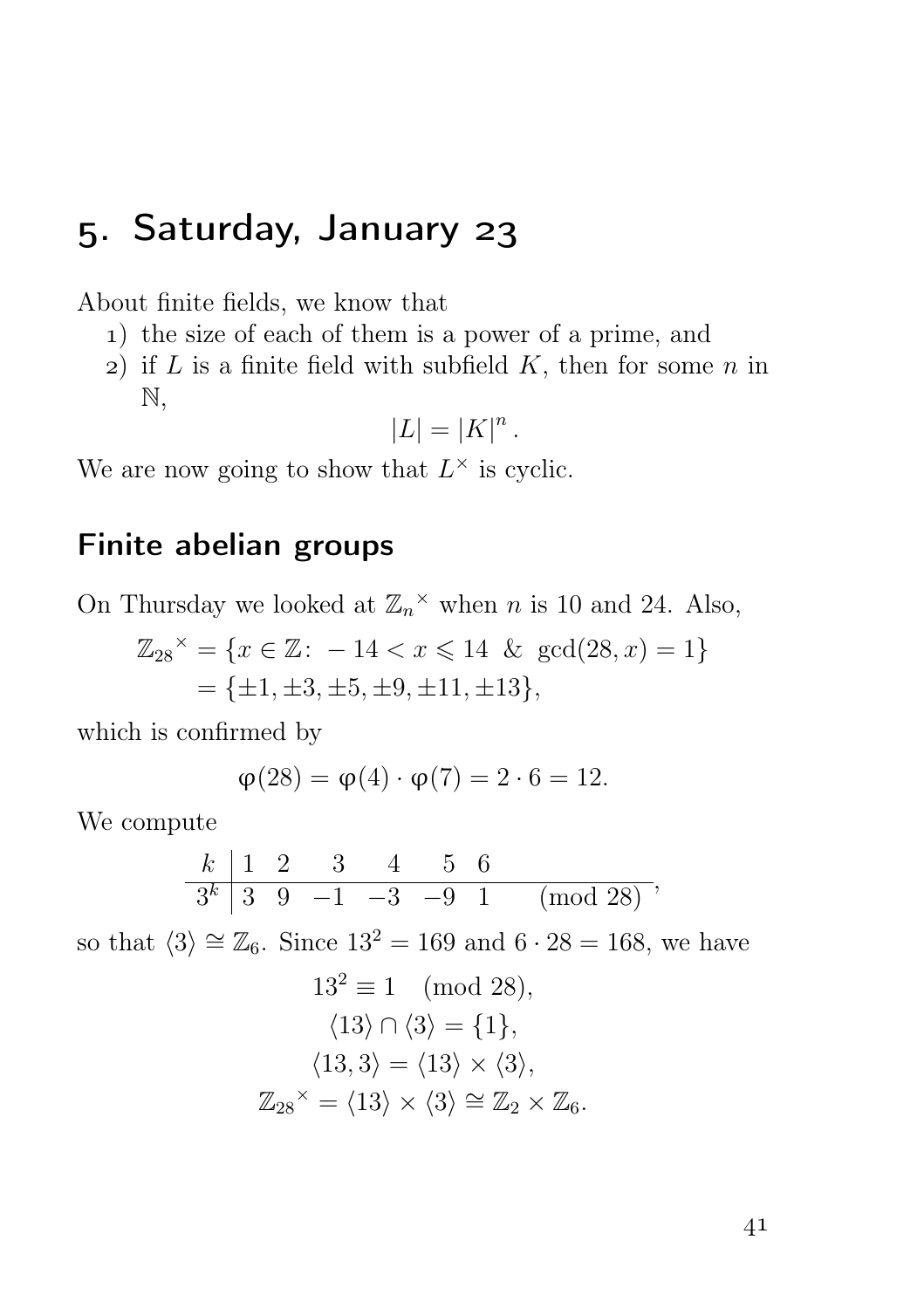We use here the more general result that, if  $(G, \cdot)$  is an arbitrary group with elements a and b such that  $ab = ba$ , then there is a well-defined homomorphism  $(x, y) \mapsto xy$  or  $(a^i, b^j) \mapsto a^i b^j$ from  $\langle a \rangle \times \langle b \rangle$  to G (exercise). If, further,  $\langle a \rangle \cap \langle b \rangle = \{1\},\$ then the homomorphism is injective, since if  $a^i b^j = 1$ , then  $a^i = b^{-j}$ , so both of these are in  $\langle a \rangle \cap \langle b \rangle$ , and therefore they are 1. In this case

$$
\langle a \rangle \times \langle b \rangle \cong \langle a, b \rangle.
$$

We can write this as an equation if it is understood that  $a$  and b indeed belong to the same group, so that  $\langle a \rangle \times \langle b \rangle$  is the so-called internal direct product.<sup>∗</sup>

We know  $\mathbb{Z}_6 \cong \mathbb{Z}_2 \times \mathbb{Z}_3$ , and in fact  $\mathbb{Z}_6$  is the internal direct product  $\langle 3 \rangle \times \langle 2 \rangle$ . Thus

$$
\mathbb{Z}_{28}^{\times} \cong \mathbb{Z}_2 \times \mathbb{Z}_2 \times \mathbb{Z}_3,
$$
  

$$
\mathbb{Z}_{28}^{\times} \cong \langle 13 \rangle \times \langle 3^3 \rangle \times \langle 3^2 \rangle \cong \langle 13 \rangle \times \langle -1 \rangle \times \langle 9 \rangle.
$$

Classification of finite abelian groups. Every finite abelian group is isomorphic to a product

$$
\mathbb{Z}_{k(0)} \times \cdots \times \mathbb{Z}_{k(n-1)}
$$

for some n in  $\omega$ , for some  $k(i)$  in  $\mathbb{N} \setminus \{1\}$  such that

$$
k(0) | k(1) \& \cdots \& k(n-2) | k(n-1).
$$

(If  $n = 0$ , the product is the trivial product, which is the trivial group.) By the Chinese Remainder Theorem, every finite abelian group is therefore isomorphic to a product

$$
\mathbb{Z}_{q(0)} \times \cdots \times \mathbb{Z}_{q(m-1)}
$$

<sup>∗</sup> I did not use this terminology in class, but I stated the theorem because of a question from a student.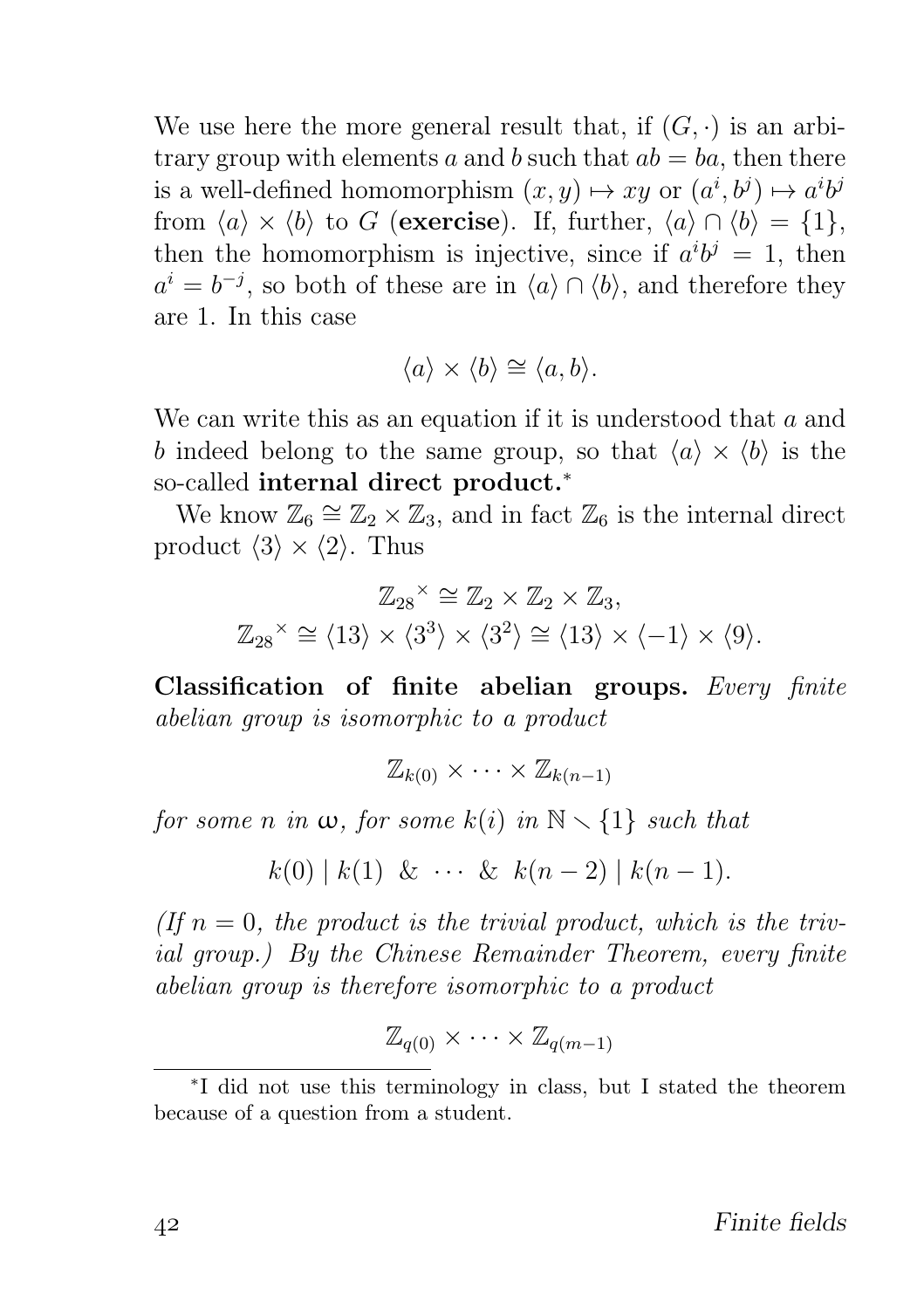for some m in  $\omega$ , for some powers  $q(j)$  of primes. The latter factorization is unique, and therefore the former is unique.

Proof. We shall prove only the existence of the former factorization, because that is all that we shall need; the rest is an exercise. Every finite abelian group  $(G,+)$  is  $\langle a_0, \ldots, a_{n-1} \rangle$ , that is,

$$
\{a_0x_0 + \cdots + a_{n-1}x_{n-1} : \mathbf{x} \in \mathbb{Z}^n\},\
$$

for some  $a_i$  in G. Here possibly  $G = \{a_0, \ldots, a_{n-1}\}\$ as a set; but instead we could require  $n$  to be minimal such that  $G = \langle a_0, \ldots, a_{n-1} \rangle$  for some  $a_i$  in G. In any case, there is an epimorphism (a surjective homomorphism)

$$
\boldsymbol{x} \mapsto \sum_{i
$$

from  $\mathbb{Z}^n$  onto G. Let N be the kernel of this epimorphism; then by the (first) isomorphism theorem (learned in Ali Nesin's class),

$$
G \cong \mathbb{Z}^n/N.
$$

We can think of the elements of  $\mathbb{Z}^n$  as  $1 \times n$  matrices, which are row vectors. Then every *automorphism* (invertible endomorphism, as on page 35) of  $\mathbb{Z}^n$  can be understood as  $\mathbf{x} \mapsto \mathbf{x} \cdot Q$ for some  $n \times n$  invertible matrix Q over  $\mathbb{Z}$ . The set of such matrices (or else the automorphisms that they represent) is denoted by

$$
\mathrm{GL}_{n}(\mathbb{Z}),
$$

where GL stands for "general linear [group]." Then the function

$$
\boldsymbol{x} \cdot Q \mapsto \sum_{i < n} a_i x_i,
$$

#### . Saturday, January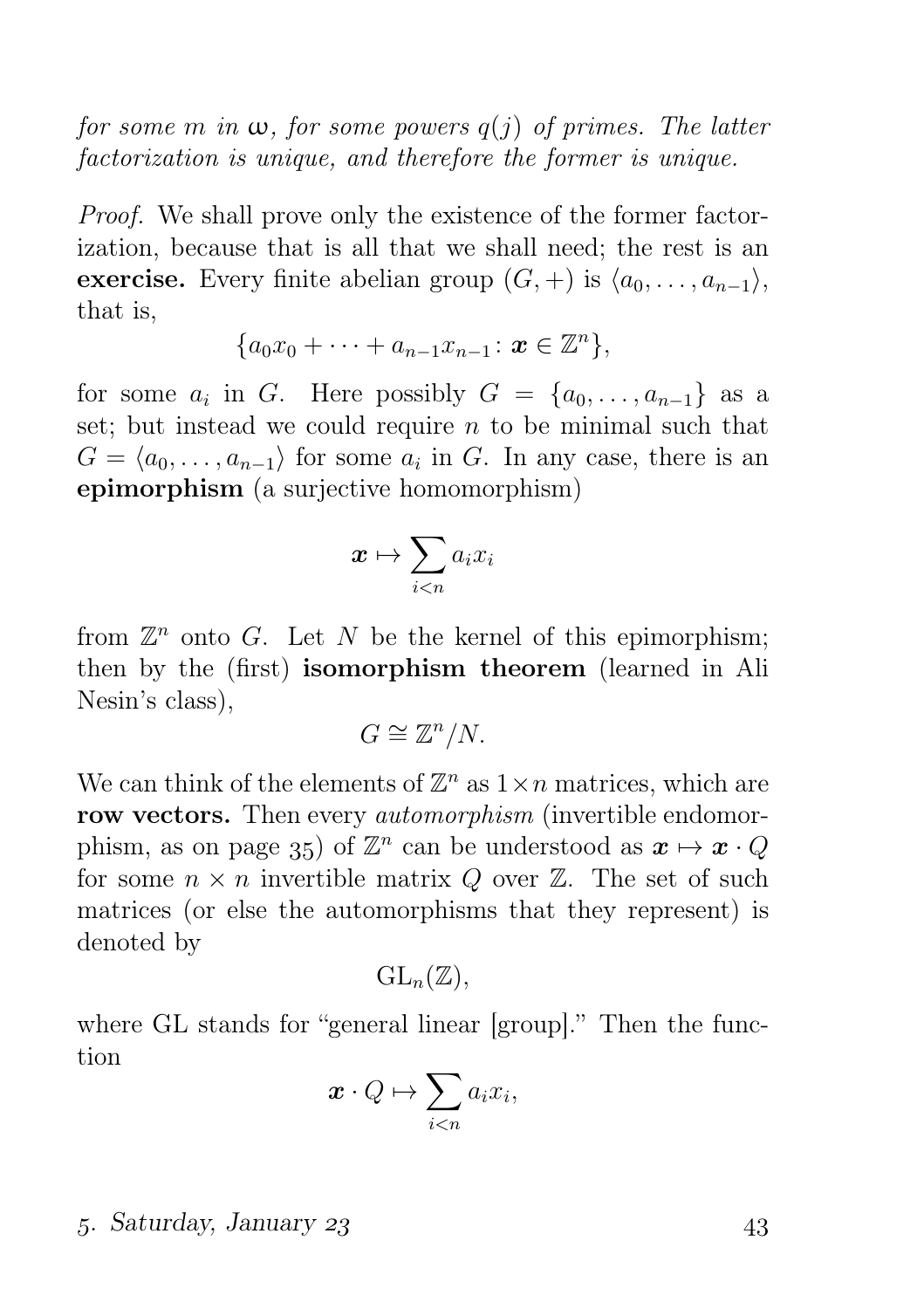| /k(0) |      |   |          |
|-------|------|---|----------|
|       | k(1) |   |          |
|       |      |   |          |
|       |      | 0 | $k(n-1)$ |

Figure 5.1.: A diagonal matrix

namely  $x \mapsto x \cdot Q^{-1}$  followed by  $x \mapsto \sum_{i \leq n} a_i x_i$ , is an epimorphism from  $\mathbb{Z}^n$  onto G with kernel

$$
\{\boldsymbol{x} \cdot Q \colon \boldsymbol{x} \in N\}.
$$

Thus  $G \cong \mathbb{Z}^n / \{ \boldsymbol{x} \cdot Q : \boldsymbol{x} \in N \}$ . We are going to find  $Q$  so that  $\{\boldsymbol{x} \cdot Q : \boldsymbol{x} \in N\}$  is generated by the rows of an  $n \times n$  diagonal matrix as in Figure  $5.1$ ; we can write the matrix also as

 $diag(k(0), \ldots, k(n-1)).$ 

We shall be able to require further that

 $k(0) \mid ... \mid k(n-1);$ 

and in this case G will be as desired. (Some of the  $k(i)$  at the end might be 0.)

The first step is to show that any subgroup of  $\mathbb{Z}^n$  is generated by *n* elements. Suppose  $s \geq n$ , and some subgroup of  $\mathbb{Z}^n$  is generated by s elements. Let those s elements by the rows of an  $s \times n$  matrix A over  $\mathbb{Z}$ . Then we can write the group as

 $\langle A \rangle$ .

For all P in  $GL_s(\mathbb{Z})$ , the matrix product PA is obtained from A by a sequence of elementary row operations, namely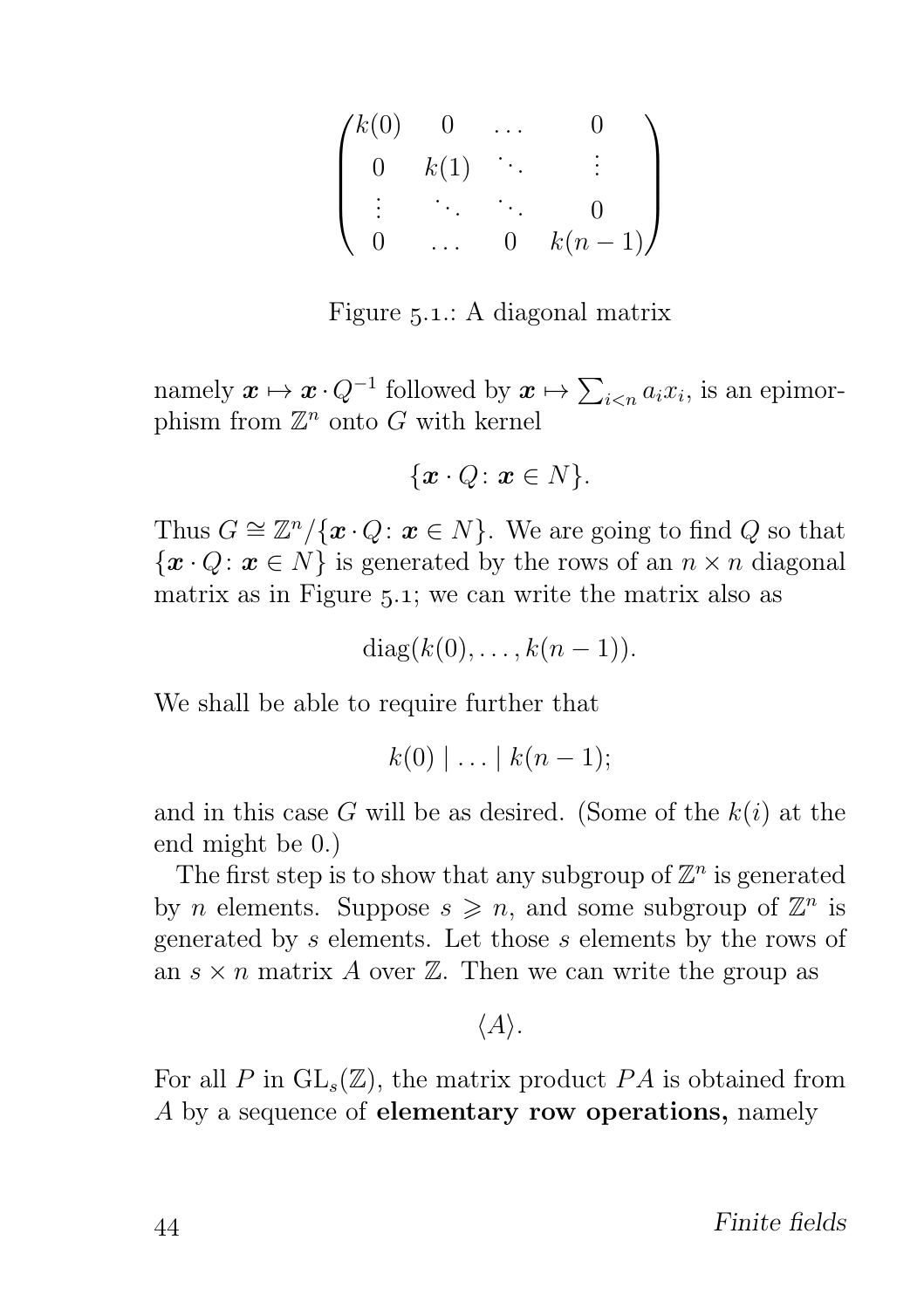$$
\begin{pmatrix} a_0 & * & \cdots & * \\ 0 & a_1 & \ddots & \vdots \\ \vdots & \ddots & \ddots & * \\ 0 & \cdots & 0 & a_{n-1} \\ 0 & \cdots & \cdots & 0 \\ \vdots & & & \vdots \\ 0 & \cdots & \cdots & 0 \end{pmatrix}
$$

Figure 5.2.: An upper triangular matrix

) adding a multiple of one row to another,

) interchanging two rows,

3) multiplying a row by an element of  $\mathbb{Z}^{\times}$ , which is  $\{\pm 1\}$ . Thus

$$
\langle PA \rangle = \langle A \rangle.
$$

For some P in  $GL_s(\mathbb{Z})$ , PA will be an upper triangular matrix, having the form in Figure 5.2. For example, by elementary row operations, we obtain

$$
\begin{pmatrix}\n8 & 14 \\
4 & 13 \\
6 & 9\n\end{pmatrix}, \begin{pmatrix}\n0 & -12 \\
4 & 13 \\
2 & -4\n\end{pmatrix}, \begin{pmatrix}\n0 & -12 \\
0 & 21 \\
2 & -4\n\end{pmatrix}, \\
\begin{pmatrix}\n0 & -12 \\
0 & -3 \\
2 & -4\n\end{pmatrix}, \begin{pmatrix}\n0 & 0 \\
0 & -3 \\
2 & -4\n\end{pmatrix}, \begin{pmatrix}\n2 & -4 \\
0 & -3 \\
0 & 0\n\end{pmatrix}, \begin{pmatrix}\n2 & 2 \\
0 & 3 \\
0 & 0\n\end{pmatrix},
$$

and so

$$
\langle (8, 14), (4, 13), (6, 9) \rangle = \langle (2, 2), (0, 3) \rangle.
$$

The general procedure is the following.

#### . Saturday, January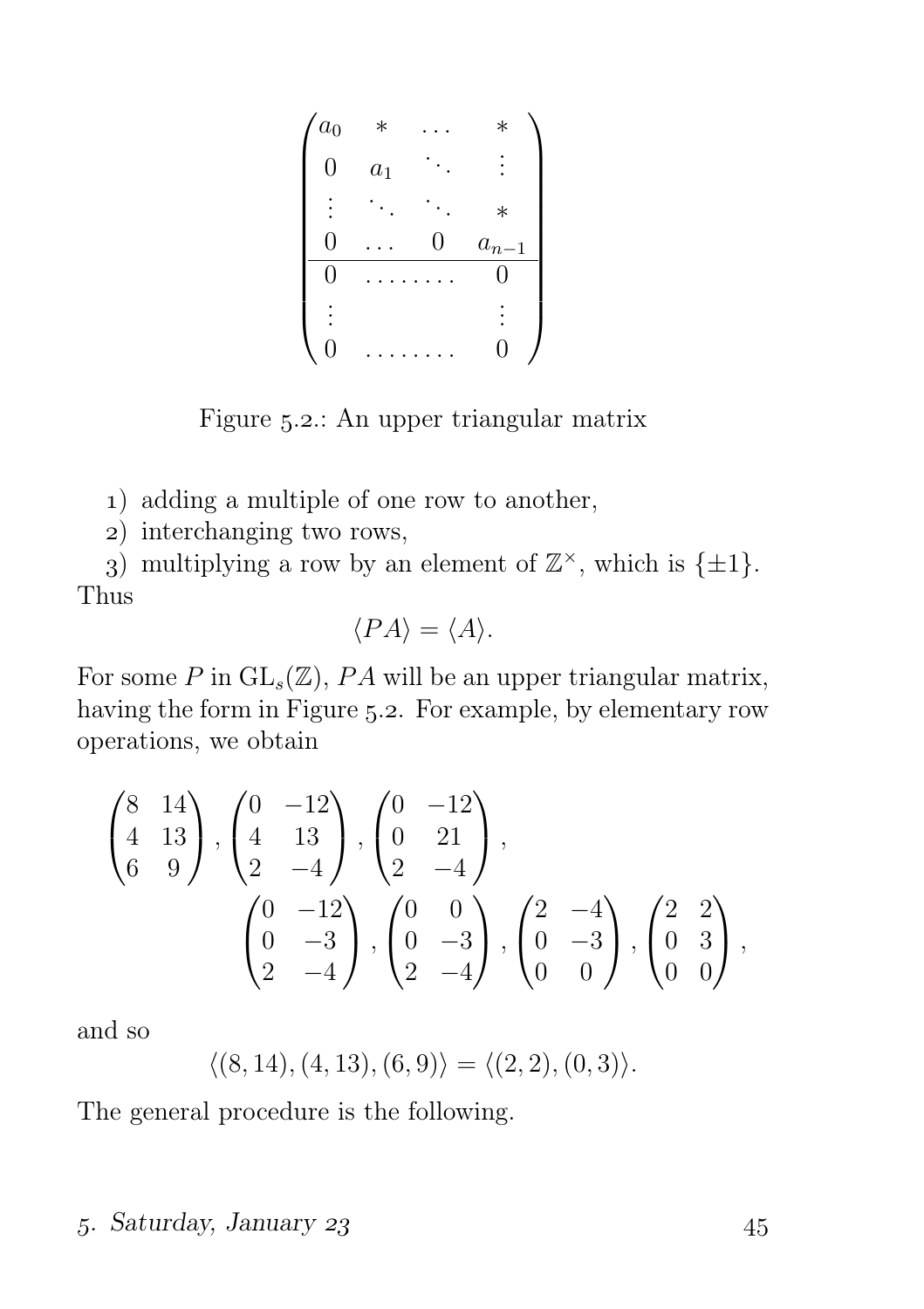1) If the first column of A is  $(a_0 \cdots a_{n-1})^T$  (that is, the column vector that is the transpose of the row vector  $(a_0 \ldots a_{n-1})$ , then, using the Euclidean algorithm, reduce this to

$$
(\gcd(a_0,\ldots,a_{n-1})\;0\;\cdots\;0)^T.
$$

) If the second column of the resulting matrix is  $(b_0 \cdots b_{n-1})^T$ , reduce this to

$$
(b_0 \gcd(b_1,\ldots,b_{n-1}) 0 \cdots 0)^T.
$$

) Treat the third column similarly, and so on.

This shows that any subgroup of  $\mathbb{Z}^n$  generated by s elements is generated by  $n$  elements. The same goes for subgroups generated by infinitely many elements, since the foregoing procedure applies to  $\infty \times n$  matrices.

In the second and final step, we may assume  $N$  is generated by the rows of an  $n \times n$  matrix A. If P and Q are in  $GL_n(\mathbb{Z})$ , we say that  $PAQ$  is **similar** to A. We want to show that A is similar to a diagonal matrix as above. Let  $\ell(0)$  be the least positive entry of any matrix similar to A. Then

$$
A \sim \left(\begin{array}{c|c} \ell(0) & * \\ * & * \end{array}\right) \sim \left(\begin{array}{c|c} \ell(0) & \mathbf{0} \\ \hline \mathbf{0} & A_1 \end{array}\right)
$$

since otherwise the first row or column can be given a positive entry that is less than  $\ell(0)$ . Now let  $\ell(1)$  be the least positive entry of any such matrix  $A_1$ . Then

$$
A \sim \left(\begin{array}{cc|cc}\ell(0) & 0 & \mathbf{0} \\
\hline 0 & \ell(1) & \mathbf{0} \\
\hline \mathbf{0} & \mathbf{0} & A_2\n\end{array}\right),
$$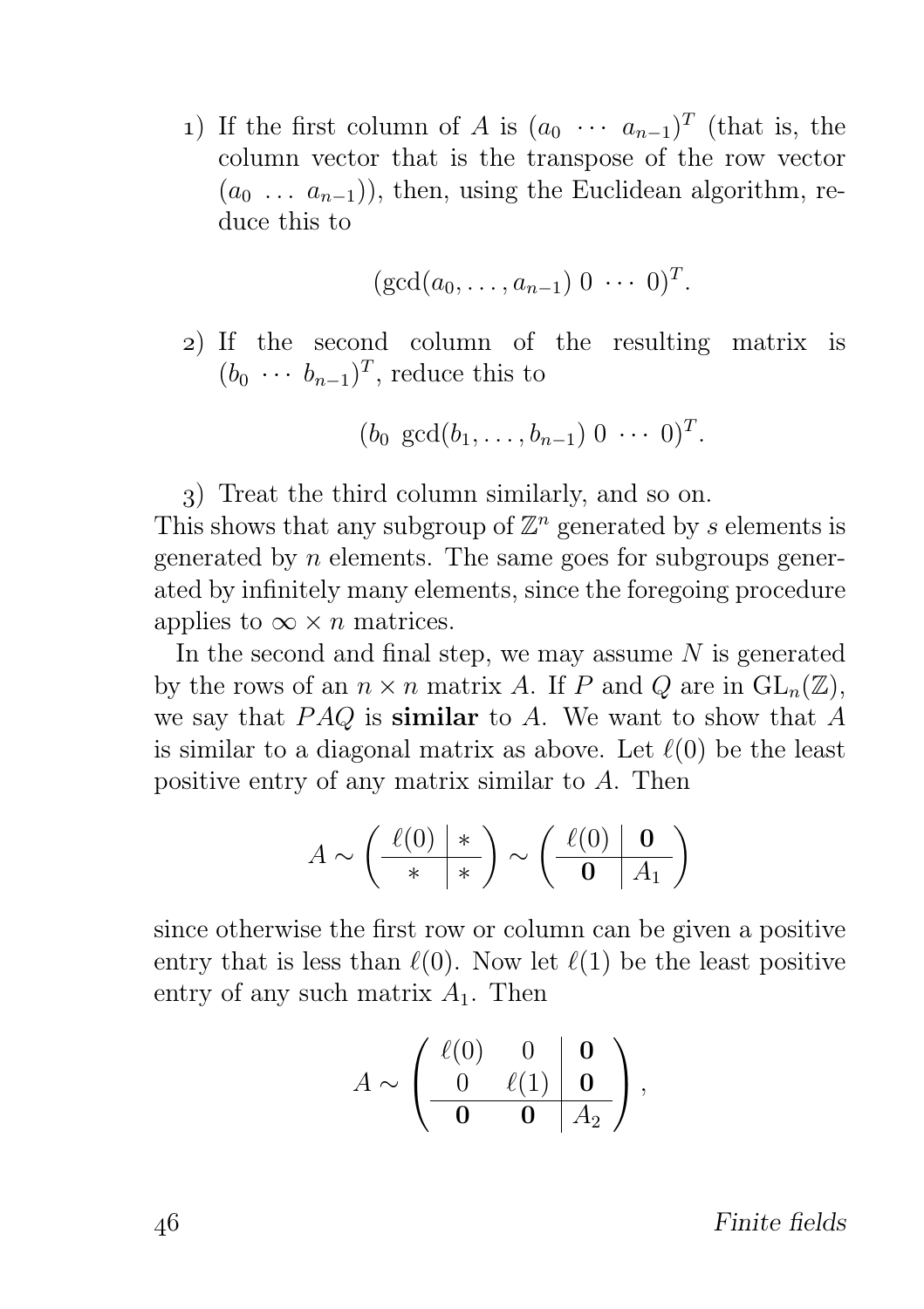and so on. Thus

$$
A \sim \mathrm{diag}(\ell(0), \ell(1), \ldots, \ell(n-1)).
$$

Finally we obtain A as desired by observing

$$
\begin{pmatrix} a & 0 \\ 0 & b \end{pmatrix} \sim \begin{pmatrix} a & b \\ 0 & b \end{pmatrix} \sim \begin{pmatrix} \gcd(a, b) & 0 \\ bx & by \end{pmatrix} \sim \begin{pmatrix} \gcd(a, b) & 0 \\ 0 & by \end{pmatrix},
$$
  
and  $\gcd(a, b) | by.$ 

# Units of finite fields

Theorem. The group of units of every finite field is cyclic.

*Proof.* Let  $K$  be a finite field. Then by the classification of finite abelian groups,  $K^{\times}$  is isomorphic to a product

 $\mathbb{Z}_{k(0)} \times \cdots \times \mathbb{Z}_{k(n-1)}$ 

for some n in  $\omega$ , for some  $k(i)$  in  $\mathbb{N} \setminus \{1\}$  such that

$$
k(0) \mid \ldots \mid k(n-1).
$$

If  $n = 0$ , the product is the trivial group, which is cyclic, and so we are done. (The trivial group is the group of units of  $\mathbb{F}_2$ .) We may henceforth assume  $n > 0$ . For every  $(x_0, \ldots, x_{n-1})$  in  $\mathbb{Z}_{k(0)} \times \cdots \times \mathbb{Z}_{k(n-1)}$ , writing  $k(n-1)$  as k, we have

$$
k \cdot (x_0, \ldots, x_{n-1}) = (kx_0, \ldots, kx_{n-1}) = (0, \ldots, 0) = 0,
$$

since  $k(i) \mid k$ . Therefore, for every a in  $K^{\times}$  we have

$$
a^k=1.
$$

#### . Saturday, January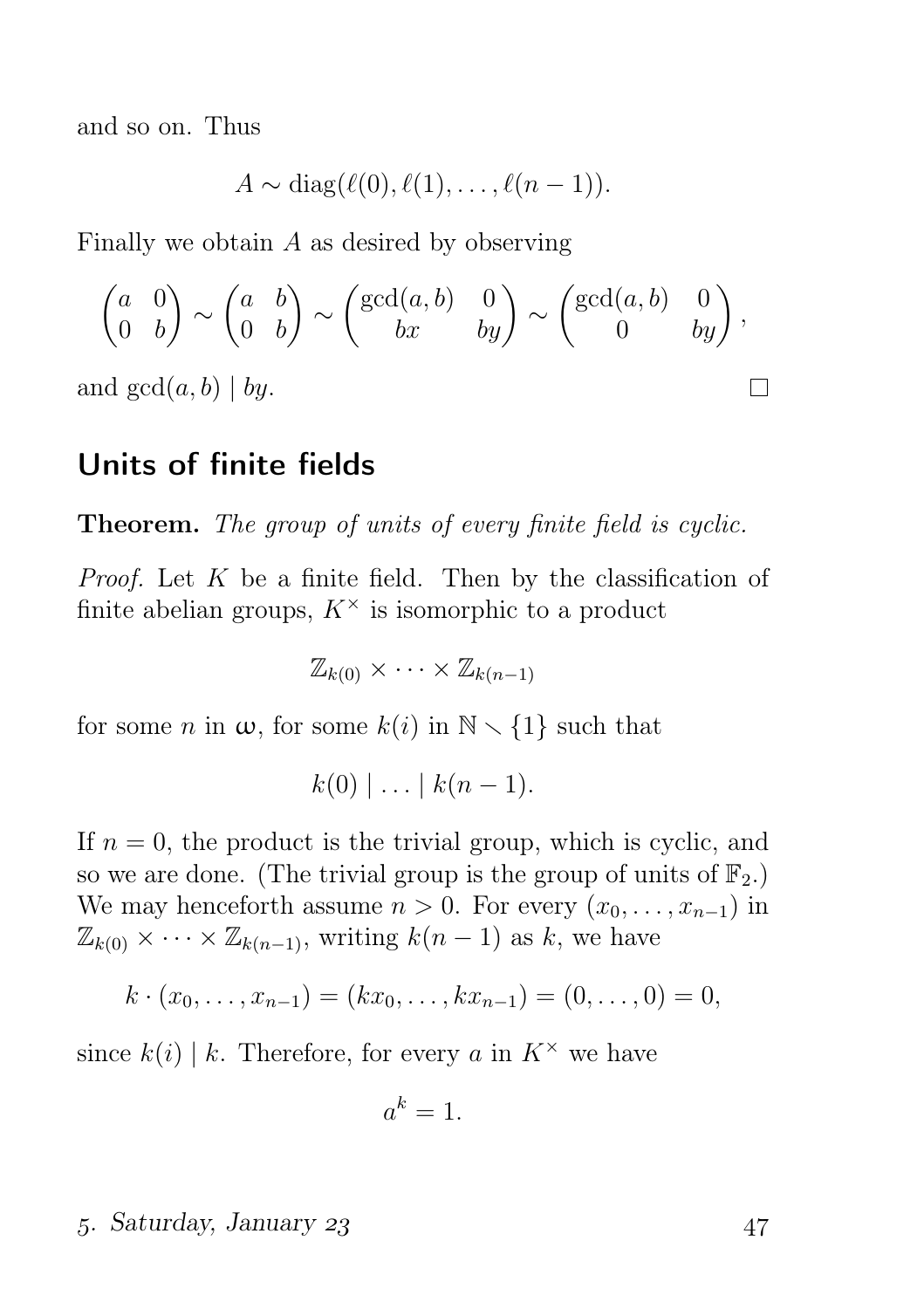Thus every element of  $K^{\times}$  is a zero of the polynomial

$$
X^k-1.
$$

Over any field, for every d in  $\omega$ , every polynomial of degree d has at most d zeroes. We prove this by induction. A polynomial of degree 0 is a nonzero constant, so it has 0 zeroes. Suppose deg  $f = d + 1$  and  $f(\alpha) = 0$ . By division,

$$
f = (X - \alpha) \cdot g + h,
$$

where q is a polynomial of degree d, and deg  $h < 1$ , so h is constant. But then

$$
0 = f(\alpha) = 0 \cdot g(\alpha) + h = h.
$$

Thus  $f = (X - \alpha) \cdot q$ . Suppose  $\beta$  is a zero of f different from  $\alpha$ . Then

$$
(\beta - \alpha) \cdot g(\beta) = 0,
$$

so  $q(\beta) = 0$  since a field is an integral domain. So the zeroes of f, other than  $\alpha$ , are zeroes of g. If g has at most d zeroes, then f must have at most  $d+1$  zeroes. This completes the induction.

We now have

$$
|K^*| \le k = k(n-1) \le k(0) \cdots k(n-1) = |K^*|,
$$
  
\n $k(n-1) = k(0) \cdots k(n-1),$ 

and so  $n = 1$  (since we assume  $k(0) > 1$ ). Thus

$$
K^{\times} \cong \mathbb{Z}_k = \mathbb{Z}_{|K|-1}.
$$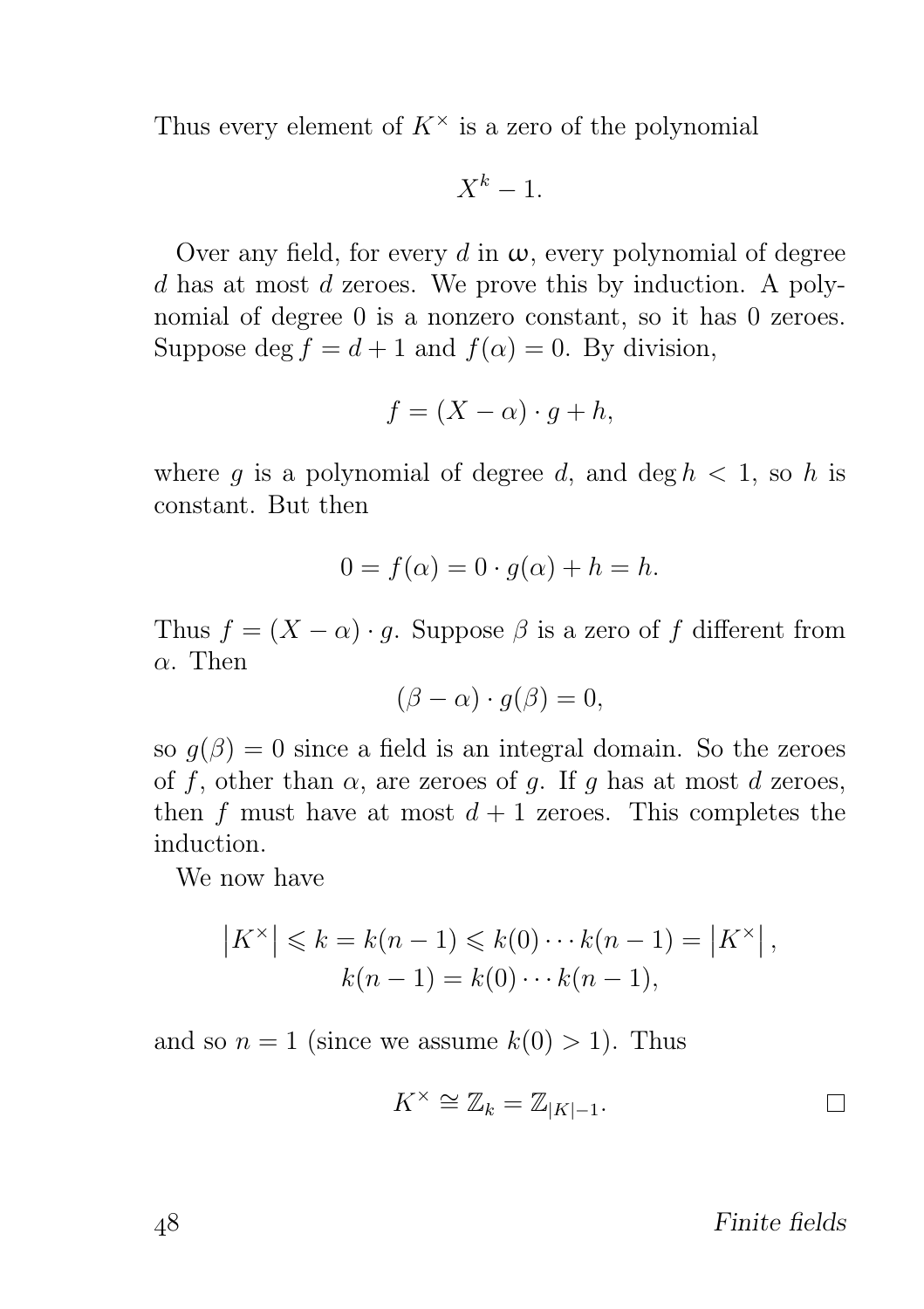### Existence of finite fields

If K is a finite field of size  $p^n$ , then we now know that the elements of  $K^{\times}$  are precisely the zeroes of the polynomial  $X^{p^{n}-1}-1$  in any field that includes K. Hence the elements of K are precisely the zeroes of the polynomial

$$
X^{p^n} - X
$$

in any field that includes  $K$ . This means the elements of  $K$ are the fixed points of the function  $x \mapsto x^{p^n}$ . Now, in Z we have

$$
(a+b)^{p^n} \equiv a^{p^n} + b^{p^n} \pmod{p},
$$

since, for example,

$$
(a+b)^p = a^p + pa^{p-1}b + \binom{p}{2}a^{p-2}b^2 + \dots + pab^{p-1} + b^p
$$
  
\n
$$
\equiv a^p + b^p \pmod{p};
$$

the general result is left as an exercise. In a field of characteristic  $p$  then, we have

$$
(x+y)^{p^n} = x^{p^n} + y^{p^n}, \quad (xy)^{p^n} = x^{p^n} \cdot y^{p^n}, \quad 1^{p^n} = 1.
$$

Thus  $x \mapsto x^{p^n}$  is an endomorphism of the field.

For any endomorphism  $\varphi$  of a field, the set  $\{x: \varphi(x) = x\}$ of fixed points is a subfield: this too is an exercise. Thus, to show that there is finite field of size  $p^n$ , we need only show that there is a field of characteristic  $p$  that contains  $p^n$  zeroes of  $X^{p^n} - X$ ; these zeroes will then constitute the desired subfield. An example of a field containing  $p^n$  zeroes of  $X^{p^n} - X$  is the algebraic closure of  $\mathbb{F}_n$ .

#### . Saturday, January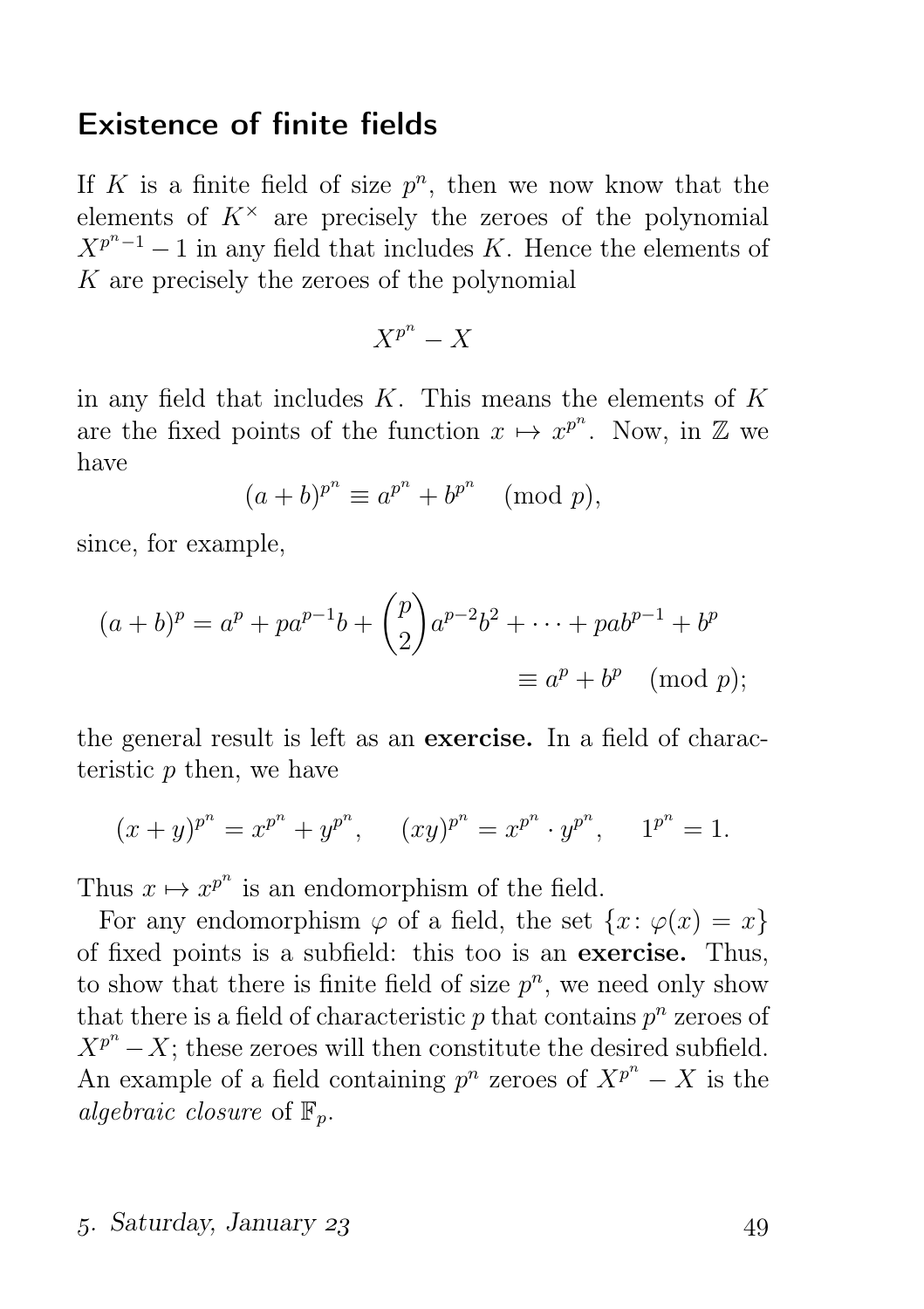A field is algebraically closed if the only irreducible polynomials over it are **linear** (that is, of degree 1). An example is C, though we are not going to prove this; the result does follow from the fact that  $\mathbb R$  is **real closed**, that is, every polynomial function that takes both positive and negative values has a zero.

We have seen that if f is irreducible over a field  $K$ , then f has a zero in  $K[X]/(f)$ , namely the element called [X]. We showed on page 28 that  $K[X]/(f)$  is a field if K is finite. In fact it is a field in any case. For if  $f \nmid q$ , then, since f is irreducible and therefore prime, we have  $gcd(f, g) = 1$ , and so, by Bézout's Lemma (in the sense of page  $40$ ), or by the Euclidean algorithm, we can find polynomials  $h$  and  $k$  such that

$$
fh + gk = 1.
$$

In  $K[X]/(f)$  then,  $[g][k] = 1$ , so  $[g]$  is invertible. We could have proved similarly that  $\mathbb{F}_p$  is a field.

Starting with  $\mathbb{F}_p$ , we can obtain a **chain** or **tower** 

$$
K_0 \subseteq K_1 \subseteq K_2 \subseteq \cdots
$$

of fields, where  $K_0 = \mathbb{F}_p$  and for each n in  $\omega$ , for some irreducible  $f_n$  over  $K_n$ ,

$$
K_{n+1} = K_n[X]/(f_n).
$$

Then  $\bigcup_{n\in\omega} K_n$  is a field, and if we have chosen the  $f_n$  properly, that field will be algebraically closed. It will then be the algebraic closure

$$
\mathbb{F}_p^{\text{ alg}}
$$

of  $\mathbb{F}_p$ , in the sense described below. Inside this field, we can find each  $\mathbb{F}_{p^n}$ , as above.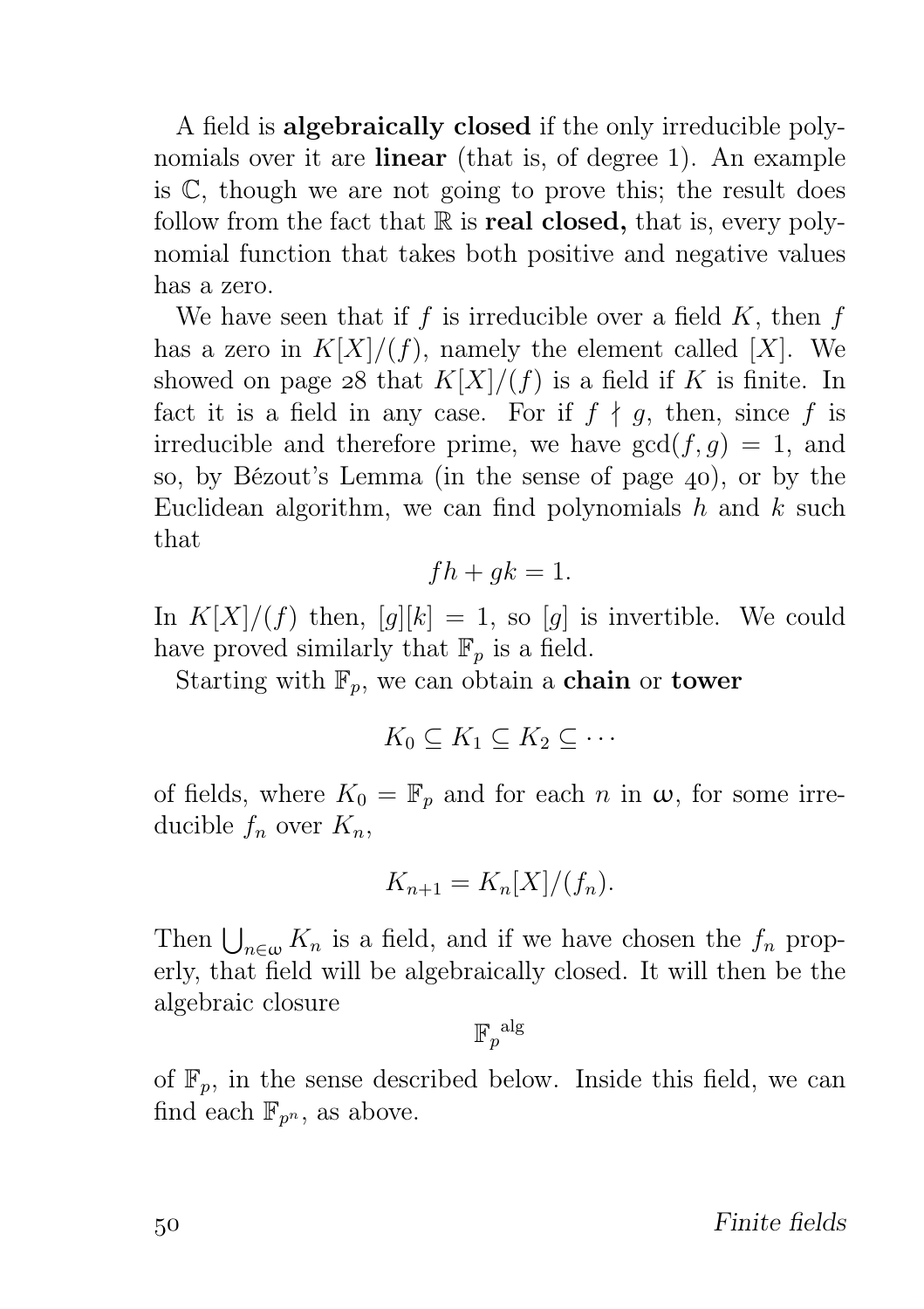Actually we have to show also<sup>\*</sup> that the polynomial  $X^{p^n} - X$ has  $p^n$  distinct zeroes in  $\mathbb{F}_p^{\text{alg}}$ . For example, the polynomial  $X^{p^n} - 1$  has only one zero in a field of characteristic p, since there the polynomial factorizes as  $(X-1)^{p^n}$ . If  $X^{p^n} - X$  has fewer than  $p^n$  distinct zeroes in  $\mathbb{F}_p^{\text{alg}}$ , then for one of those zeroes, say  $\alpha$ , for some polynomial g of degree  $p^{n}-2$ , we must have

$$
X^{p^n} - X = (X - \alpha)^2 \cdot g.
$$

In this case, by formal differentiation, since we are in a field of characteristic p,

$$
-1 = 2(X - \alpha) \cdot g + (X - \alpha)^2 \cdot g'
$$
  
=  $(X - \alpha) \cdot (2g + (X - \alpha) \cdot g')$ , (5.1)

which is absurd. Here formal differentiation over a field  $K$ is the endomorphism  $f \mapsto f'$  of  $K[X]$  as a vector space over  $K$  given by

$$
\left(\sum_{i=0}^{n} a_i X^i\right)' = \sum_{i=1}^{n} i a_i X^{i-1}.
$$

One shows that

$$
(fg)' = f'g + fg',\tag{5.2}
$$

which is what we used to establish  $(5.1)$ . One can prove  $(5.2)$ by induction on deg  $q$ , or directly from the equation

$$
\left(\sum_{i} a_{i} X^{i}\right) \cdot \sum_{j} b_{j} X^{j} = \sum_{k} \left(\sum_{i+j=k} a_{i} b_{j}\right) X^{k}
$$

∗ I did not do this in class.

#### . Saturday, January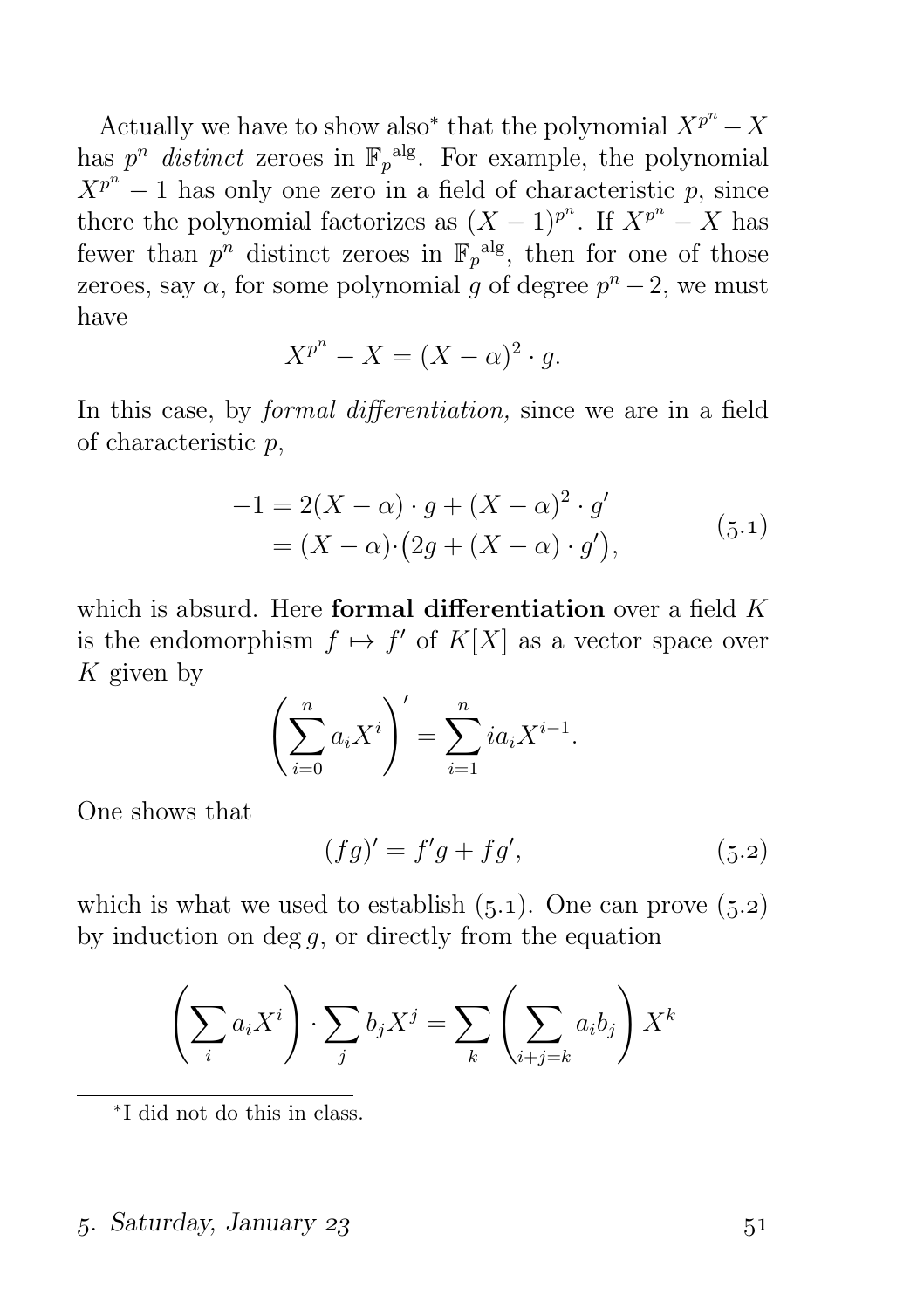# Uniqueness of finite fields

We establish the uniqueness of  $\mathbb{F}_{p^n}$  as follows. If f is irreducible over a field K, but has a zero  $\alpha$  in some larger field L, we let

 $K[\alpha]$ 

denote the smallest sub-ring of L that includes  $K \cup \{\alpha\}$ . In fact this sub-ring will be  $\{g(\alpha): g \in K[X]\}$ , which is the image of the ring K[X] under the homomorphism  $q \mapsto q(\alpha)$ . Also the kernel of this homomorphism is  $(f)$ , that is,  $\{g \in K[X]: f \mid g\}.$ Thus, by the isomorphism theorem,

$$
K[X]/(f) \cong K[\alpha].
$$

Hence  $K[\alpha]$  is a field. Using this, one shows that the algebraically closed field  $\bigcup_{n\in\omega} K_n$  constructed above **embeds** in every algebraically closed field that includes  $\mathbb{F}_p$ . (An embedding is a **monomorphism**, that is, an injective homomorphism.) This is the sense in which the field  $\bigcup_{n\in\omega}K_n$  is the algebraic closure of  $\mathbb{F}_p$ . There is only one algebraic closure, up to isomorphism, called  $\mathbb{F}_p^{\text{alg}}$  as above; its uniqueness proves the uniqueness of each  $\mathbb{F}_{p^n}$ .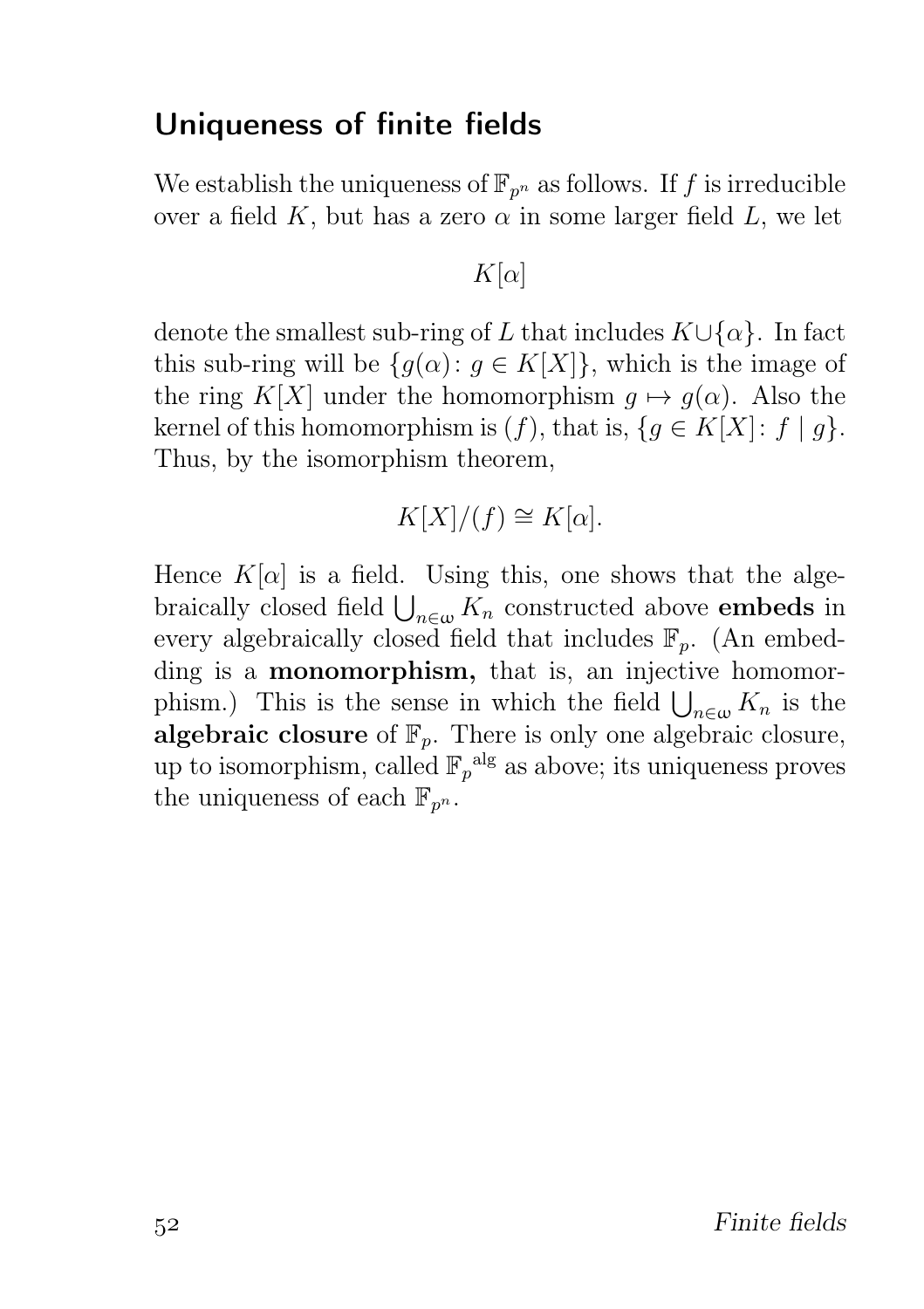# . Sunday, January

# Endomorphisms of groups and vector spaces

We said yesterday that the automorphisms of  $\mathbb{Z}^n$  are the functions

$$
\boldsymbol{x} \mapsto \boldsymbol{x} \cdot Q,
$$

where  $\boldsymbol{x}$  is an element of  $\mathbb{Z}^n$  considered as a row vector, and  $Q$  is an invertible  $n \times n$  matrix, that is,

$$
Q\in \mathrm{GL}_n(\mathbb{Z}).
$$

Why is this? If  $i < n$ , let

$$
\mathbf{e}^i = (e_0^i, \dots, e_{n-1}^i), \quad \text{where} \quad e_j^i = \begin{cases} 1, & \text{if } i = j, \\ 0, & \text{if } i \neq j. \end{cases}
$$

Then

$$
\bm{x}=\sum_{i
$$

for all  $x$  in  $\mathbb{Z}^n$ . Thus if  $\varphi$  in  $\text{End}(\mathbb{Z}^n)$ , then

$$
\varphi(\boldsymbol{x}) = \sum_{i
$$

If  $\varphi \in \text{Aut}(\mathbb{Z}^n)$ , this means the  $n \times n$  matrix whose rows are the  $\varphi(e^i)$  must be invertible.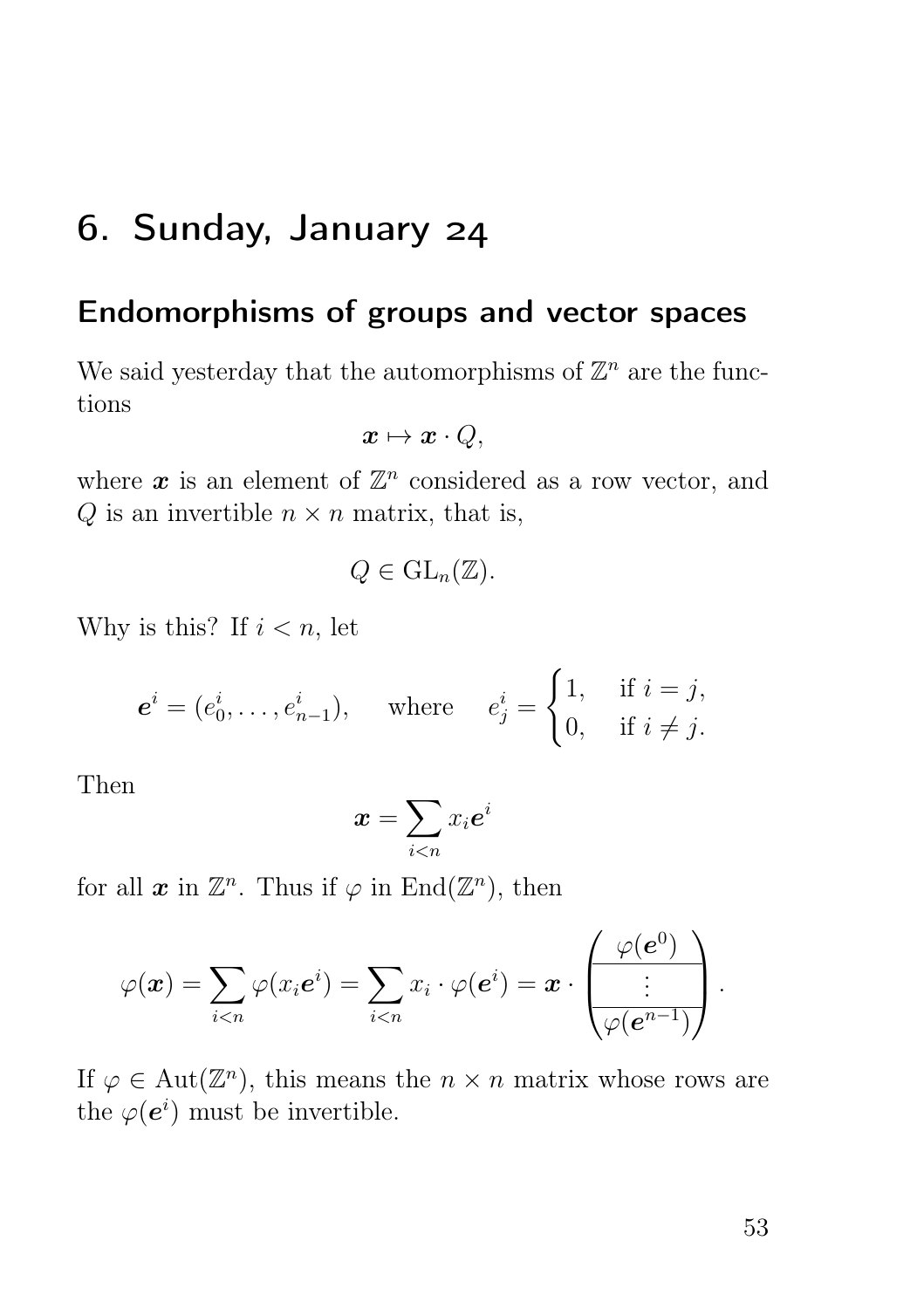Here we have been considering  $\mathbb{Z}^n$  as an abelian group, not a ring: as  $(\mathbb{Z}^n, +)$ , not  $(\mathbb{Z}^n, +, \cdot, 1)$ .

We know that  $\mathbb{R}^n$  is a vector space over  $\mathbb{R}$ , which means there is a homomorphism from  $\mathbb R$  to  $\text{End}(\mathbb R^n, +)$ . As a vector space over  $\mathbb{R}, \mathbb{R}^n$  has the endomorphism ring

$$
\mathrm{M}_n(\mathbb{R}),
$$

namely the ring of  $n \times n$  matrices over  $\mathbb{R}$ , by the same reasoning as for  $\mathbb{Z}^n$ . However, as a group,  $\mathbb{R}^n$  has a larger endomorphism ring, unless  $n = 0$ . For, as a group, R is a vector space over Q, in the sense that

$$
\frac{k}{m} \cdot x = y \iff k \cdot x = m \cdot y
$$

for all x and y in R, all k in Z, and all m in N. But R then has a basis over  $\mathbb Q$  (by the Axiom of Choice, as discussed in Ali Nesin's class), in fact an uncountable basis of size  $\mathbb{R}$ ; and then  $\text{End}(\mathbb{R}, +, \mathbb{Q})$  will have size  $|2^{\mathbb{R}}|$ .

### The characteristic polynomial of a matrix

 $\mathbb R$  embeds in  $M_n(\mathbb R)$  under

$$
x \mapsto x \cdot I_n,
$$

where  $I_n$  is the  $n \times n$  identity matrix, that is,

$$
\mathbf{I}_n = \begin{pmatrix} \mathbf{e}^0 \\ \vdots \\ \mathbf{e}^{n-1} \end{pmatrix} = \begin{pmatrix} 1 & 0 & \dots & 0 \\ 0 & \ddots & \ddots & \vdots \\ \vdots & \ddots & \ddots & 0 \\ 0 & \dots & 0 & 1 \end{pmatrix}
$$

54 Finite fields

.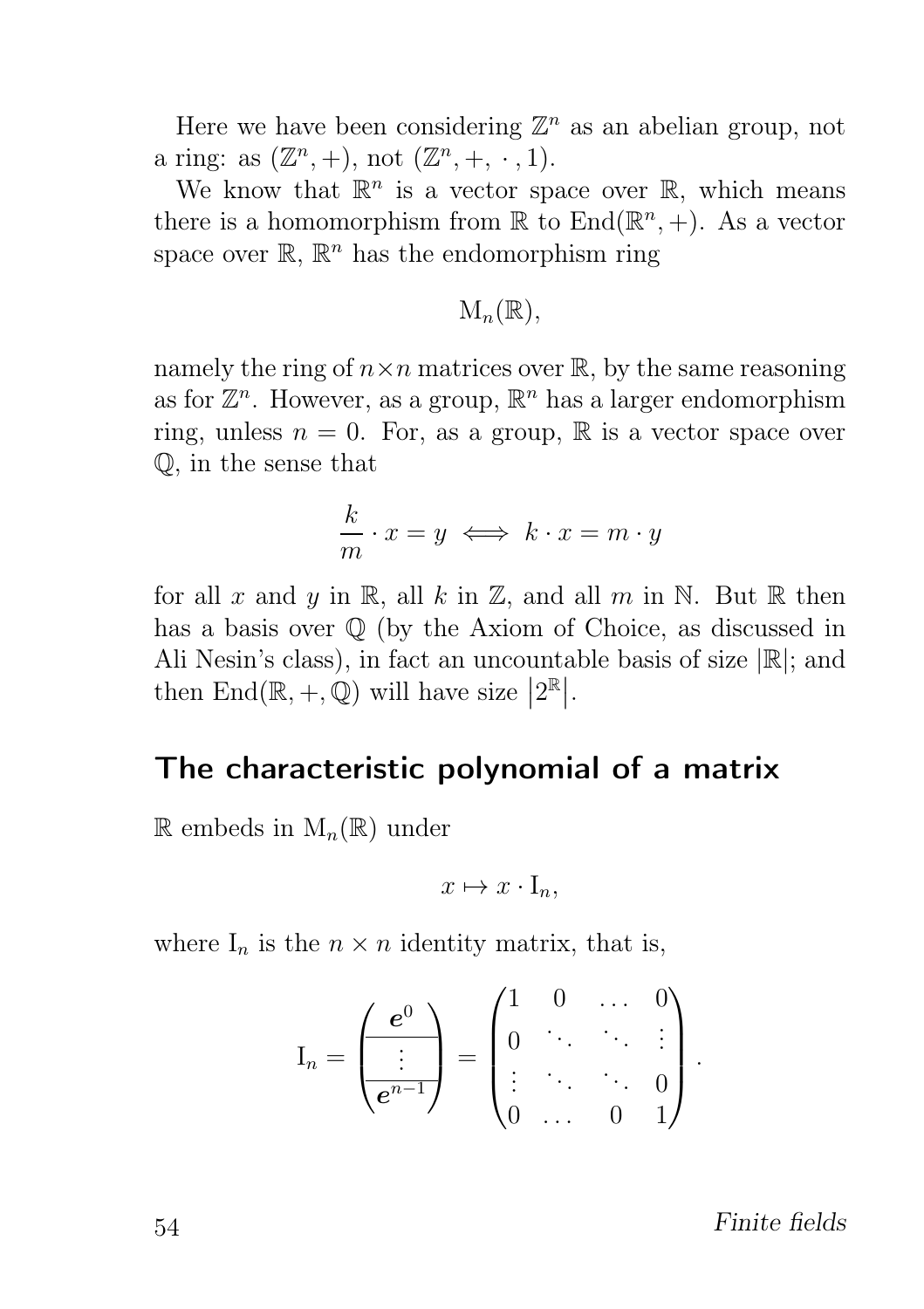The same is true when  $\mathbb R$  is replaced with an arbitrary field K. Let  $A \in M_n(K)$ . It may be that for some nonzero v in  $K^n$ , for some  $\lambda$  in  $K$ ,

$$
\boldsymbol{v}\cdot A=\lambda\cdot\boldsymbol{v}.
$$

This means

$$
\mathbf{0} = \mathbf{v} \cdot (\lambda \cdot \mathbf{I}_n - A).
$$

Since we assume  $v \neq 0$ , the matrix  $\lambda \cdot I_n - A$  must not be invertible, and so we must have  $\det(\lambda \cdot I_n - A) = 0$ . The polynomial

$$
\det(X \cdot I_n - A)
$$

in X of degree n over K is the **characteristic polynomial** of A. Its zeroes are the characteristic values or eigenvalues of A. If  $\lambda$  is an eigenvalue of A, then the solution space of the equation

$$
\mathbf{0} = \boldsymbol{x} \cdot (\lambda \cdot \mathbf{I}_n - A)
$$

is the **eigenspace** associated with  $\lambda$ , and its nonzero elements are the eigenvectors (or characteristic vectors) associated with  $\lambda$ .

### Diagonalizable matrices

For example, if

$$
A = \begin{pmatrix} -1 & -5 \\ -5 & -1 \end{pmatrix},
$$

then

$$
det(X \cdot I_2 - A) = det\begin{pmatrix} X+1 & 5 \\ 5 & X+1 \end{pmatrix}
$$
  
=  $(X + 1)^2 - 25 = X^2 + 2X - 24 = (X + 6)(X - 4),$ 

. Sunday, January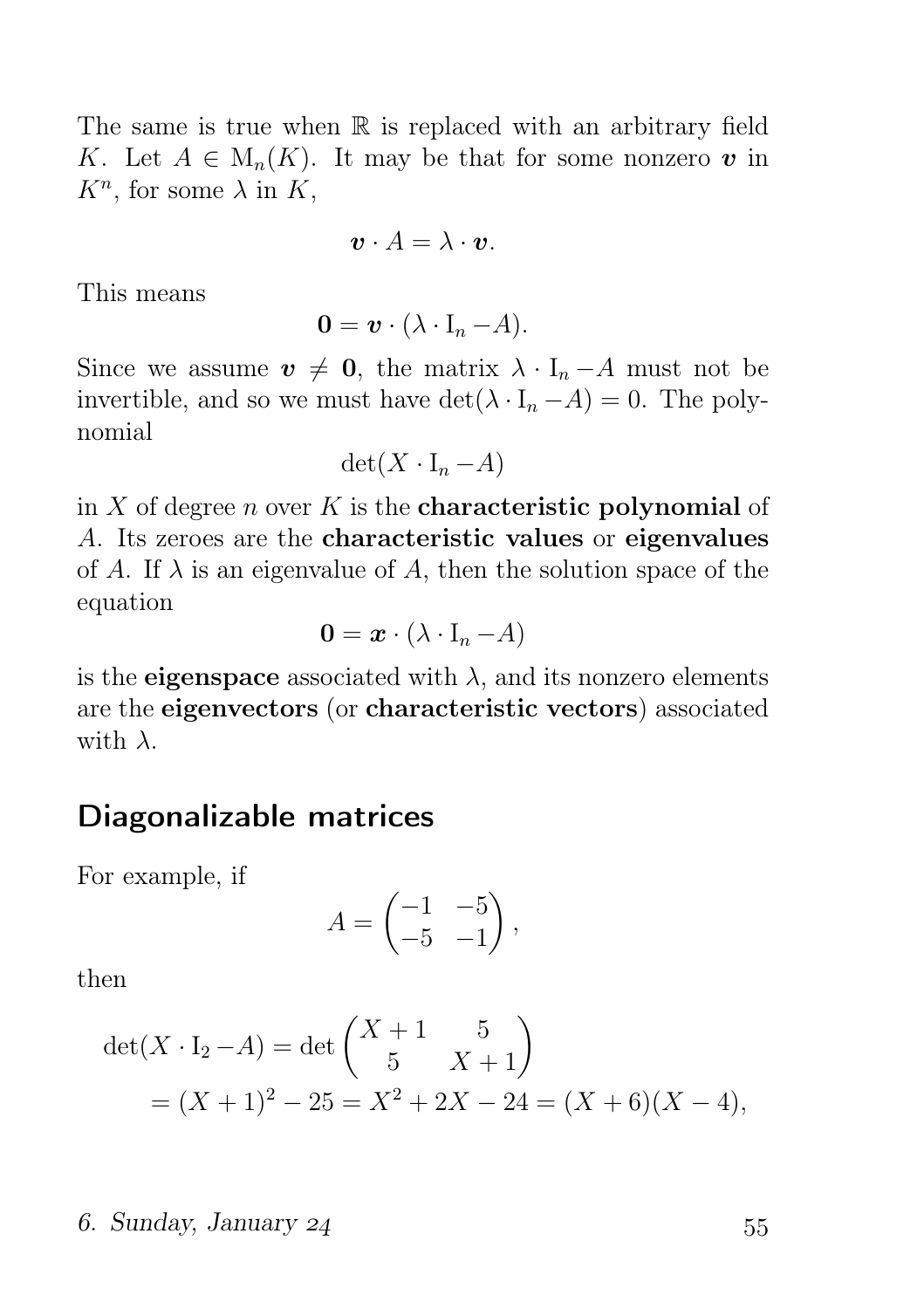so the eigenvalues of  $A$  are  $-6$  and  $4$ . The corresponding eigenspaces are as follows.<br>  $\bullet \quad \lambda = -6$ .

$$
\begin{aligned}\n\bullet \ \lambda &= -6; \\
\mathbf{0} &= \mathbf{x} \cdot \begin{pmatrix} -5 & 5 \\ 5 & -5 \end{pmatrix} \iff \mathbf{0} = \mathbf{x} \cdot \begin{pmatrix} 1 & 0 \\ -1 & 0 \end{pmatrix} \\
&\iff (0,0) = (x_0 - x_1, 0) \\
&\iff x_0 = x_1 \\
&\iff \mathbf{x} = t \cdot (1,1) \text{ for some } t \text{ in } K.\n\end{aligned}
$$

$$
\mathbf{0} = \mathbf{x} \cdot \begin{pmatrix} 5 & 5 \\ 5 & 5 \end{pmatrix} \iff \mathbf{0} = \mathbf{x} \cdot \begin{pmatrix} 1 & 0 \\ 1 & 0 \end{pmatrix}
$$
  
\n
$$
\iff x_0 = -x_1
$$
  
\n
$$
\iff \mathbf{x} = t \cdot (1, -1) \text{ for some } t \text{ in } K.
$$

Letting the eigenvectors  $(1, 1)$  and  $(1, -1)$  be the rows of a matrix, we obtain

$$
\begin{pmatrix} 1 & 1 \ 1 & -1 \end{pmatrix} \cdot A = \begin{pmatrix} -6 & -6 \ 4 & -4 \end{pmatrix} = \begin{pmatrix} -6 & 0 \ 0 & 4 \end{pmatrix} \cdot \begin{pmatrix} 1 & 1 \ 1 & -1 \end{pmatrix},
$$

$$
\begin{pmatrix} -6 & 0 \ 0 & 4 \end{pmatrix} = \begin{pmatrix} 1 & 1 \ 1 & -1 \end{pmatrix} \cdot A \cdot \begin{pmatrix} 1 & 1 \ 1 & -1 \end{pmatrix}^{-1}.
$$

In general, if A is an  $n \times n$  matrix with n distinct eigenvalues  $\lambda_0, \ldots, \lambda_{n-1}$ , and  $\mathbf{v}_0, \ldots, \mathbf{v}_{n-1}$  are corresponding eigenvectors, then

$$
PA = \text{diag}(\lambda_0, \ldots, \lambda_{n-1}) \cdot P,
$$

where

•  $\lambda = 4$ 

$$
P=\left(\begin{array}{c}\boldsymbol{v}_0\\ \vdots\\ \boldsymbol{v}_{n-1}\end{array}\right).
$$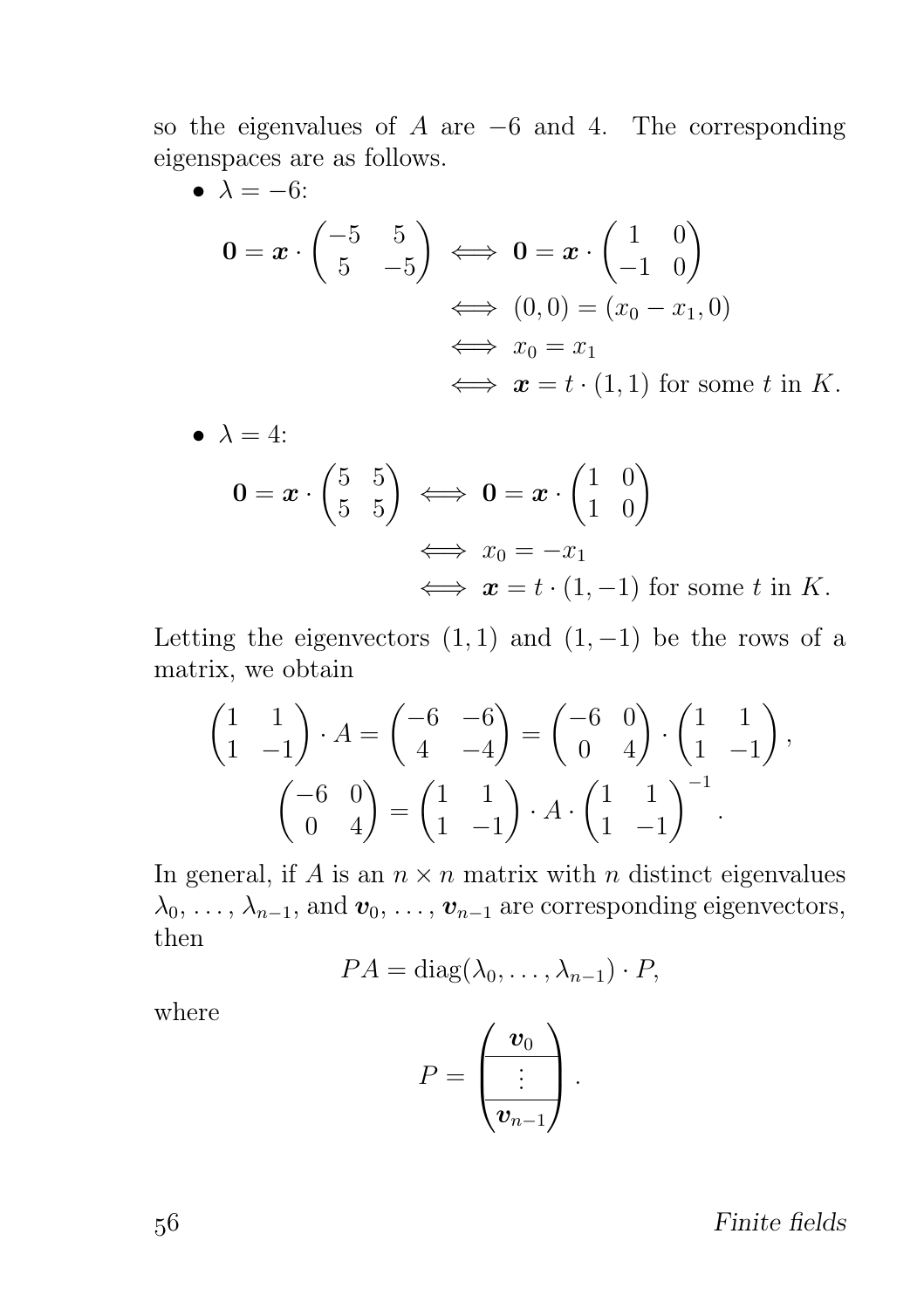We can conclude that  $PAP^{-1}$  is a diagonal matrix whose diagonal entries are the eigenvalues of A, provided A is invertible. It is invertible by the following.

Theorem. Eigenvectors corresponding to distinct eigenvalues of any matrix are linearly independent.

Proof. We prove the claim by induction on the number of eigenvectors. The empty set of eigenvectors is trivially linearly independent. Suppose  $\mathbf{v}_i$  is the eigenvector corresponding to  $\lambda_i$ , and

$$
\sum_{i
$$

Multiplying by the matrix gives

$$
\sum_{i
$$

But just multiplying by  $\lambda_n$  gives

$$
\sum_{i
$$

By subtraction, one term is cancelled, and we have

$$
\sum_{i
$$

If  $n$  eigenvectors corresponding to distinct eigenvalues must be linearly independent, then we can conclude  $(\lambda_n - \lambda_i)x^i = 0$ when  $i \leq n$ , so  $x^i = 0$  when  $i \leq n$ , and then also  $x^n =$ 0 by (6.1); so  $n + 1$  eigenvectors corresponding to distinct eigenvalues must be linearly independent.  $\Box$ 

#### . Sunday, January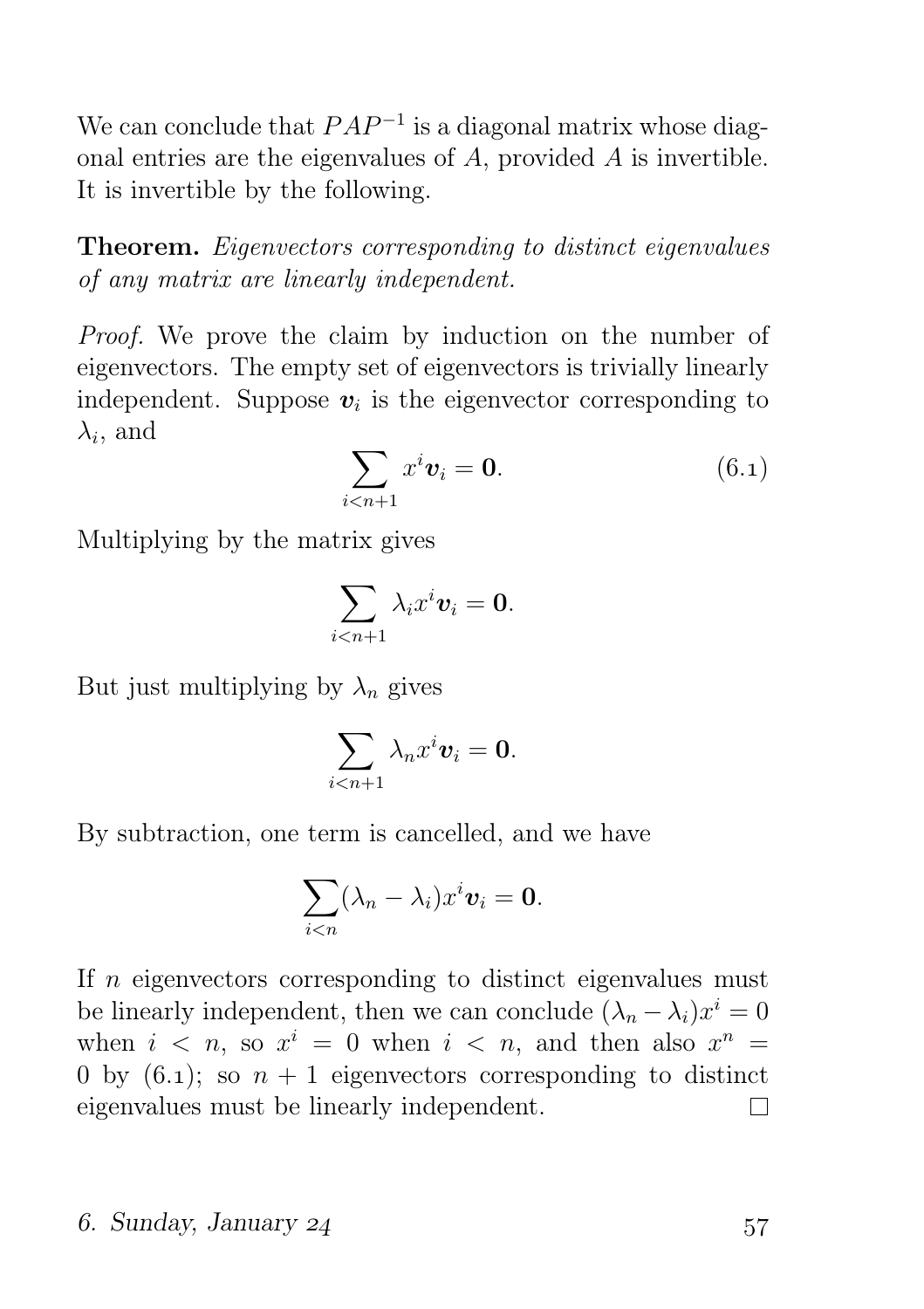### A nondiagonalizable matrix

Possibly an  $n \times n$  matrix does not have *n* distinct eigenvectors. Still, if the sum of the dimensions of the eigenspaces is  $n, A$ will be **diagonalizable**, just as in the case where there are  $n$ distinct eigenvectors.

However, not every square matrix is diagonalizable, even over an algebraically closed field. Suppose for example

$$
A = \begin{pmatrix} 8 & 4 \\ -9 & -4 \end{pmatrix}.
$$

Then

$$
det(X \cdot I_2 - A) = det\begin{pmatrix} X - 8 & -4 \\ 9 & X + 4 \end{pmatrix}
$$
  
=  $(X - 8)(X + 4) + 36 = X^2 - 4X + 4 = (X - 2)^2,$ 

so A has the unique eigenvalue 2. Moreover,

$$
\mathbf{0} = \mathbf{x} \cdot (2 \mathbf{I}_2 - A) \iff \mathbf{0} = \mathbf{x} \cdot \begin{pmatrix} -6 & -4 \\ 9 & 6 \end{pmatrix}
$$

$$
\iff \mathbf{0} = \mathbf{x} \cdot \begin{pmatrix} 2 & 2 \\ -3 & -3 \end{pmatrix}
$$

$$
\iff \mathbf{0} = \mathbf{x} \cdot \begin{pmatrix} 2 & 0 \\ -3 & 0 \end{pmatrix}
$$

$$
\iff 2x_0 = 3x_1
$$

$$
\iff \mathbf{x} = t \cdot (3, 2) \text{ for some } t \text{ in } K,
$$

so the unique eigenspace is one-dimensional, spanned by (3, 2).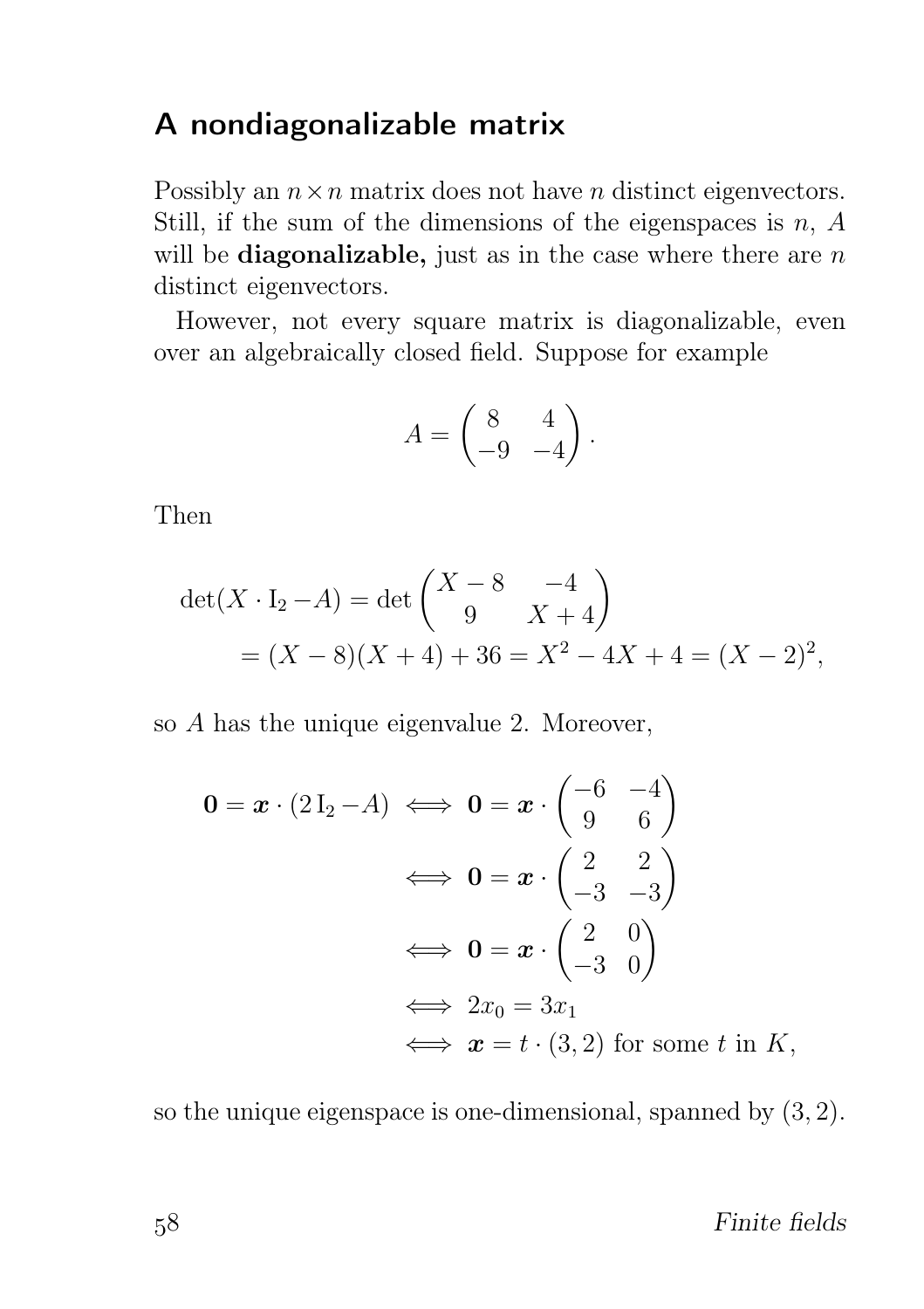But then

$$
(3,2) = \mathbf{x} \cdot (2I_2 - A)
$$
  
\n
$$
\iff (3,2) = \mathbf{x} \cdot \begin{pmatrix} -6 & -4 \\ 9 & 6 \end{pmatrix}
$$
  
\n
$$
\iff (-1,-1) = \mathbf{x} \cdot \begin{pmatrix} 2 & 2 \\ -3 & -3 \end{pmatrix}
$$
  
\n
$$
\iff (-1,0) = \mathbf{x} \cdot \begin{pmatrix} 2 & 0 \\ -3 & 0 \end{pmatrix}
$$
  
\n
$$
\iff -1 = 2x_0 - 3x_1
$$
  
\n
$$
\iff \mathbf{x} = t \cdot (3,2) - (\frac{1}{2},0) \text{ for some } t \text{ in } K.
$$

One solution here is  $(1, 1)$ . Call this c, and let  $(3, 2) = b$ . Then

$$
\mathbf{0} = 2\mathbf{b} - \mathbf{b} \cdot A, \qquad \qquad \mathbf{b} = 2\mathbf{c} - \mathbf{c} \cdot A,
$$

that is,

$$
\mathbf{b} \cdot A = 2\mathbf{b}, \qquad \qquad \mathbf{c} \cdot A = 2\mathbf{c} - \mathbf{b},
$$

and so

$$
\begin{pmatrix}\n\mathbf{c} \\
\mathbf{b}\n\end{pmatrix} \cdot A = \begin{pmatrix}\n2\mathbf{c} - \mathbf{b} \\
2\mathbf{b}\n\end{pmatrix} = \begin{pmatrix}\n2 & -1 \\
0 & 2\n\end{pmatrix} \cdot \begin{pmatrix}\n\mathbf{c} \\
\mathbf{b}\n\end{pmatrix},
$$

$$
\begin{pmatrix}\n\mathbf{c} \\
\mathbf{b}\n\end{pmatrix} \cdot A \cdot \begin{pmatrix}\n\mathbf{c} \\
\mathbf{b}\n\end{pmatrix}^{-1} = \begin{pmatrix}\n2 & -1 \\
0 & 2\n\end{pmatrix}.
$$

We also have

$$
\left(\begin{array}{c}\n-c \\
\hline\n\end{array}\right) \cdot A \cdot \left(\begin{array}{c}\n-c \\
\hline\n\end{array}\right)^{-1} = \left(\begin{array}{cc} 2 & 1 \\
0 & 2 \end{array}\right).
$$

# . Sunday, January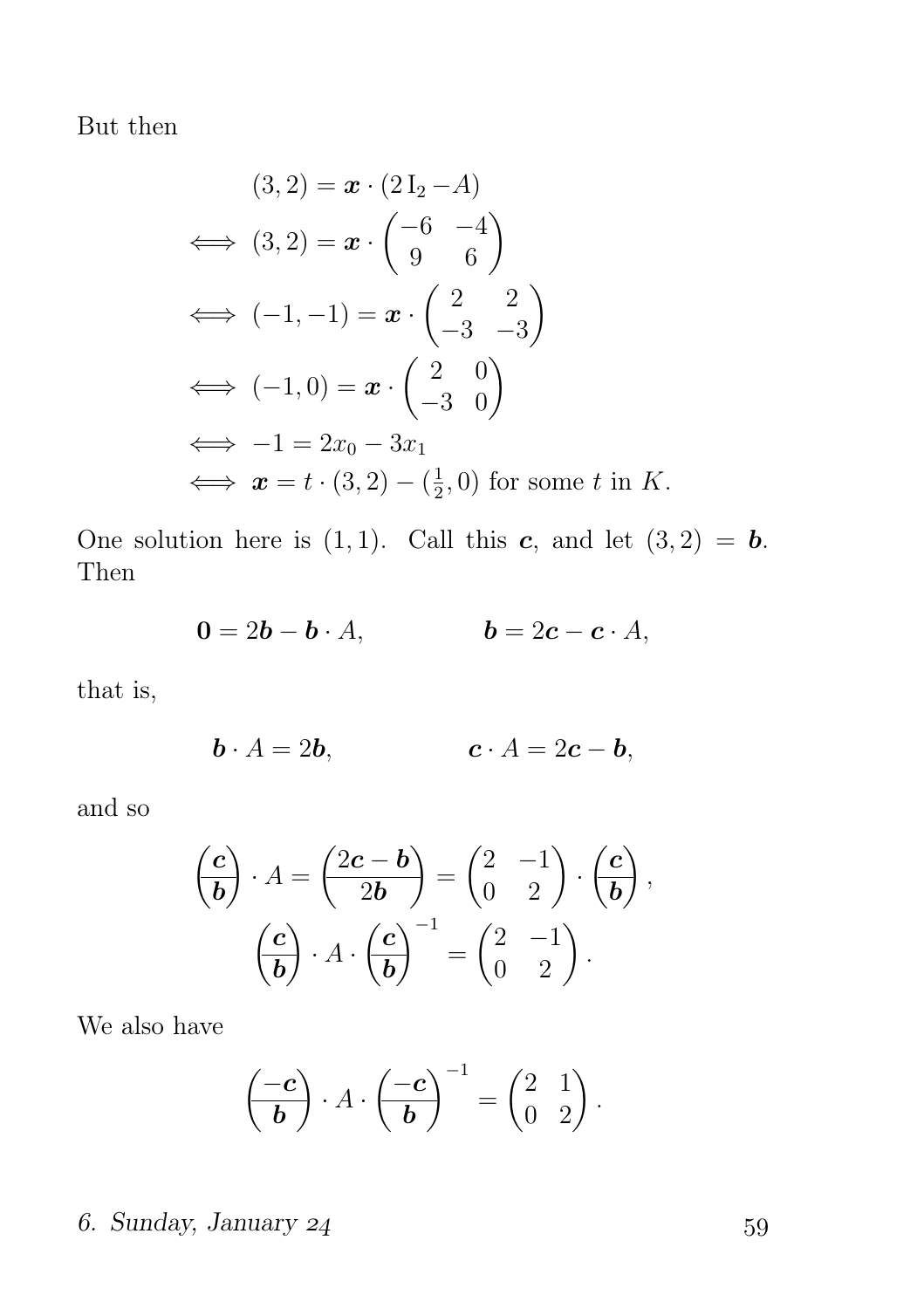The general claim, which we are not proving, is that, for every square matrix A over an algebraically closed field, for some invertible P,

$$
PAP^{-1} = \text{diag}(B_0, \ldots, B_{k-1}),
$$

where each  $B_i$  is not necessarily a number, but a square matrix, of the form

| $^\prime\lambda$    | $\mathbf{1}$ | $\vert 0 \vert$ |                  | $\overline{0}$ |  |
|---------------------|--------------|-----------------|------------------|----------------|--|
| $\overline{0}$      | $\lambda$    | $\mathbf{1}$    |                  |                |  |
| $\frac{1}{4}$       |              |                 |                  | $\overline{0}$ |  |
|                     |              |                 |                  |                |  |
| $\langle 0 \rangle$ |              |                 | $\boldsymbol{0}$ |                |  |

where  $\lambda$  is an eigenvalue of A. The matrix diag( $B_0, \ldots, B_{k-1}$ ) is the **Jordan normal form** of  $A$ . Note that the same eigenvalue may appear in more than one of the matrices  $B_i$ .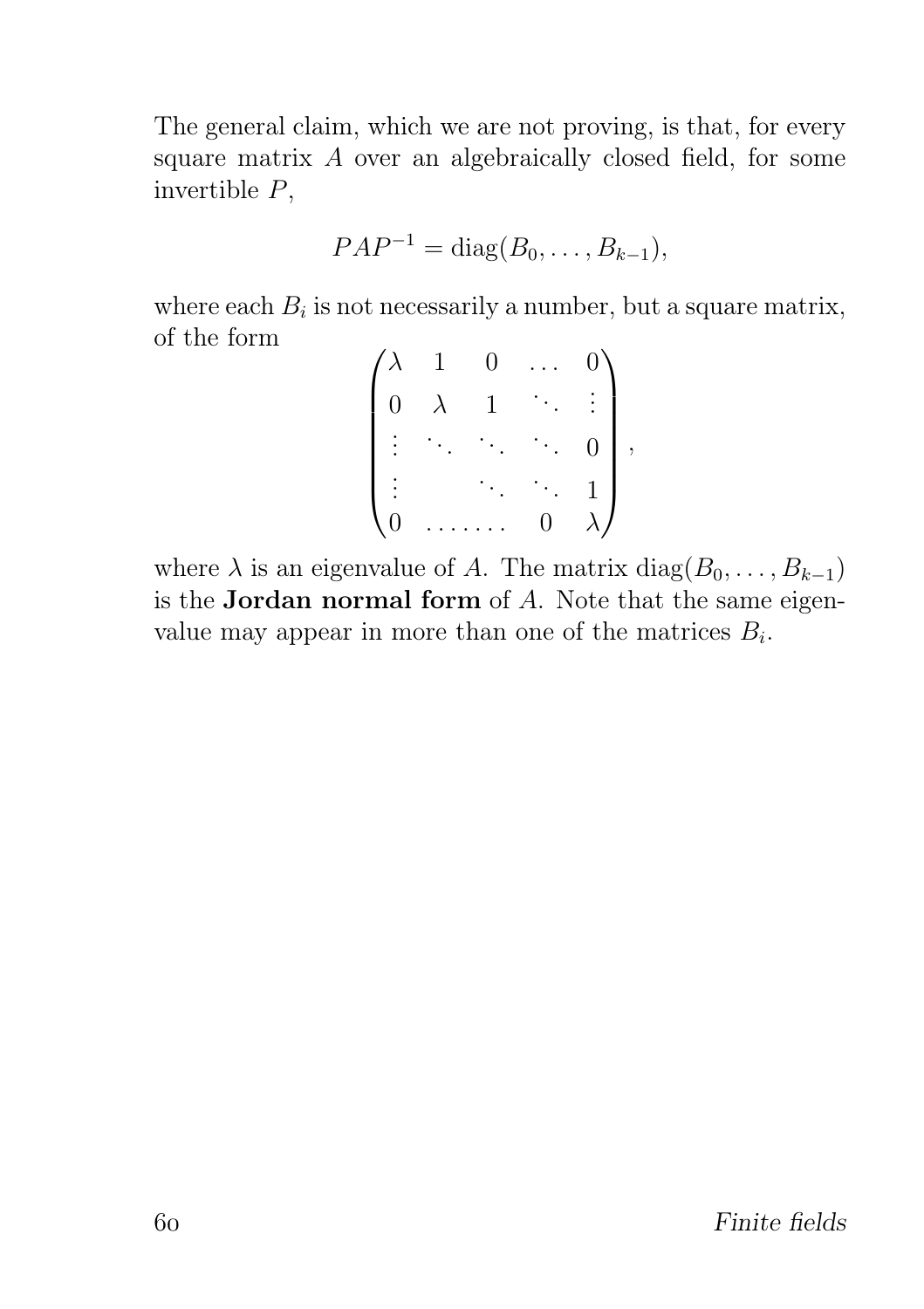# A. Jordan Normal Form

We are going to show that every square matrix over an algebraically closed field is "almost" diagonalizable, in the sense of having the Jordan normal form described above. We shall show moreover that the procedure used above for finding a Jordan normal form works generally. The presentation is based mainly on that of Lang  $[g]$ .

### Polynomial functions of matrices

Although K is a field, the ring  $M_n(K)$  is not commutative. However, it has commutative sub-rings. Indeed, for every  $A$ in  $M_n(K)$ , there is smallest sub-ring of  $M_n(K)$  that contains A. We may denote this sub-ring by

 $K[A]$ .

This ring is commutative. As a vector space over  $K, K[A]$  is spanned by  $I_n$  and the positive powers of A. Indeed, for any f in  $K[X]$ , for any A in  $M_n(K)$ , there is a well-defined matrix  $f(A)$  in  $M_n(K)$ . In particular, if  $f = \sum_{i=0}^n b_i X^i$ , then

$$
f(A) = \sum_{i=0}^{n} b_i A^i.
$$

Then

$$
K[A] = \big\{ f(A) \colon f \in K[X] \big\}.
$$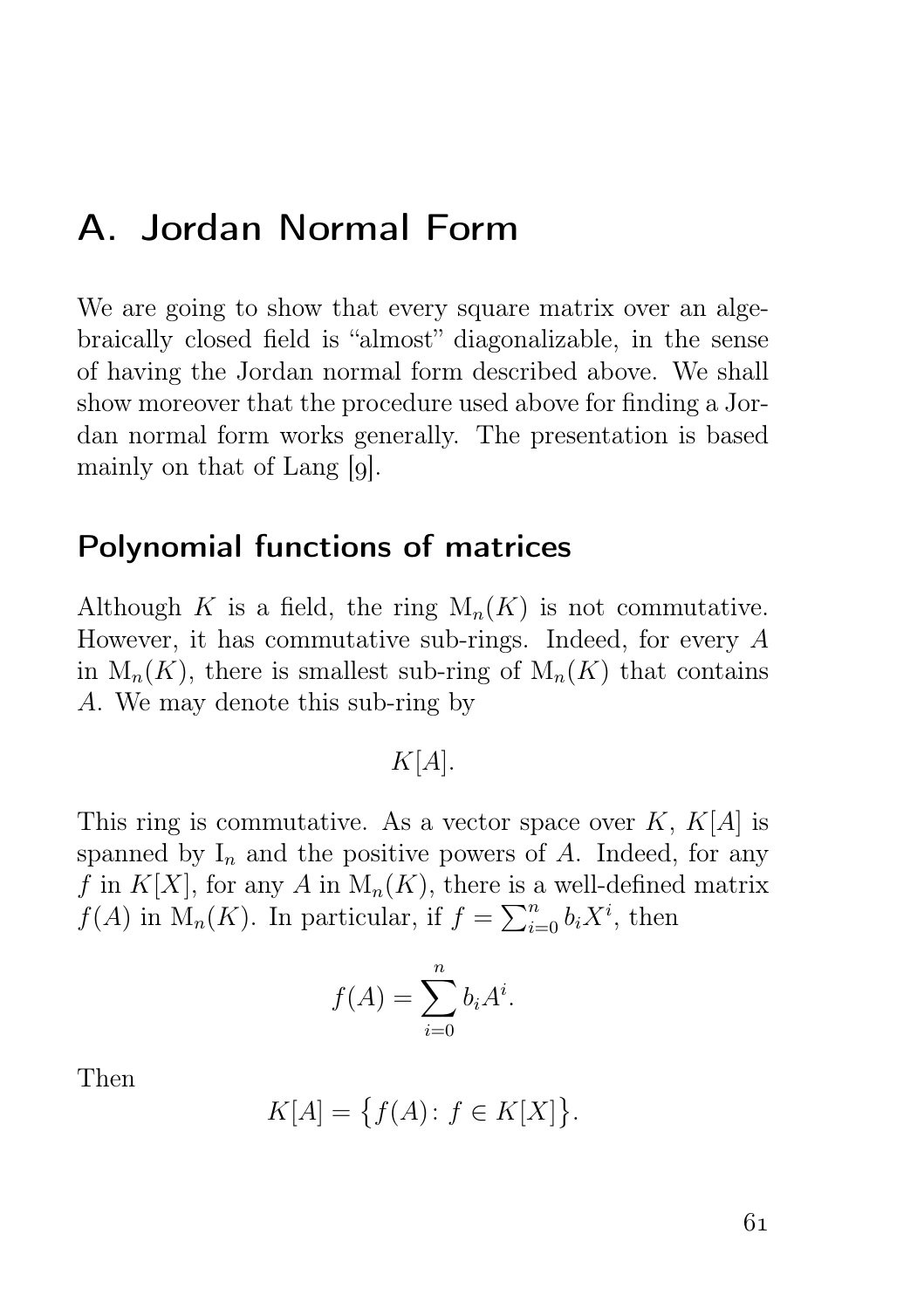If  $f(A)$  is the zero matrix, we may say A is a **zero** of f. Note however that  $K[A]$  may have zero divisors. Indeed, A itself may be a zero divisor, since for example

$$
\begin{pmatrix} 0 & 1 \\ 0 & 0 \end{pmatrix}^2 = 0
$$

(where the last 0 is the zero matrix).

In proving that the group of units of every finite field is cyclic, we showed that a polynomial has no more zeros than its degree; but these zeroes belong to a field over which the polynomial is defined. If  $f \in K[X]$ , and K is a subfield of a field  $L$ , then the number of zeroes of  $f$  in  $L$  is no greater than deg f.

We know that K embeds in  $M_n(K)$  under  $x \mapsto x \cdot I_n$ ; but a polynomial over K can have any number of zeroes in  $M_n(K)$ or even in a sub-ring  $K[A]$ . Indeed, if  $A = \begin{pmatrix} 0 & 1 \\ 0 & 0 \end{pmatrix}$  as above, then  $\beta \cdot A$  belongs to  $K[A]$  for all  $\beta$  in K, and  $\beta \cdot A$  is a zero of  $X^2$ .

# Cayley–Hamilton Theorem

Given a square matrix over some field, we are going to want to know that the matrix is a zero of some nonzero polynomial. The following gives us this.

Theorem (Cayley–Hamilton). Over any field, every matrix is a zero of its characteristic polynomial.

*First proof.* Let K be a field, let  $A \in M_n(K)$ , and let

$$
f = \det(X \cdot I_n - A), \tag{A.1}
$$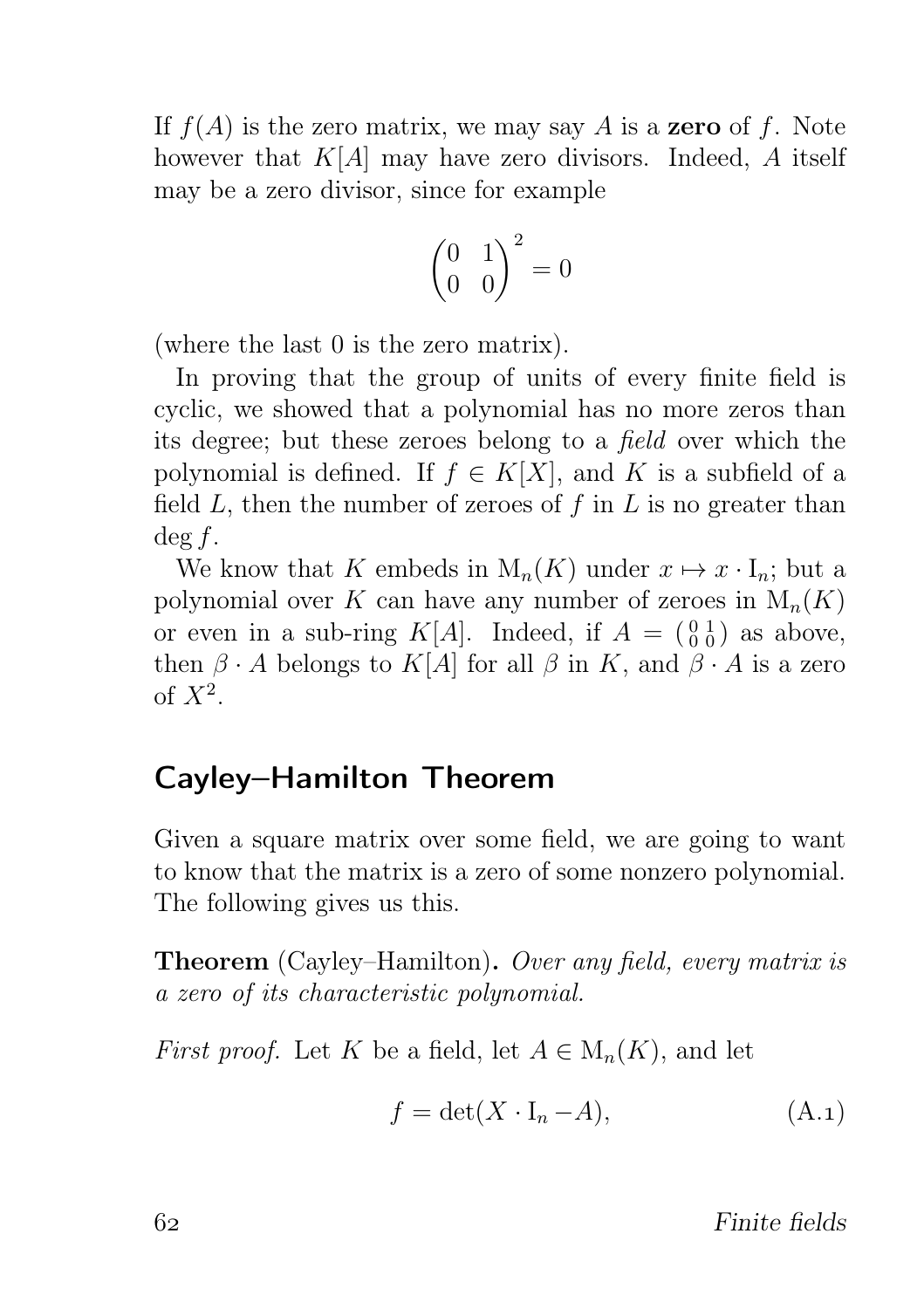$$
\begin{pmatrix} a_0^0 & 0 & \dots & 0 \\ a_0^1 & a_1^1 & \ddots & & \vdots \\ \vdots & & \ddots & \vdots \\ a_0^{n-1} & \dots & \dots & a_{n-1}^{n-1} \end{pmatrix}
$$

Figure A.1.: A lower triangular matrix

the characteristic polynomial of A. We want to show  $f(A) = 0$ . It so happens that  $\det(A \cdot I_n - A) = \det(0) = 0$ . Thus we want to show

$$
f(A) = \det(A \cdot I_n - A).
$$

This does not follow immediately from  $(A.1)$  by replacing X with the matrix A, because the multiplications symbolized in the terms  $X \cdot I_n$  and  $A \cdot I_n$  are two different operations, namely scalar multiplication and matrix multiplication respectively.

Since the determinant function is multiplicative, for every  $P$ in  $\mathrm{GL}_n(\mathbb{Z}),$ 

$$
\det(X \cdot I_n - A) = \det(P \cdot (X \cdot I_n - A) \cdot P^{-1})
$$
  
= 
$$
\det(X \cdot I_n - PAP^{-1}).
$$

For some  $P$ ,  $PAP^{-1}$  is a lower triangular matrix, as we shall show presently, so that we may assume  $A$  is as in Figure A.1. The characteristic polynomial of  $A$  is now

$$
\prod_{i
$$

We have to show

$$
\prod_{i
$$

#### A. Jordan Normal Form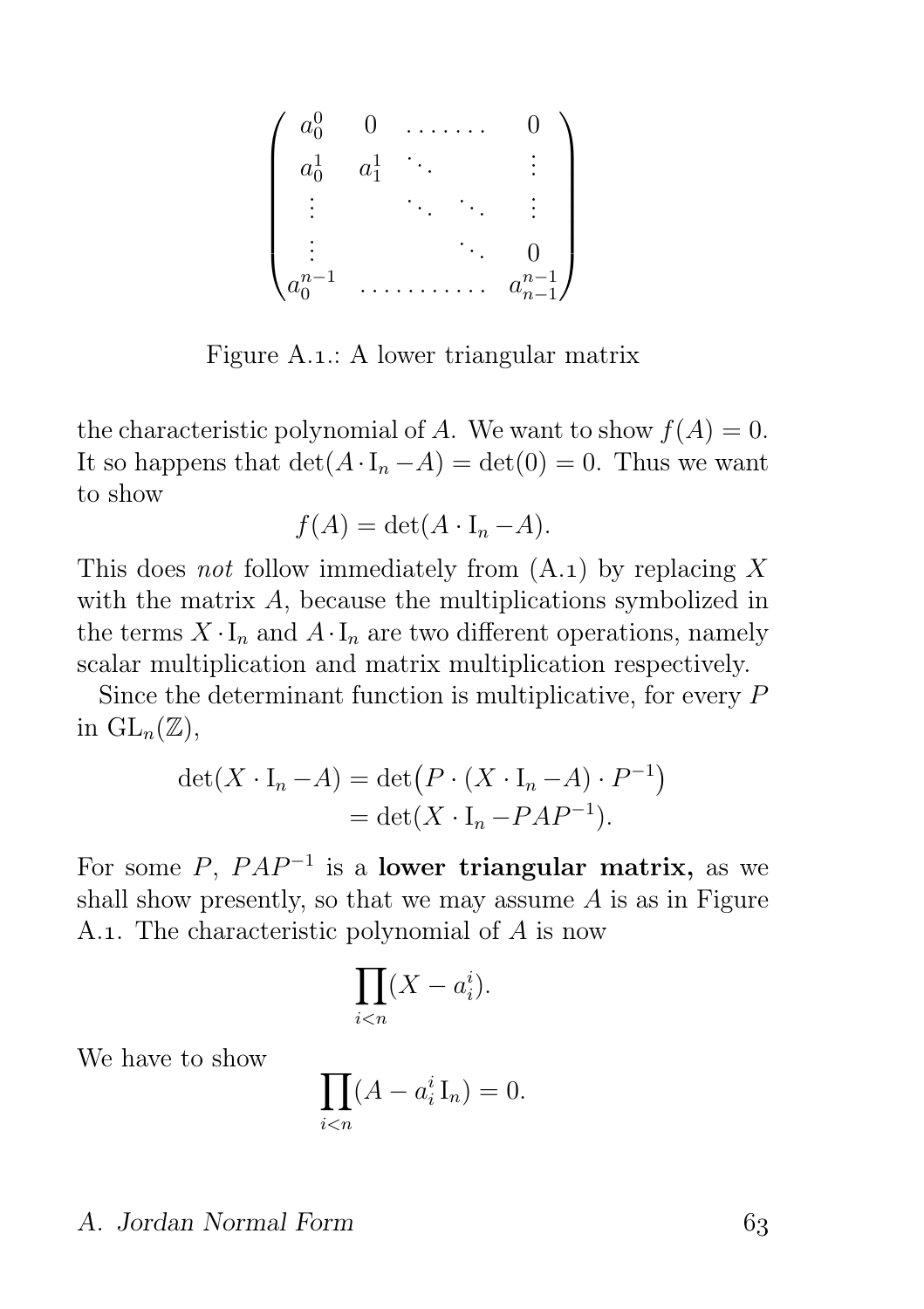The product here is independent of the order of the factors. If  $j < n$ , then row j of the product is

$$
e^j \cdot \prod_{i
$$

However, since  $A$  is the matrix in Figure A.1, we have

$$
\boldsymbol{e}^j \cdot (A - a_j^j \mathbf{I}_n) = \boldsymbol{e}^j \cdot A - a_j^j \boldsymbol{e}^j = \sum_{i < j} a_i^j \boldsymbol{e}^i.
$$

By induction then,

$$
\boldsymbol{e}^j\cdot \prod_{i\leqslant j}(A-a^i_i\operatorname{I}_n)=\boldsymbol{0};
$$

for if this is true when  $j < k$ , then

$$
\boldsymbol{e}^k \cdot \prod_{i \leq k} (A - a_i^i \mathbf{I}_n) = \sum_{i < k} a_i^k \boldsymbol{e}^i \cdot \prod_{i < k} (A - a_i^i \mathbf{I}_n) = \mathbf{0}.
$$

It remains to find, for arbitrary B in  $M_n(K)$ , an invertible matrix P such that  $PBP^{-1}$  is lower triangular. We shall use induction. Replacing  $K$  with its algebraic closure if necessary, we know there is a basis  $(v^i: i < n)$  of  $K^n$  such that  $v^0$  is an eigenvector. Let C and D in  $M_n(K)$  be such that

$$
\sum_{i
$$

Then  $\mathbf{x} \mapsto \mathbf{x} \cdot BC$  is a homomorphism from  $K^n$  to span $(\mathbf{v}^0)$ , and  $\mathbf{x} \mapsto \mathbf{x} \cdot BD$  is an endomorphism of span $(\mathbf{v}^i: 0 < i < n)$ , and

$$
\boldsymbol{x} \cdot \boldsymbol{B} = \boldsymbol{x} \cdot \boldsymbol{BC} + \boldsymbol{x} \cdot \boldsymbol{BD}.\tag{A.2}
$$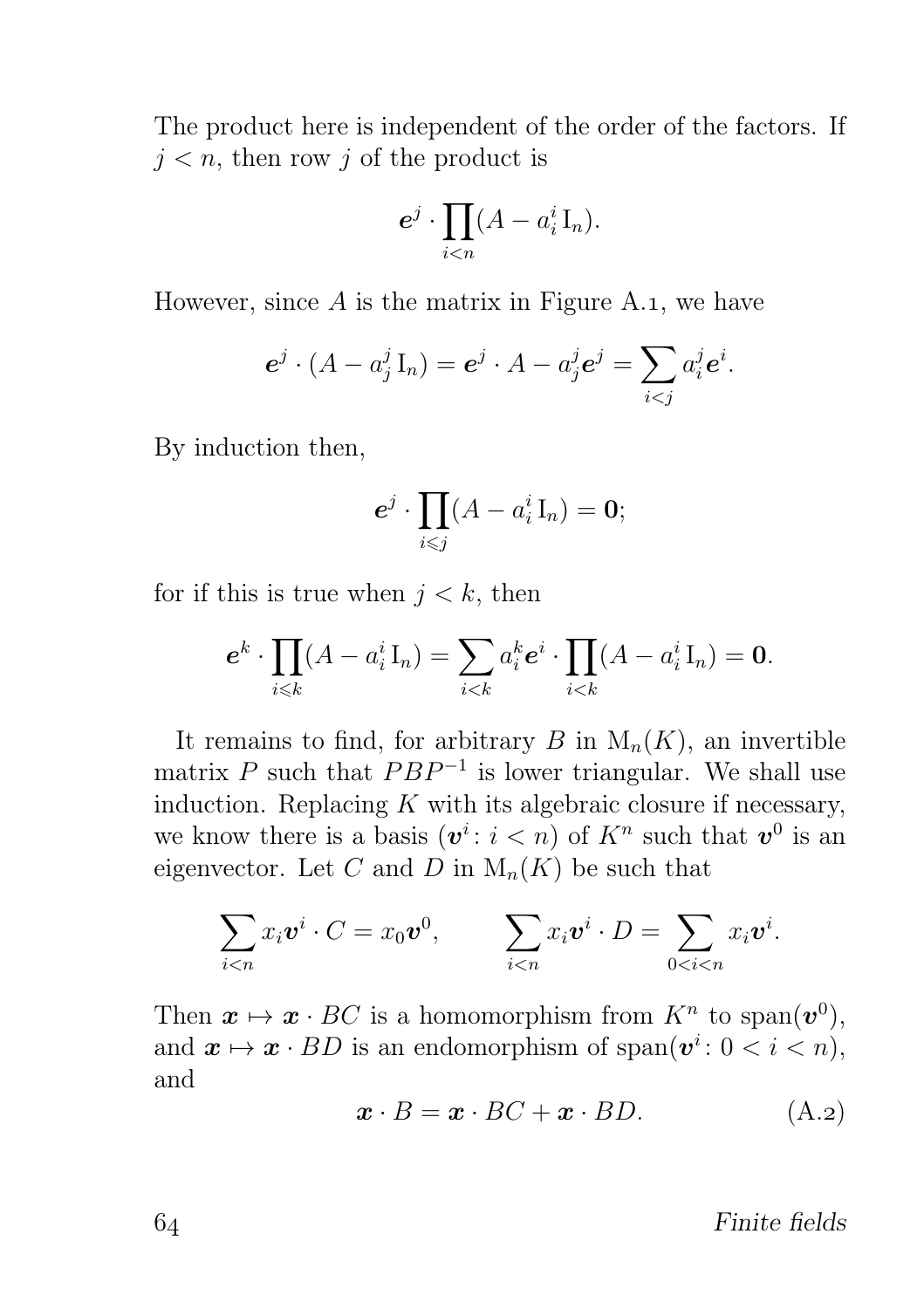As an inductive hypothesis, we assume that  $\text{span}(v^i: 0 \le i \le n)$ n) has a basis  $(\mathbf{w}^i: 0 < i < n)$  such that

$$
\boldsymbol{w}^j \cdot BD \in \text{span}(\boldsymbol{w}^i \colon 0 < i \leqslant j)
$$

whenever  $0 < j < n$ . Then  $(\boldsymbol{v}^0, \boldsymbol{w}^1, \dots, \boldsymbol{w}^{n-1})$  is a basis of  $K^n$ , and

$$
\bm{v}^0\cdot B\in\text{span}(\bm{v}^0)
$$

since  $v^0$  is an eigenvector of B, and by  $(A.2)$ ,

$$
\boldsymbol{w}^j \cdot B \in \mathrm{span}(\boldsymbol{v}^0, \boldsymbol{w}^0, \dots, \boldsymbol{w}^j)
$$

whenever  $0 < j < n$ . This completes the induction. If we now define  $a_i^j$  by

$$
\boldsymbol{v}^0\cdot B=a_0^0\boldsymbol{v}^0,\qquad \boldsymbol{w}^j\cdot B=a_0^j\boldsymbol{v}^0+a_1^j\boldsymbol{w}^1+\cdots+a_j^j\boldsymbol{w}^j,
$$

and we let  $P$  be the matrix whose  $n$  rows are  $(v^0, w^1, \ldots, w^{n-1})$ , then, with A as in Figure A.1, we have  $PB = AP$ , so P is as desired.

Second proof. For every B in  $M_n(K)$ , there is a matrix in  $M_n(K)$  called the **adjoint** of B, and denoted by  $adj(B)$ , such that

$$
\det B \cdot I_n = B \cdot \text{adj}(B). \tag{A.3}
$$

This is all we need to know about the adjoint; but in fact, if

$$
B = (b_j^i)_{j \in n}^{i \in n},
$$

so that

$$
\det B = \sum_{\sigma \in \text{Sym}(n)} \text{sgn}(\sigma) \cdot \prod_{i < n} b_{\sigma(i)}^i,
$$

#### A. Jordan Normal Form

 $\Box$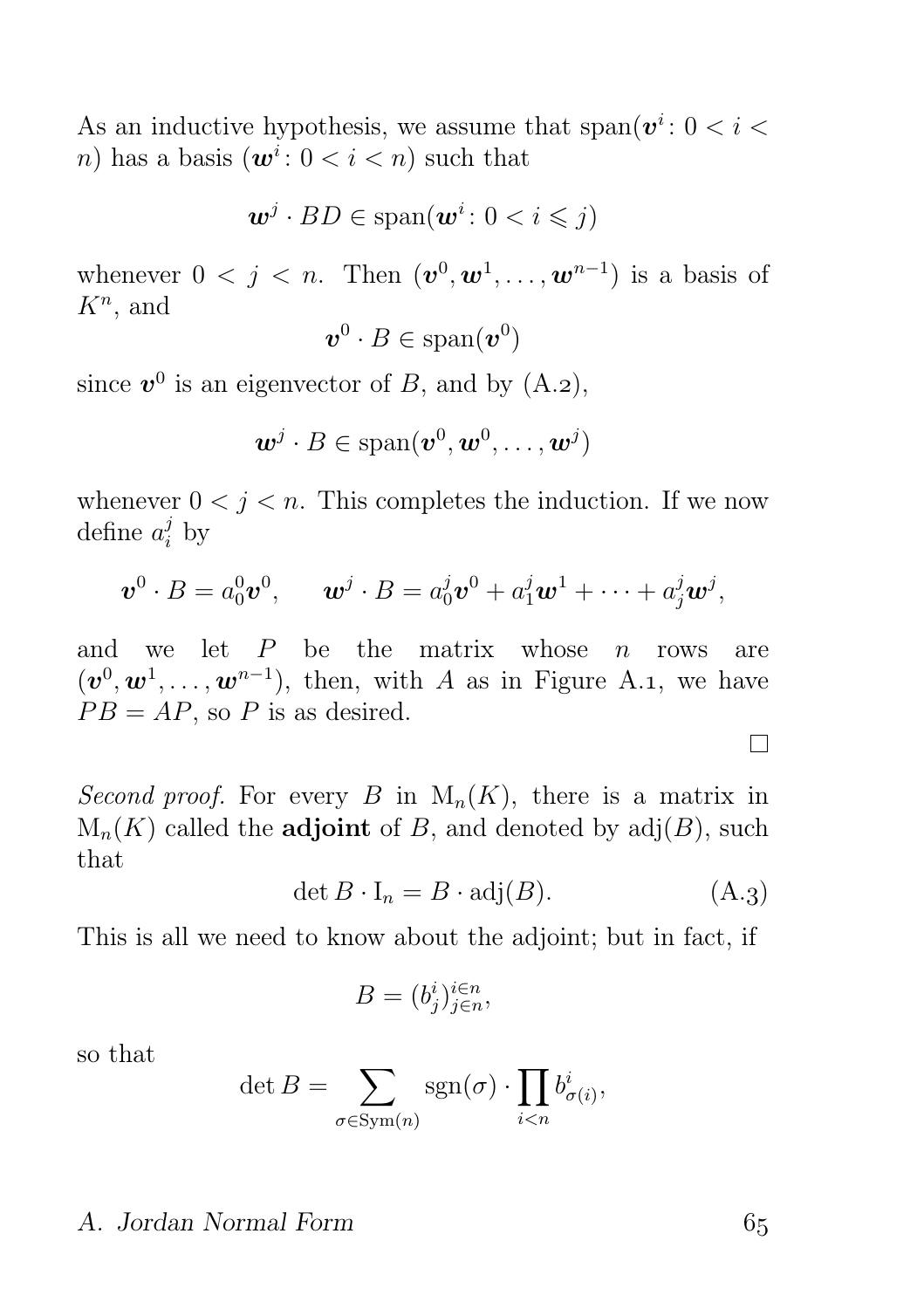then

$$
\mathrm{adj}(B) = \left( (-1)^{i+j} \cdot \det \left( (b_{\ell}^k)_{\ell \in n \smallsetminus \{j\}}^{k \in n \smallsetminus \{i\}} \right) \right)_{i \in n}^{j \in n}.
$$

From (A.3), if we let  $B = X \cdot I_n - A$ , then we have

$$
\det(X \cdot I_n - A) \cdot I_n = (X \cdot I_n - A) \cdot \text{adj}(B). \tag{A.4}
$$

The two members of this equation are elements of  $M_n(K[X])$ ; that is, they are matrices with polynomial entries. We can write out the left-hand member as a sum

$$
X^{m} \cdot C_{m} + X^{m-1} \cdot C_{m-1} + \dots + X \cdot C_{1} + C_{0}, \qquad (A.5)
$$

where  $C_i \in M_n(K)$  and, as it happens,  $m = n$ . We are going to perform a variant of the division algorithm (page  $40$ ). Again, the sum in  $(A.5)$  is equal to either member of  $(A.4)$ . if we abbreviate the sum by  $C$ , then we have

$$
C = (X \cdot I_n - A) \cdot X^{m-1} \cdot C_m + D,\tag{A.6}
$$

where D stands for

$$
X^{m-1} \cdot (A \cdot C_m + C_{m-1}) + X^{m-2} \cdot C_{m-2} + \cdots + X \cdot C_1 + C_0.
$$

If we replace X with A, either in C or D, by  $(A.6)$  we get the same result. By induction, for some Q in  $M_n(K[X])$  and R in  $M_n(K),$ 

$$
C = (X \cdot I_n - A) \cdot Q + R,
$$

where  $R$  is the result of replacing  $X$  in  $C$  with  $A$ . Moreover,  $Q$  and  $R$  are unique. Comparing with  $(A.4)$ , we conclude that  $Q = adj(B)$  and, what is the point for us,  $R = 0$ .  $\Box$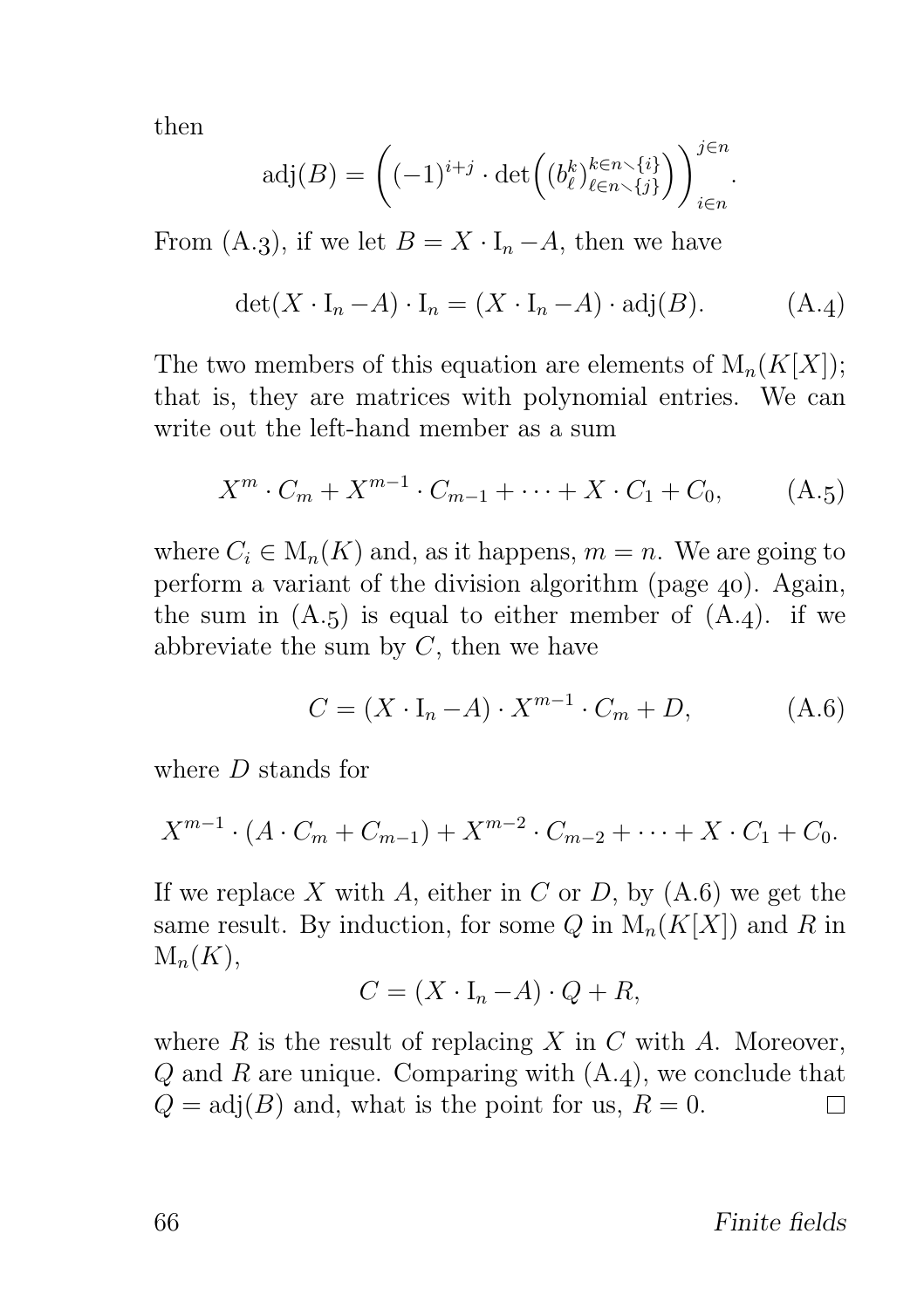#### Direct sums

Suppose V is a vector space over K, and  $n \in \mathbb{N}$ , and for each j in  $n, V_j$  is a subspace of V. If the homomorphism

$$
(v_i \colon i < n) \mapsto \sum_{i < n} v_i
$$

from  $\prod_{i\leq n} V_i$  to V is surjective, then V is the sum of the subspaces  $V_i$ , and we may write

$$
V = V_0 + \dots + V_{n-1} = \sum_{i < n} V_i.
$$

If, further, the homomorphism is injective, then  $V$  is the direct sum of the  $V_i$ , and we may write

$$
V = V_0 \oplus \cdots \oplus V_{n-1} = \bigoplus_{i < n} V_i.
$$

Given A in  $M_n(K)$ , we shall understand by

ker A

the kernel of the endomorphism  $x \mapsto x \cdot A$  of  $K<sup>n</sup>$ . Suppose A has characteristic polynomial  $f$ , and  $K$  is algebraically closed. We may suppose that the zeroes of  $f$  in  $K$  are given to us in some order, as the entries of a list  $(\lambda_j : j < m)$ . Then

$$
f = \prod_{j < m} (X - \lambda_j)^{r_j}
$$

for some  $r_j$  in N. Now,  $\ker(f(A)) = K^n$  by the Cayley-Hamilton Theorem. We are going to show

$$
K^{n} = \bigoplus_{j < m} \ker\left(B_{j}^{r_{j}}\right),\tag{A.7}
$$

#### A. Jordan Normal Form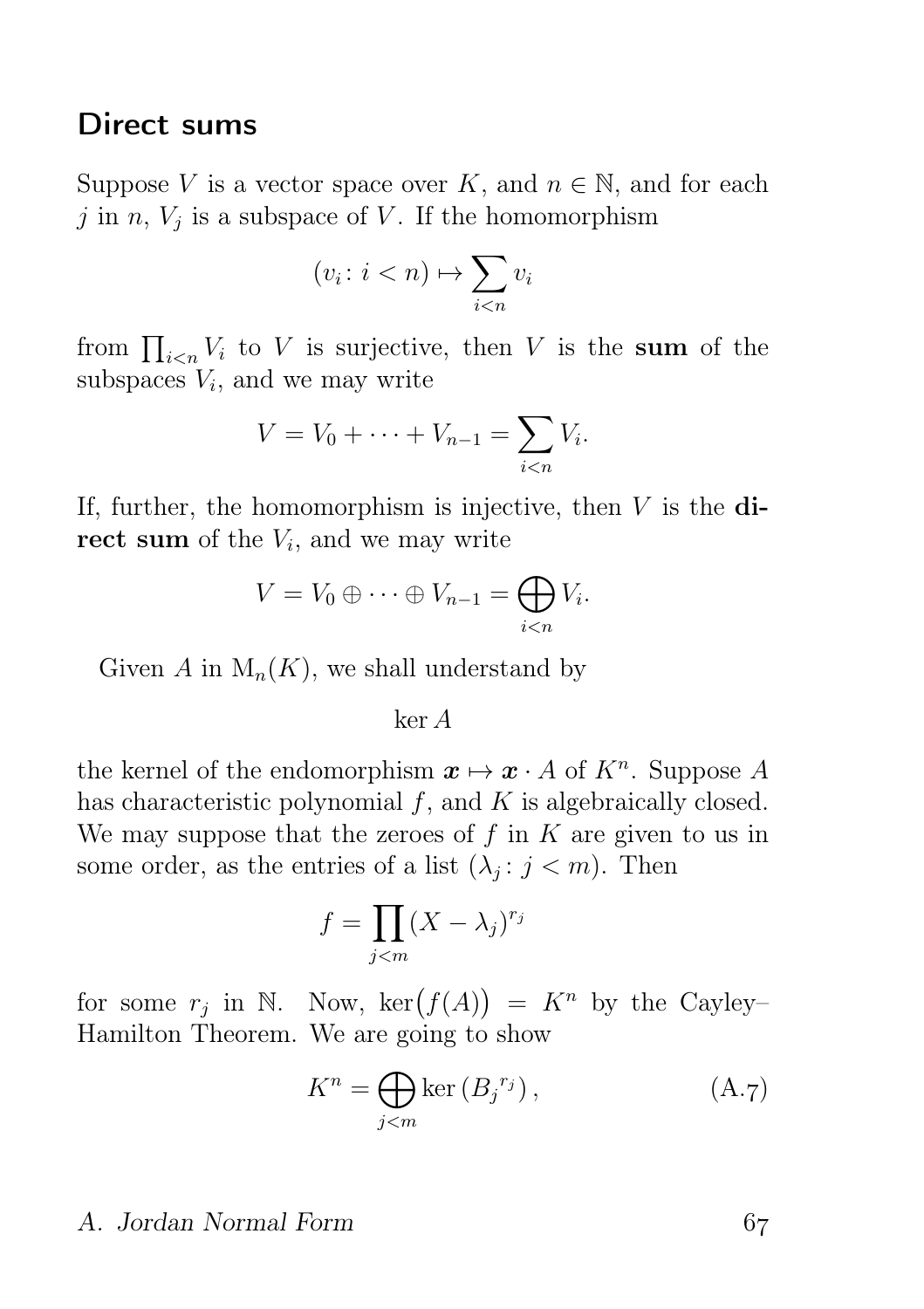where

$$
B_j = A - \lambda_j \cdot I_n.
$$

The result is easier to prove if stated more generally, as follows.

**Theorem.** If  $m \in \mathbb{N}$ , and  $(f_i : i < m) \in K[X]^m$ , and each  $f_i$ is prime to each of the others, then for all A in  $\mathcal{M}_n(K)$ ,

$$
\ker\left(\prod_{i
$$

*Proof.* The case when  $m = 1$  is trivial. Suppose  $m = 2$ . By Bézout's Lemma (in the sense of page 40), for some  $g_0$  and  $g_1$ in  $K[X],$ 

$$
f_0 \cdot g_0 + f_1 \cdot g_1 = 1.
$$

Therefore

$$
f_0(A) \cdot g_0(A) + f_1(A) \cdot g_1(A) = I_n, \tag{A.9}
$$

and so, for all  $v$  in  $K<sup>n</sup>$ ,

$$
\mathbf{v} = \mathbf{v} \cdot f_0(A) \cdot g_0(A) + \mathbf{v} \cdot f_1(A) \cdot g_1(A). \tag{A.10}
$$

Now, if we should have

$$
\boldsymbol{v} \in \ker(f_0(A) \cdot f_1(A)),
$$

then we can conclude

$$
\boldsymbol{v} \cdot f_0(A) \in \ker(f_1(A)), \qquad \boldsymbol{v} \cdot f_1(A) \in \ker(f_0(A)).
$$

Comparing with  $(A.10)$  shows

$$
\ker(f_0(A) \cdot f_1(A)) = \ker(f_1(A)) + \ker(f_0(A)).
$$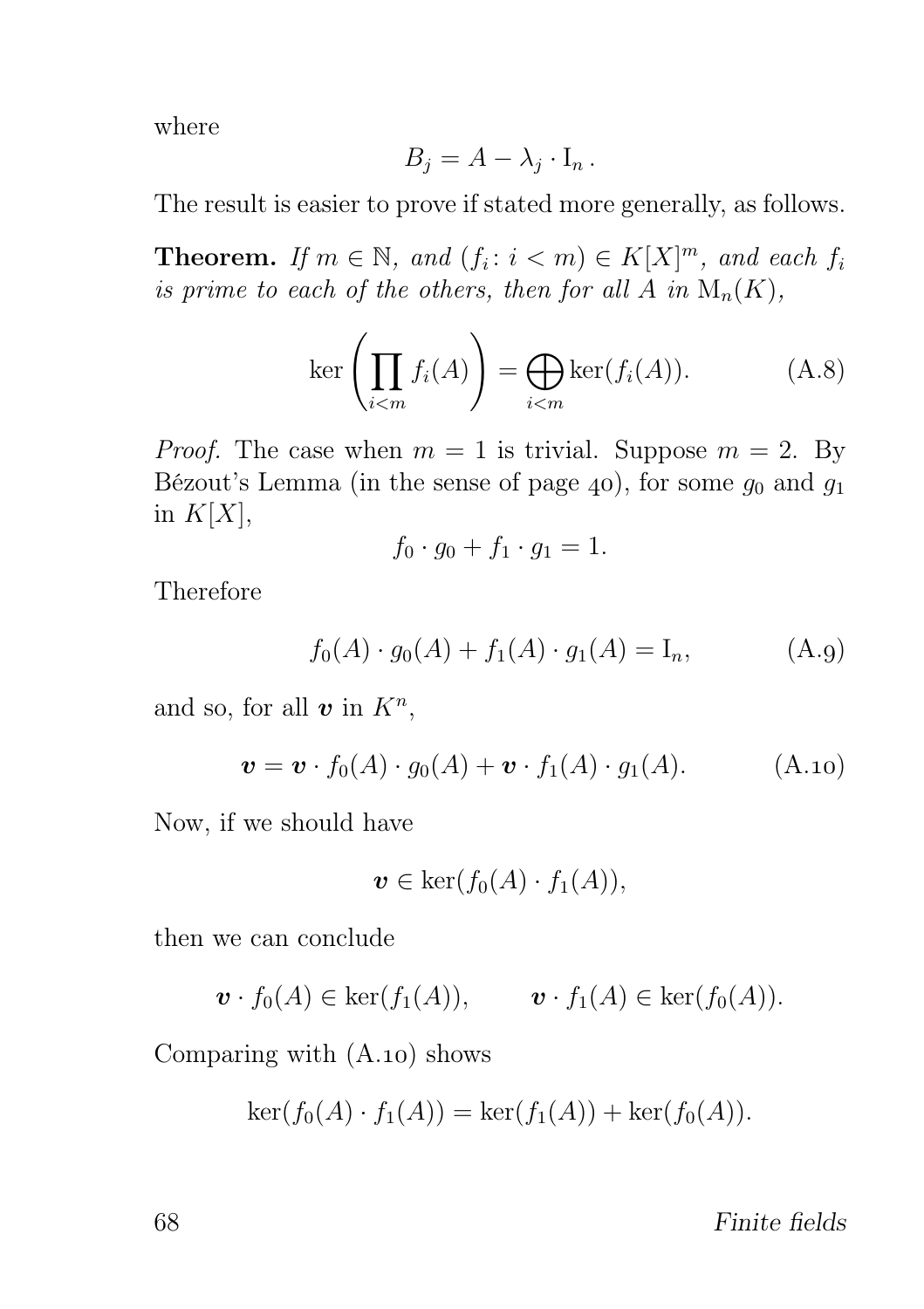Now, suppose

$$
\boldsymbol{v}=\boldsymbol{u}+\boldsymbol{w},
$$

where

$$
\mathbf{u} \in \ker(f_1(A)), \qquad \qquad \mathbf{w} \in \ker(f_0(A)).
$$

Then

$$
\boldsymbol{v} \cdot f_0(A) \cdot g_0(A) = \boldsymbol{u} \cdot f_0(A) \cdot g_0(A);
$$

but also, applying  $(A.g)$  to  $u$  yields

$$
\boldsymbol{u} = \boldsymbol{u} \cdot f_0(A) \cdot g_0(A),
$$

and so

$$
\boldsymbol{v} \cdot f_0(A) \cdot g_0(A) = \boldsymbol{u}.
$$

This is enough to establish  $(A.8)$  in case  $m = 2$ . The general case follows by induction. Indeed, under the hypothesis that each  $f_i$  is prime to each of the others, it must be prime to the product of the others. In particular, if  $m \geq 3$  we have gcd  $(\prod_{i < m-1} f_i, f_{m-1}) = 1$ , so

$$
\ker\left(\prod_{i
$$

and the inductive hypothesis will take care of  $\prod_{i \leq m-1} f_i(A)$ .

## Cyclic spaces

Assuming again  $A \in M_n(K)$ , let  $v_0$  be an eigenvector of A corresponding to an eigenvalue  $\lambda$ . If we let

$$
B_{\lambda} = A - \lambda \cdot I_n, \tag{A.11}
$$

#### A. Jordan Normal Form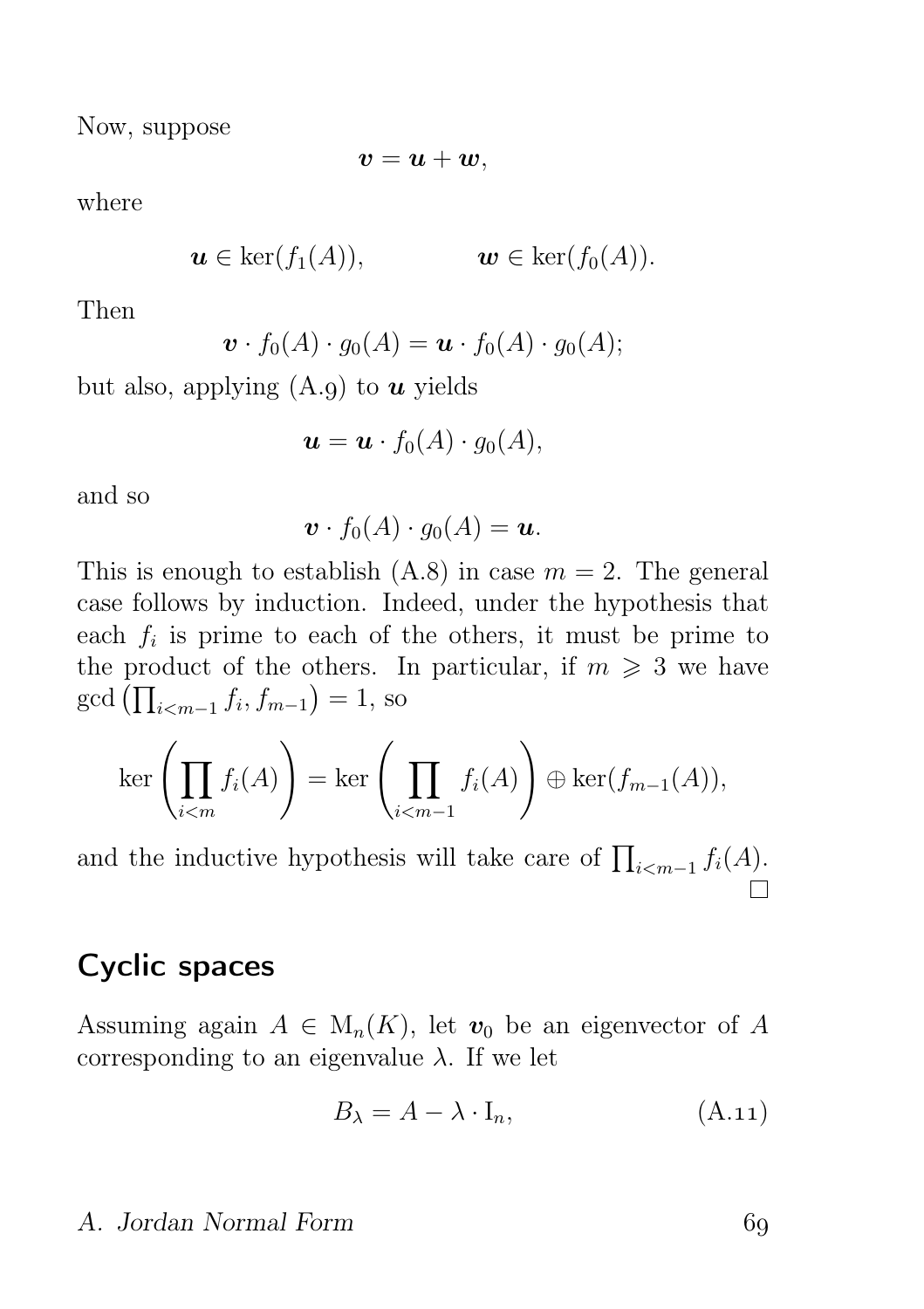then  $v_0 \in \text{ker } B_\lambda \setminus \{0\}$ . We continue recursively. Given a vector  $v_i$  in  $K^n$ , if possible we let  $v_{i+1}$  be a solution of

$$
\boldsymbol{v}_i = \boldsymbol{x} \cdot B_{\lambda}.
$$

Then by  $(A.11)$ ,

$$
\lambda \cdot \boldsymbol{v}_{i+1} + \boldsymbol{v}_i = \boldsymbol{v}_{i+1} \cdot A,
$$

but also, by induction,

$$
\boldsymbol{v}_i \in \ker(B_{\lambda}^{i+1}).
$$

If  $v_{r-1}$  exists, let

$$
P = \frac{\begin{pmatrix} \boldsymbol{v}_{r-1} \\ \vdots \\ \hline \boldsymbol{v}_1 \\ \hline \boldsymbol{v}_0 \end{pmatrix}}.
$$

Then

$$
PA = \frac{\begin{pmatrix} \lambda v_{r-1} + v_{r-2} \\ \vdots \\ \hline \lambda v_1 + v_0 \\ \hline \lambda v_0 \end{pmatrix}}{\begin{pmatrix} \lambda & 1 & 0 & \dots & 0 \\ 0 & \ddots & \ddots & \ddots & \vdots \\ \vdots & \ddots & \ddots & 0 \\ 0 & \dots & \lambda & 1 \\ 0 & \dots & 0 & \lambda \end{pmatrix} P. (A.12)
$$

We show next that the rows of  $P$  are linearly independent, at least under an additional assumption, which will turn out later always to hold.

**Theorem.** Suppose  $\mathbf{v} \in K^n$ ,  $B \in M_n(K)$ , and

$$
\mathbf{0} = \mathbf{v} \cdot B^s \tag{A.13}
$$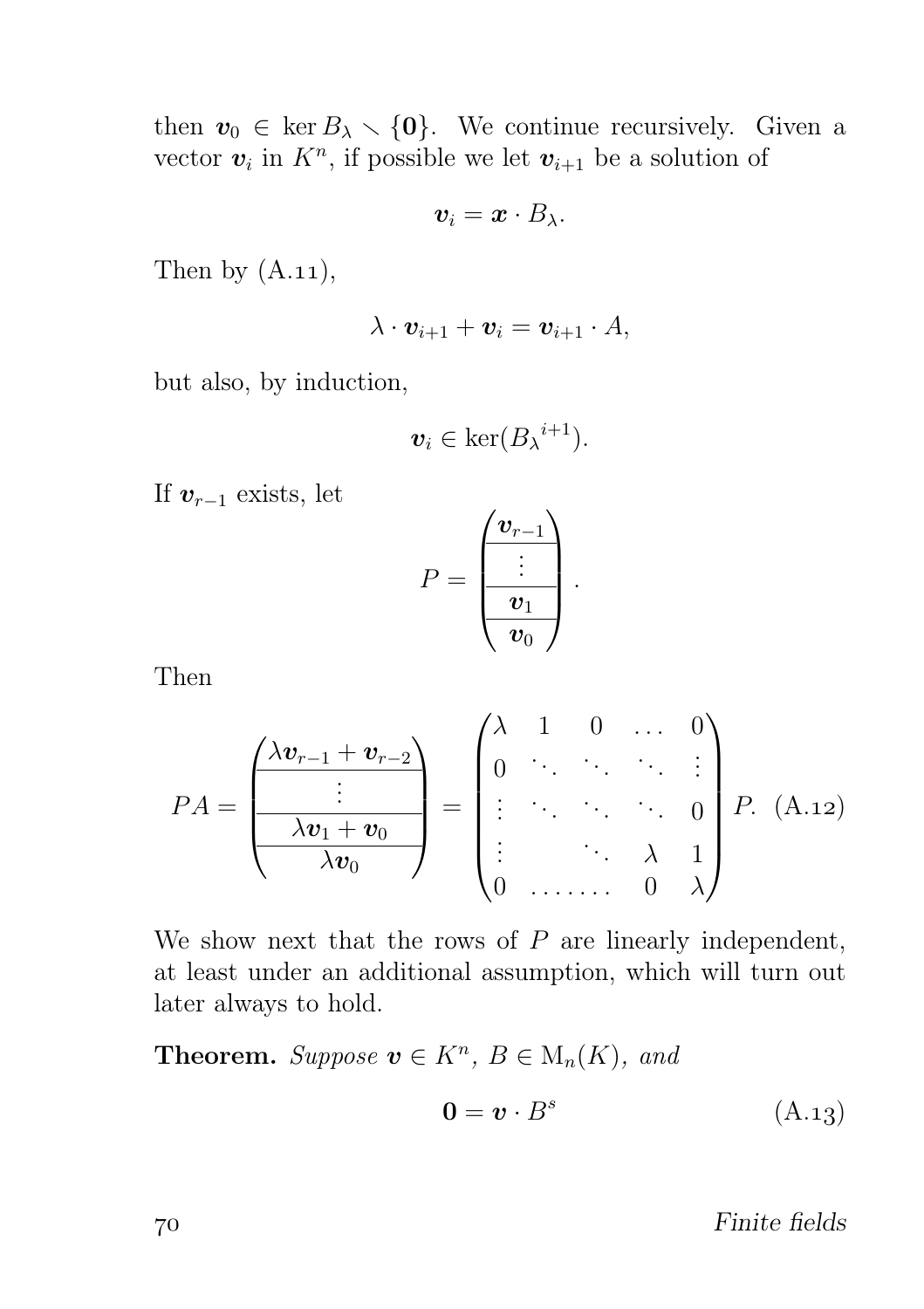for some s in  $N$ . If r is the least such s, then the r-tuple

 $(\boldsymbol{v}, \boldsymbol{v} \cdot B, \dots, \boldsymbol{v} \cdot B^{r-1})$ 

is linearly independent over K.

*Proof.* Suppose (A.13) holds, but the s-tuple  $(v \cdot B^i : i < s)$  is linearly dependent over K. This means

$$
\mathbf{0} = c_0 \mathbf{v} + c_1 \mathbf{v} \cdot B + \dots + c_{s-1} \mathbf{v} \cdot B^{s-1} \tag{A.14}
$$

for some **c** in  $K^s \setminus \{0\}$ . We can write (A.14) as

$$
\mathbf{0} = \mathbf{v} \cdot f(B),
$$

where

$$
f = c_0 + c_1 X + \dots + c_{s-1} X^{s-1}.
$$

Let  $g = \gcd(X^s, f)$ . By Bézout's Lemma,

$$
\mathbf{0} = \mathbf{v} \cdot g(B).
$$

But g must be  $X^r$  for some r that is less than s.

If  $B \in M_n(K)$ , and V is a subspace of  $K^n$ , we let VB be the image of V under the endomorphism  $\mathbf{x} \mapsto \mathbf{x} \cdot B$  of  $K^n$ . Thus

$$
VB = \{ \mathbf{x} \cdot B : x \in V \}.
$$

If  $VB \subseteq V$ , let us say V is B-invariant. For example, V is B-invariant if it is spanned by  $\{v \cdot B^k : k \in \omega\}$  for some v in  $V \setminus \{0\}$ . If V is thus, and also  $v \cdot B^s = 0$  for some s in N, let us say that V is  $B$ -cyclic. If r is the least s, then by the last theorem,  $(\mathbf{v} \cdot B^i : i < r)$  is a basis of the *B*-cyclic space.

**Theorem.** For all B in  $M_n(K)$ , for all s in N,  $\text{ker}(B^s)$  is the direct sum of B-cyclic subspaces.

#### A. Jordan Normal Form

П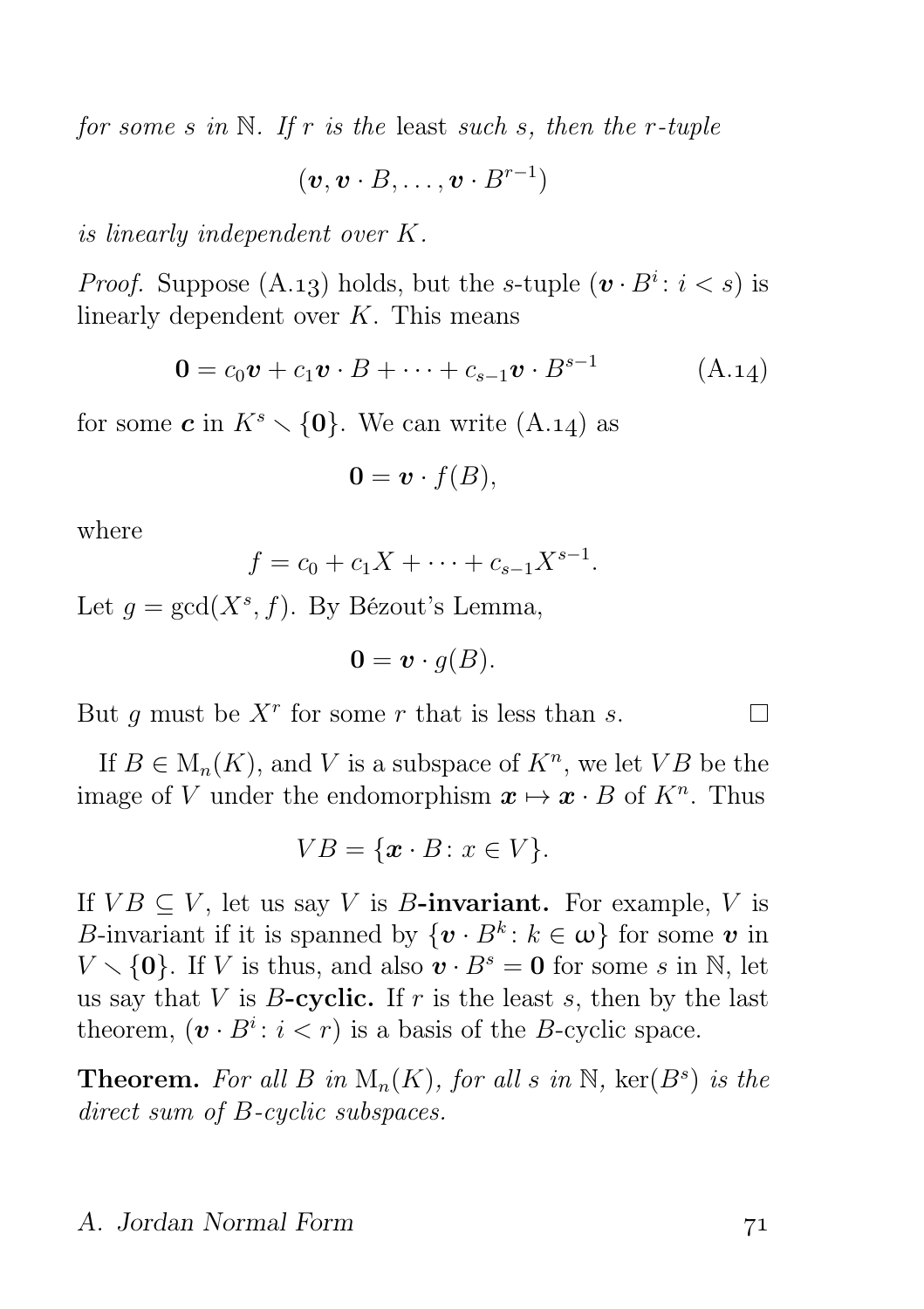Proof. We shall prove that every B-invariant subspace of  $\ker(B^s)$  is the direct sum of B-cyclic subspaces. We use induction on the dimension of the subspace. If the dimension is 0, the claim is vacuously true. Suppose  $V$  is a  $B$ -invariant subspace of  $\ker(B^s)$  having positive dimension. Then

$$
VB \subseteq V \cap \ker(B^{s-1}) \subseteq V.
$$

If r is the least s for which  $V \subseteq \text{ker}(B^s)$ , then  $V \cap \text{ker}(B^{r-1}) \subset$  $V$ . This shows

$$
VB \subset V.
$$

As an inductive hypothesis, we assume

$$
VB = \bigoplus_{i < m} W_i,\tag{A.15}
$$

where each  $W_i$  is B-cyclic. Then for some  $(\boldsymbol{w}_i : i < m)$  in  $V^m$ , for some  $(r_i: i < m)$  in  $\mathbb{N}^m$ ,

 $W_i = \text{span}(\boldsymbol{w}_i, \boldsymbol{w}_i \cdot B, \dots, \boldsymbol{w}_i \cdot B^{r_i-1}), \ \ \boldsymbol{0} = \boldsymbol{w}_i \cdot B^{r_i}. \ \ (A.16)$ 

For some  $v_i$  in  $V$ ,

$$
\mathbf{w}_i = \mathbf{v}_i \cdot B. \tag{A.17}
$$

By the last theorem, we know that the tuple

$$
(\boldsymbol{v}_i, \boldsymbol{w}_i, \boldsymbol{w}_i \cdot B, \ldots, \boldsymbol{w}_i \cdot B^{r_i-1}),
$$

which is

$$
(\boldsymbol{v}_i, \boldsymbol{v}_i \cdot B, \ldots, \boldsymbol{v}_i \cdot B^{r_i}),
$$

is linearly independent. Let  $V_i$  be the B-cyclic space that it is a basis of. We shall show that the sum of the  $V_i$  is direct.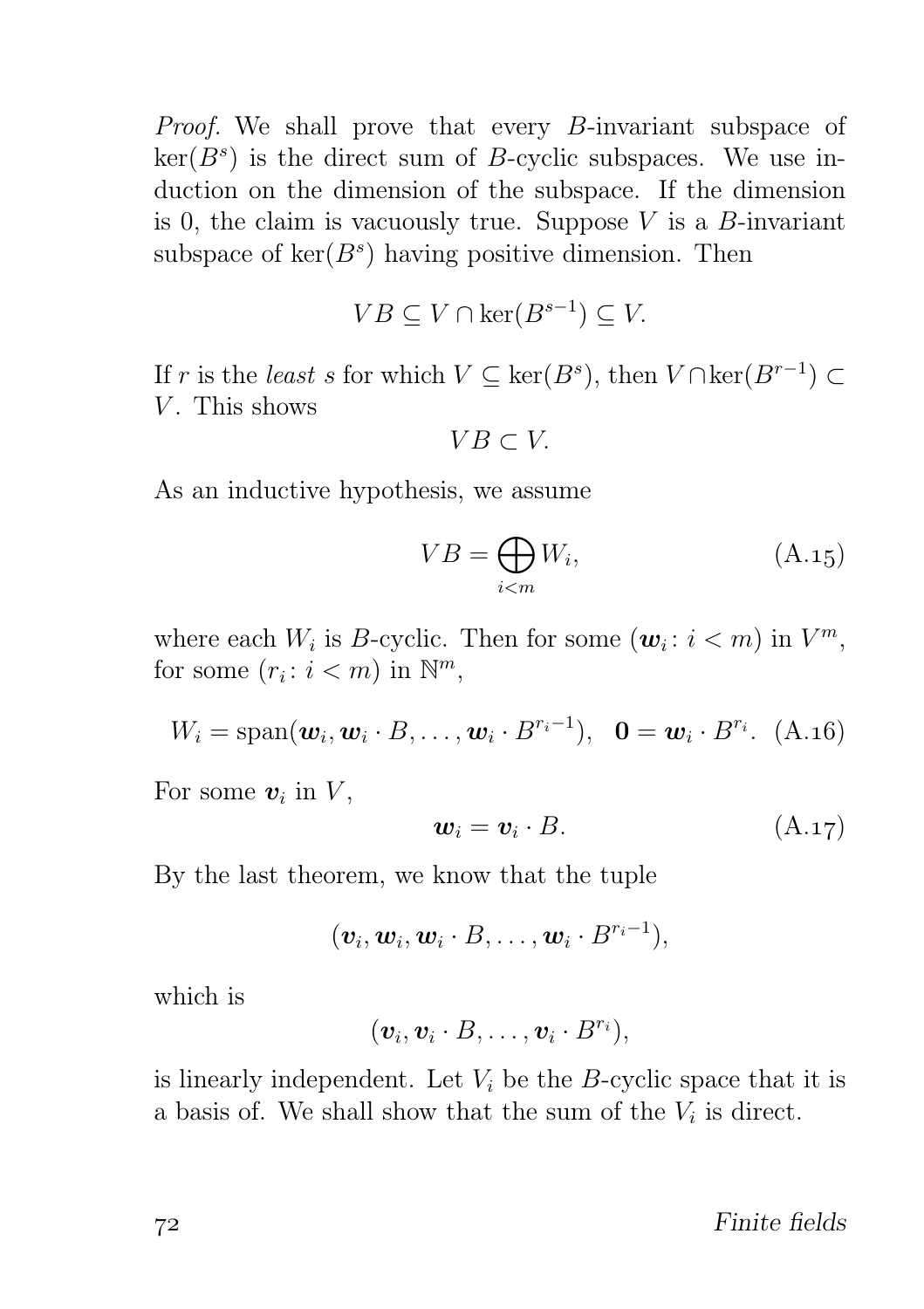An arbitrary element of  $V_i$  is  $\mathbf{v}_i \cdot f_i(B)$  for some  $f_i$  in  $K[X]$ such that

$$
\deg f_i \leqslant r_i. \tag{A.18}
$$

Suppose

$$
\mathbf{0} = \sum_{i < m} \mathbf{v}_i \cdot f_i(B). \tag{A.19}
$$

Then by  $(A.17)$ ,

$$
\mathbf{0}=\sum_{i
$$

But then by  $(A.15)$ ,

$$
\mathbf{0} = \mathbf{w}_i \cdot f_i(B),
$$

so by  $(A.18)$ , and  $(A.16)$ , and the previous theorem,

 $f_i = c_i X^{r_i}$ 

for some  $c_i$  in K. In this case,  $(A.19)$  can be written as

$$
\mathbf{0}=\sum_{i
$$

which implies that each  $c_i$  is 0. Thus  $f_i = 0$ .

Now we can let

$$
V' = \bigoplus_{i < m} V_i.
$$

Then  $V' \subseteq V$ . By construction,  $V_i B = W_i$ , so

$$
V'B = W = VB.
$$

Therefore  $V \setminus V' \subseteq \ker B$ , and so

$$
V = V' + \ker B.
$$

Each element of  $ker B$  constitutes a basis of a one-dimensional B-cyclic space. Then  $V$  is the direct sum of some of these spaces, along with the  $V_i$ , as desired.  $\Box$ 

## A. Jordan Normal Form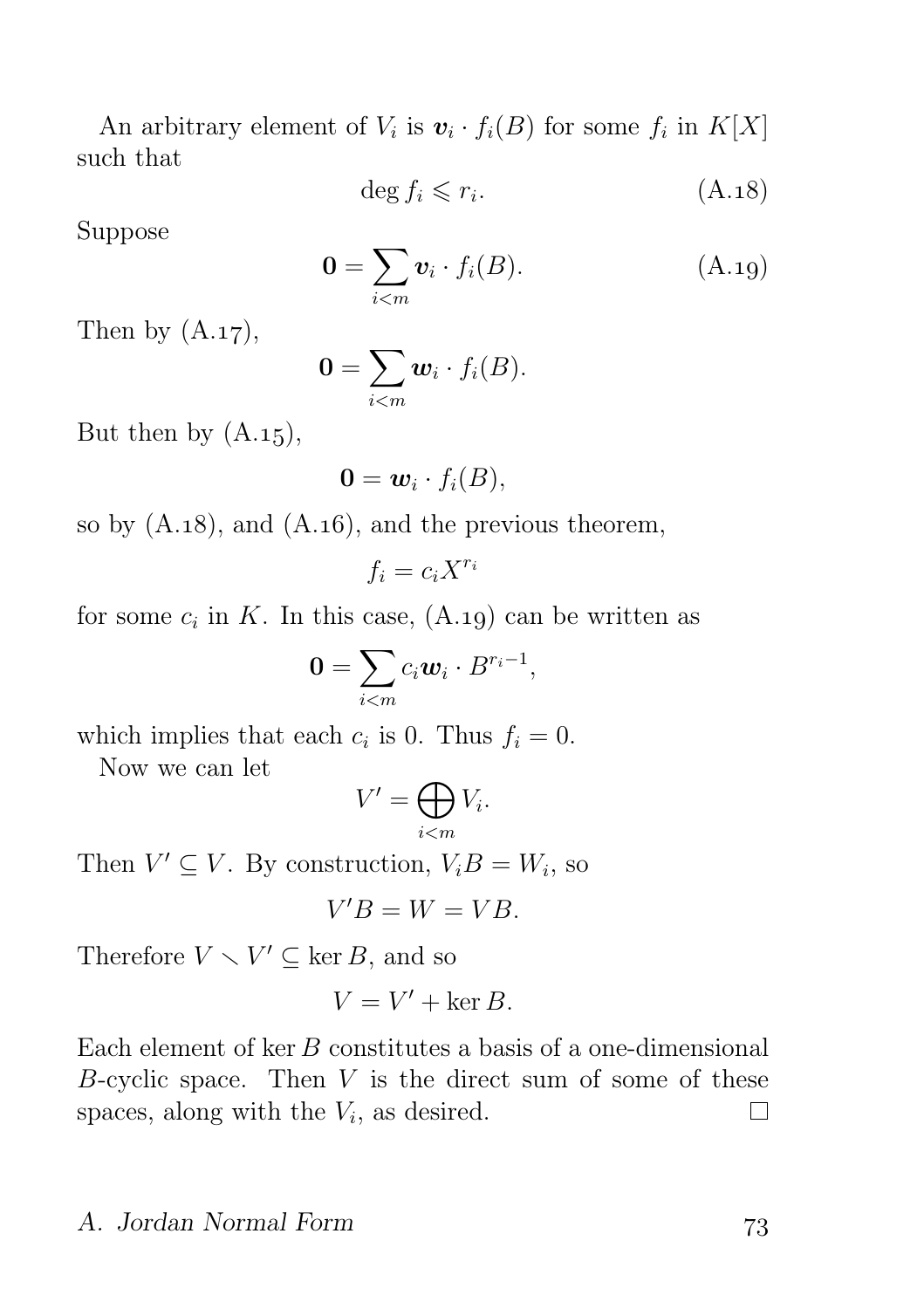In the notation of  $(A.7)$ , there is  $(n_j : j < m)$  in  $\mathbb{N}^m$  such that there are elements

•  $((v_{j,k}: k < n_j): j < m)$  of  $\prod_{j < m} \ker (B_j^{r_j})^{n_j}$ , •  $((s_{j,k}: k < n_j): j < m)$  of  $\prod_{j < m} \mathbb{N}^{n_j}$ , and •  $((V_{j,k}: k < n_j): j < m)$  of  $\prod$ {subspaces of ker $(B_j^{r_j})\}^{n_j}$ j<m

such that, for each  $j$  in  $m$ ,

- ker $(B_j)$  has the basis  $(\boldsymbol{v}_{j,k} \cdot B_j^{s_{j,k}-1} : k < n_j),$
- ker $(B_j^{r_j}) = \bigoplus_{k \leq n_j} V_{j,k}$ , and

• for each k in  $n_j$ ,  $V_{j,k}$  has the basis  $(\boldsymbol{v}_{j,k} \cdot B_j^{\ell} : \ell < s_{j,k}).$ Now we may let

$$
P = \left(\begin{array}{c} P_0 \\ \vdots \\ P_{m-1} \end{array}\right),
$$

where, for each  $j$  in  $m$ ,

$$
P_j = \frac{\begin{pmatrix} P_{j,0} \\ \vdots \\ P_{j,n_j-1} \end{pmatrix},
$$

where, for each  $k$  in  $n_j$ ,

$$
P_{j,k} = \frac{\begin{pmatrix} \boldsymbol{v}_{j,k} \cdot B_j{}^{s_{j,k}-1} \\ \vdots \\ \hline v_{j,k} \cdot B_j \end{pmatrix}}{\begin{pmatrix} \boldsymbol{v}_{j,k} \cdot B_j \\ \hline v_{j,k} \end{pmatrix}}.
$$

Finite fields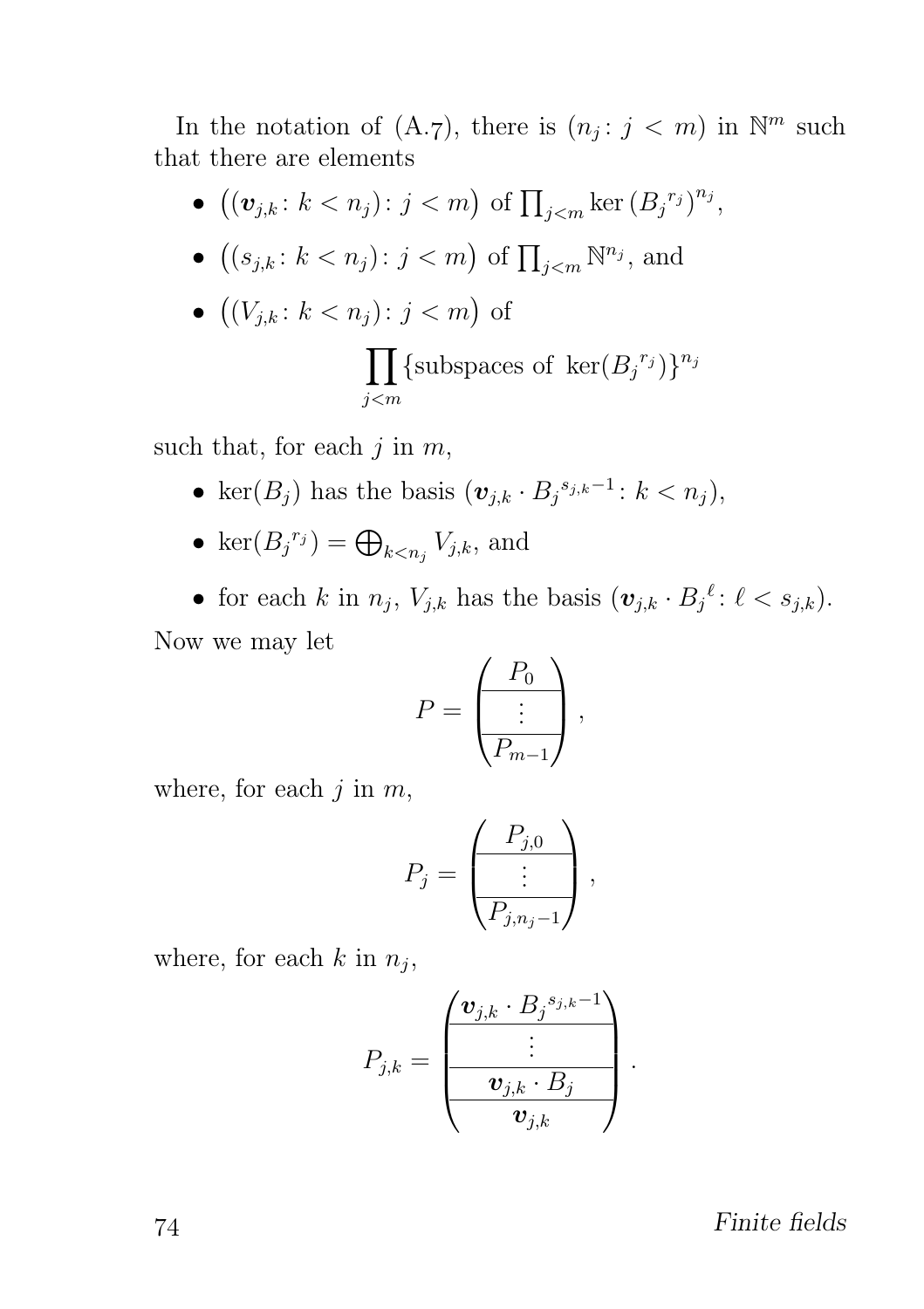Then  $PAP^{-1}$  is a **Jordan normal form** for A. Indeed, by the considerations yielding  $(A.12),$ 

$$
PAP^{-1} = \text{diag}(\Lambda_0, \ldots, \Lambda_{m-1}),
$$

where, for each  $j$  in  $m$ ,

$$
\Lambda_j = \mathrm{diag}(\Lambda_{j,0},\ldots,\Lambda_{j,n_j-1}),
$$

where, for each  $k$  in  $n_j$ ,

$$
\Lambda_{j,k} = \begin{pmatrix} \lambda_j & 1 & 0 & \dots & 0 \\ 0 & \ddots & \ddots & \ddots & \vdots \\ \vdots & \ddots & \ddots & \ddots & 0 \\ 0 & \dots & \dots & 0 & \lambda_j \end{pmatrix},
$$

which is in  $M_{s_{j,k}}(K)$ .